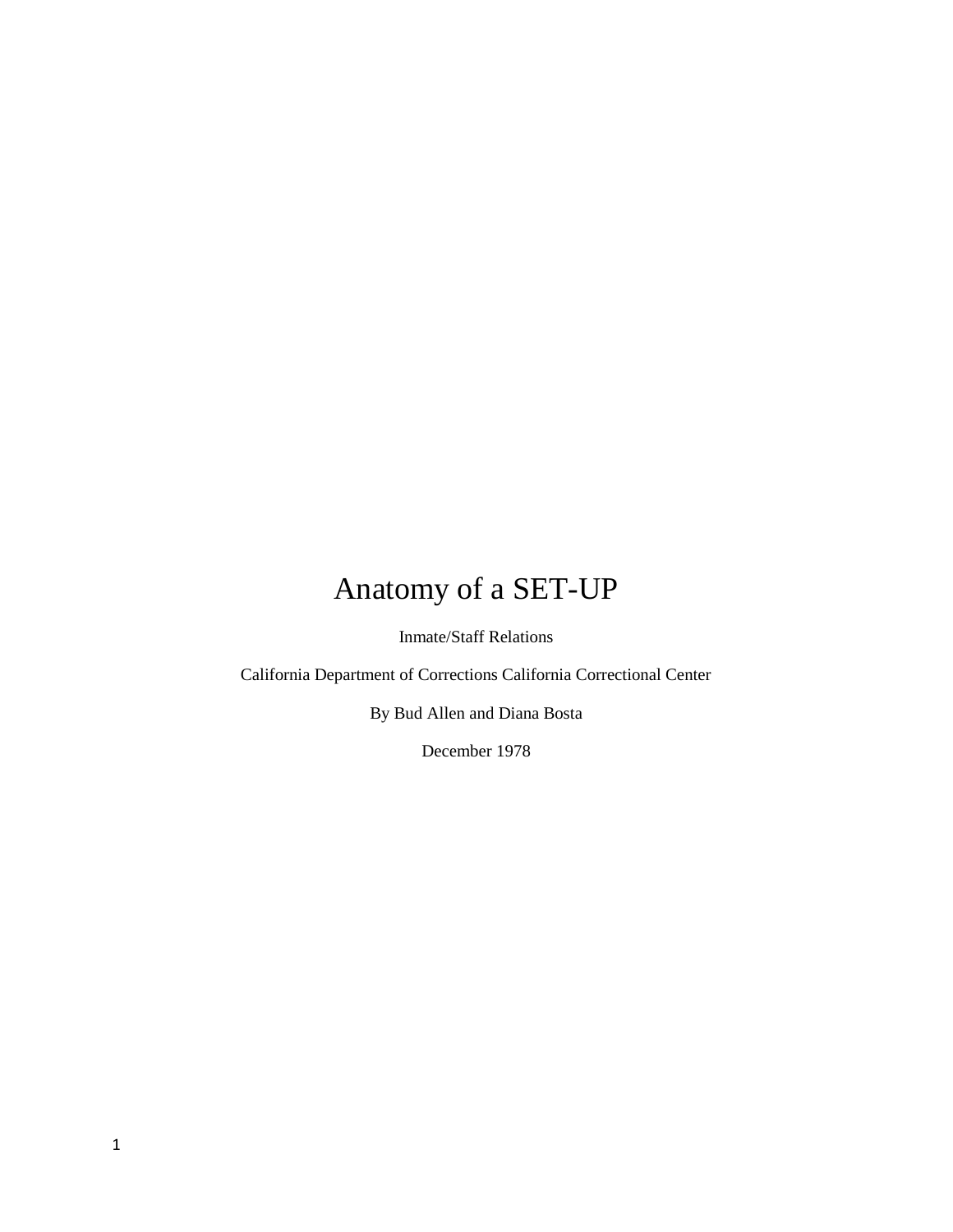#### **Foreword**

In recent years the possibilities surrounding the control and manipulation of prison employee behavior by inmates has reached alarming proportions. Concern has been expressed in prison administrative circles that degrees of sophistication never before reckoned with are emerging. The fear is frequently voiced that techniques have been developed to an extent, which threatens the fundamental values of prison staff members. Detection of deceptive manipulation is difficult because anxious alarms and dramatic speculation have overshadowed reports of sober efforts to determine which dangers are real and which imagined. Heretofore, investigators have made conjectures concerning inmate manipulation of staff based on information generated by nonspecific reports and .inadequate facts. They are, in effect, untrained and incapable of dealing with this new sophistication. This paper, then, represents a critical examination of these manipulative and controlling techniques and such facts as will cut through vain speculation. It also seeks to resolve the subtlety of deception by providing a tool for recognizing and dealing with these manipulative processes. This transcript also takes as a model actual case histories in which highly resistant captives confront their victims, and through a careful process of subtle inducements, manage to compromise them. The purpose here is to provide the realism necessary for critical examination so illicit behavior control can be dealt with. Never, to our knowledge, has there been a work to systematize human behavioral manipulative procedures of prison employees by inmates, and the methods they create to receive this gratification are called "set-ups."

A prison employee who has been set-up has been compromised and coerced into violating institution rules. These violations are usually minor at first, but once a violation occurs professionalism begins to decline. Almost before the employee realizes he or she has been set-up, they have allowed inmates to secure favors from them or they have introduced illegal contraband into their institution. No one is exempt. Neither intellect nor seniority are protectors. Some of the most intelligent people in Corrections been set-up, and were terminated at the hands of inmates who could boast nothing more than Ph.D. in street psychology.

If career correctional employees are to survive at all, their only defense is in learning to recognize the characteristics of a set up, and once recognized, they must know what to do about it. The process is intricate and deceptive but believable, and its propagators are shrewd, cunning and subtle. It is essential, then, that the reader pay close attention to what is being said here, because this type of deception is becoming more and more prevalent throughout the Department of Corrections.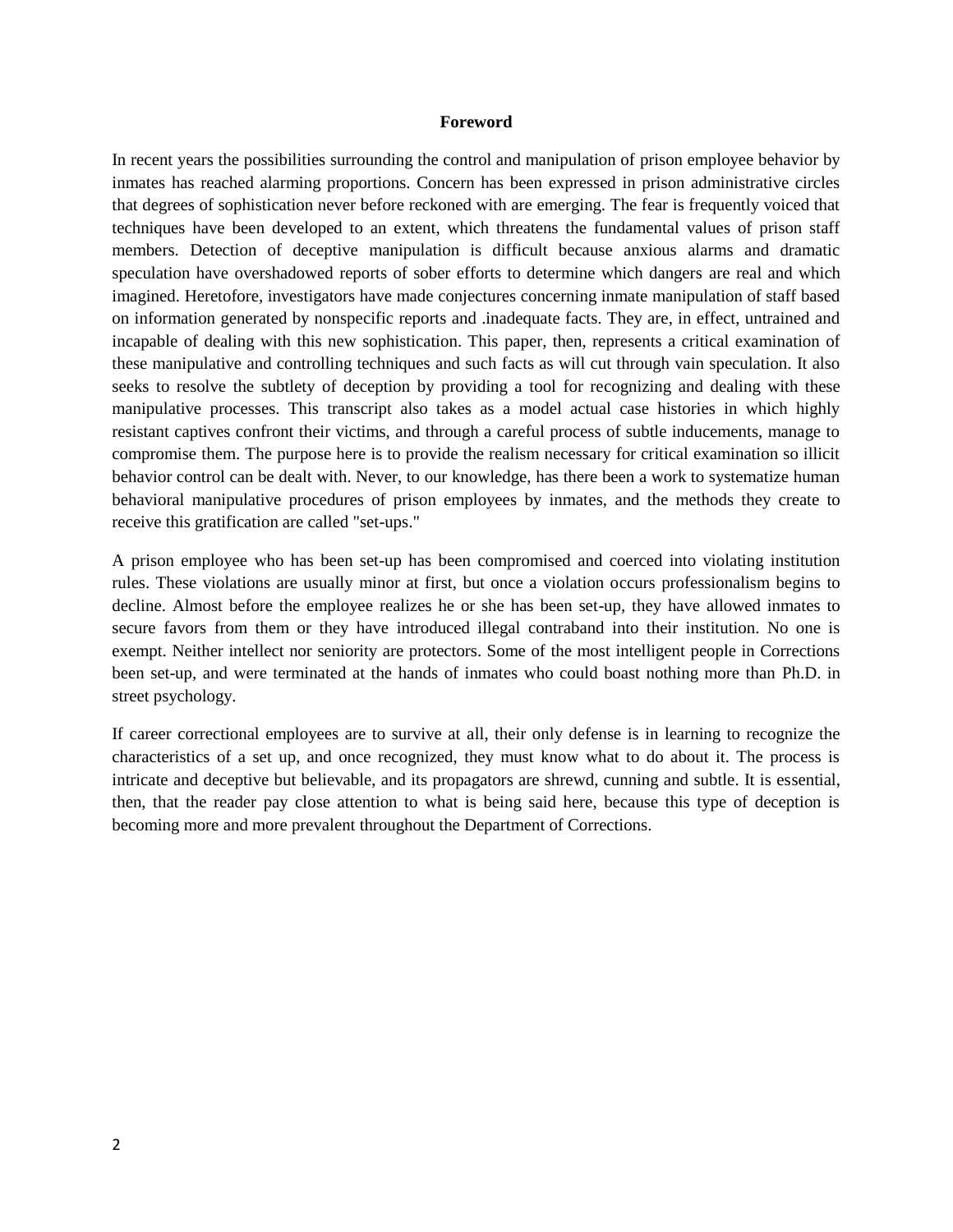#### **ANATOMY OF A SET-UP OR INMATE/STAFF RELATIONS**

#### **INTRODUCTION**

The Dead Sea of Israel is a body of water that rivers can flow into but not out of. It takes but it never gives. Because it never gives, its waters cannot sustain any form of life. Still, it has the innocent look of being like any other body of water. Many travelers have been fooled into camping on its shores. They drank of its waters only to wither and die. Yet in that same area there are lakes that accept and release the river waters. These lakes are teeming with life because they give as well as receive. Human life can be likened to the Dead Sea and its surrounding bodies of water: People who live rich, fulfilling lives give to their environment and their existence; they don't just take from it. Unless the cycle of give and take is' completed within a human being, the result will be an arrested individual development. Growth within this person will still occur but a portion of the mind becomes blocked and cannot mature. People who develop a life-style of giving but who are unable to receive are very often found in mental institutions; and, people who take and cannot, or will not, give frequently live outside the law and are often found in prisons. Men or women in confinement who are trapped at the taking level of life usually continue the style by preying on institution employees. They develop intricate and sophisticated systems of deception for no other reason than the pleasure it gives them. Takers must gratify their senses. Never, in the correctional field at least, has there been an attempt to explain, examine and control these procedures. This paper seeks to accomplish that end, and was prepared by Bud Allen, a training coordinator for the California Department of Corrections, who has extensive experience in the investigative field of behavioral manipulation techniques, and Diana Bosta, an academic teacher and reading specialist for the California Department of Corrections, who herself was the victim of a compromise attempt, but managed to outwit and control her tormentors.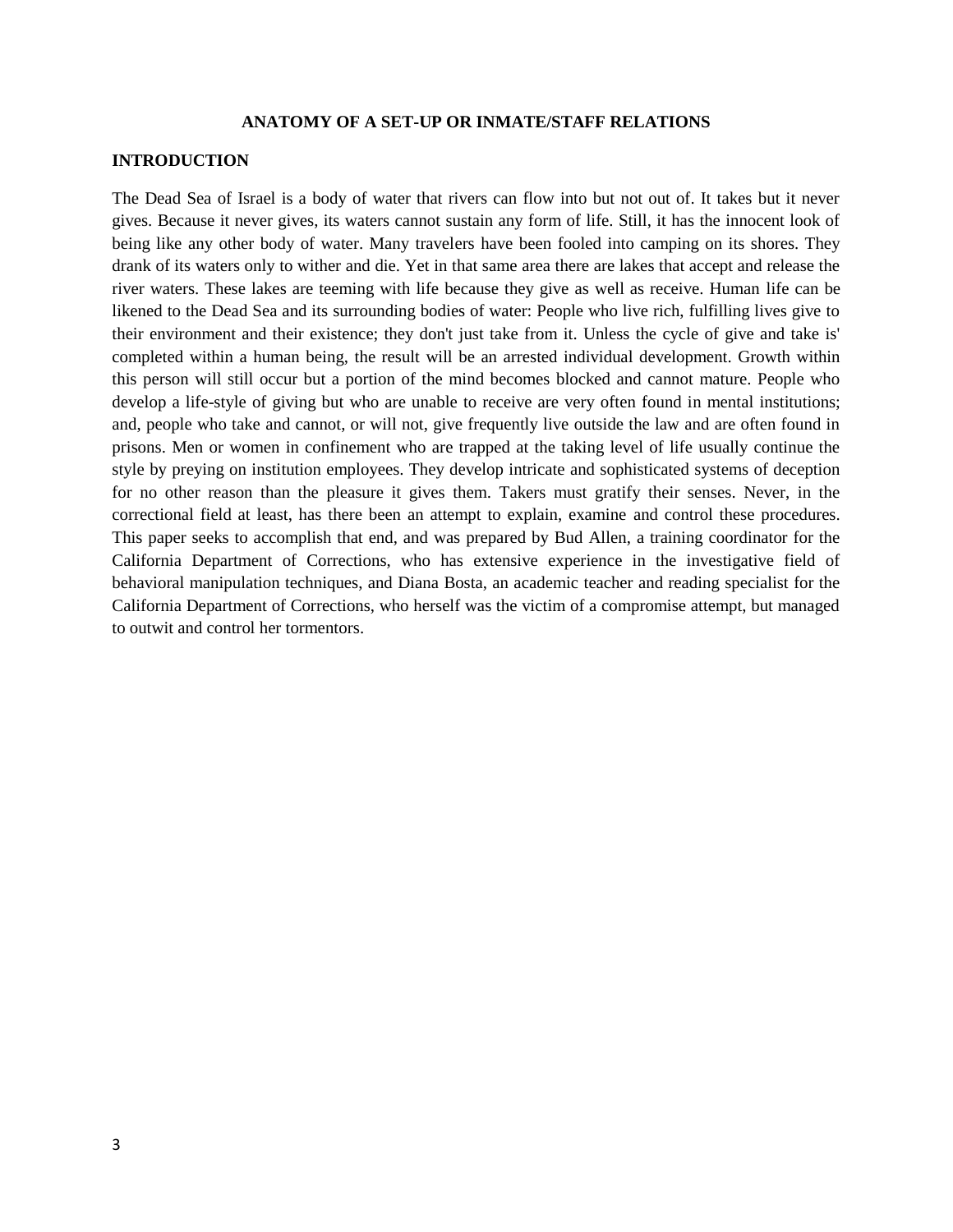#### **PURPOSE**

The purpose of this presentation is to aid new and old employees alike in developing a greater understanding of criminal thinking and behavior.

To help them realize the importance of monitoring not only inmate Behavior, but their own as well.

To show that while not all inmates are steeped in criminal behavior, many of them are.

To demonstrate that inmates are capable of manipulating and controlling the actions of any employee.

To provide an instrument that will outline the procedures of a set-up and to describe its processes.

Finally to provide the employee with techniques for preventing or stopping a set-up without being offensive to the inmate or losing any portion of their own spectrum of professionalism.

#### **PRESENTATION**

We make a common mistake in Corrections: Whenever training is offered on the subject of inmate/staff relations, it is always presented from the standpoint of how staff should relate to and treat inmates. Rarely do we consider how inmates will treat and relate to staff. Because we have been remiss in this type of training, we become vulnerable and unsuspecting to the multitude of subtle techniques Inmates develop to read us. Our words and actions tell them a great deal about us. From our response to seemingly harmless questions they can formulate a profile of who among us might bend or circumvent institution rules and regulations. They soon learn which employees are easily distracted and will allow illegal activities to go unnoticed. They know what our individual tolerance levels are and which staff members can be coerced into granting favors or bringing in contraband.

Inmates can make determinations of this type about us because our movements, language, and actions are comparable to a color spectrum. Colors have shades of light and darkness with intervening hues. So, too, does our language and the way we move and act. It is because of these variations, or shades of meaning, that a psychologist, for example, can map our personalities. They can be amazingly accurate in their diagnoses of us. It is even possible on the basis of how we act, walk, and talk to delve into a person's innermost thoughts and feelings.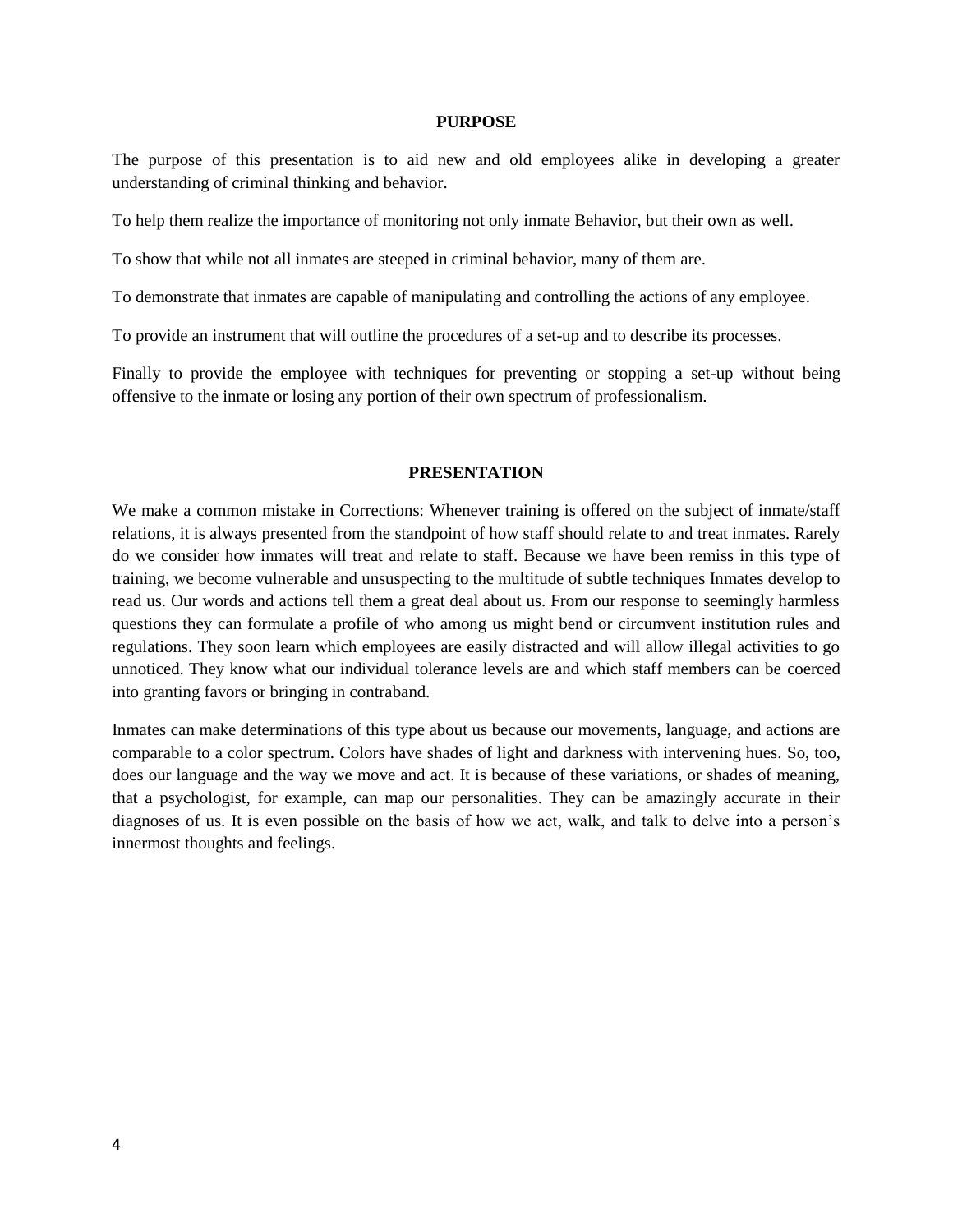Because our personality traits lend themselves to interpretation, one need not be a person of letters to seek and discover our hidden messages. Inmates become very proficient in this ability. Within a very short time after confinement they learn to read us with almost the same accuracy as the psychologist. They read the signs we post, and from these messages decide who among us will be receptive to a "set-up." Every now and then, however, they make a mistake. They misinterpret, or misread the signs, and it is because of one such mistake that the material in this transcript was able to be formulated.

# **TERMS AND DEFINITIONS**

The criminal society is composed of a highly diversified conglomeration of complex life-styles. Combined they form a system and social community that is difficult to understand even for the most astute behaviorist. It is little wonder, then, that the novice is a prime target for manipulation and the eventual destruction of professionalism. However, the criminal society, in and of itself, is only partly responsible for this breakdown. The Department of Corrections is responsible also. We contribute to the inmate manipulation process by not making clear departmental expectations. We use a number of terms without adequately explaining them. We say, "Be professional," but what does that mean? We say, "Don't be naive," but what does that mean? Before further discussion can be meaningful it is necessary to define some of these terms.

#### **PROFESSIONALISM**

Professionalism, in Corrections, is a word used to admonish a specific attitude and job approach. In its strictest sense it refers to communicating and acting in a manner that distinguishes a person of skill and knowledge from an amateur. The Department presumes that you are that person of skill and knowledge if you can pass a test and have never committed a felony. This doesn"t begin to explain a professional. Professionalism, in the correctional sense, means that your standards and life-style have been better than the standards and life-style of people confined to prison. In that sense, then, you are not being professional if you use inmate jargon or manipulate institutional rules as they do. Not only would this lower your standards but it decreases your productivity and limits your ability to function. For example, an inmate referring to a fatherless child will use the term "bastard"-often because he knows of no other term to use. He is limited in society to where the word can be used, so his world remains small. The professional, on the other hand, speaks in terms acceptable anywhere and would say "born out of wedlock." The standard is maintained and his or her world is much larger.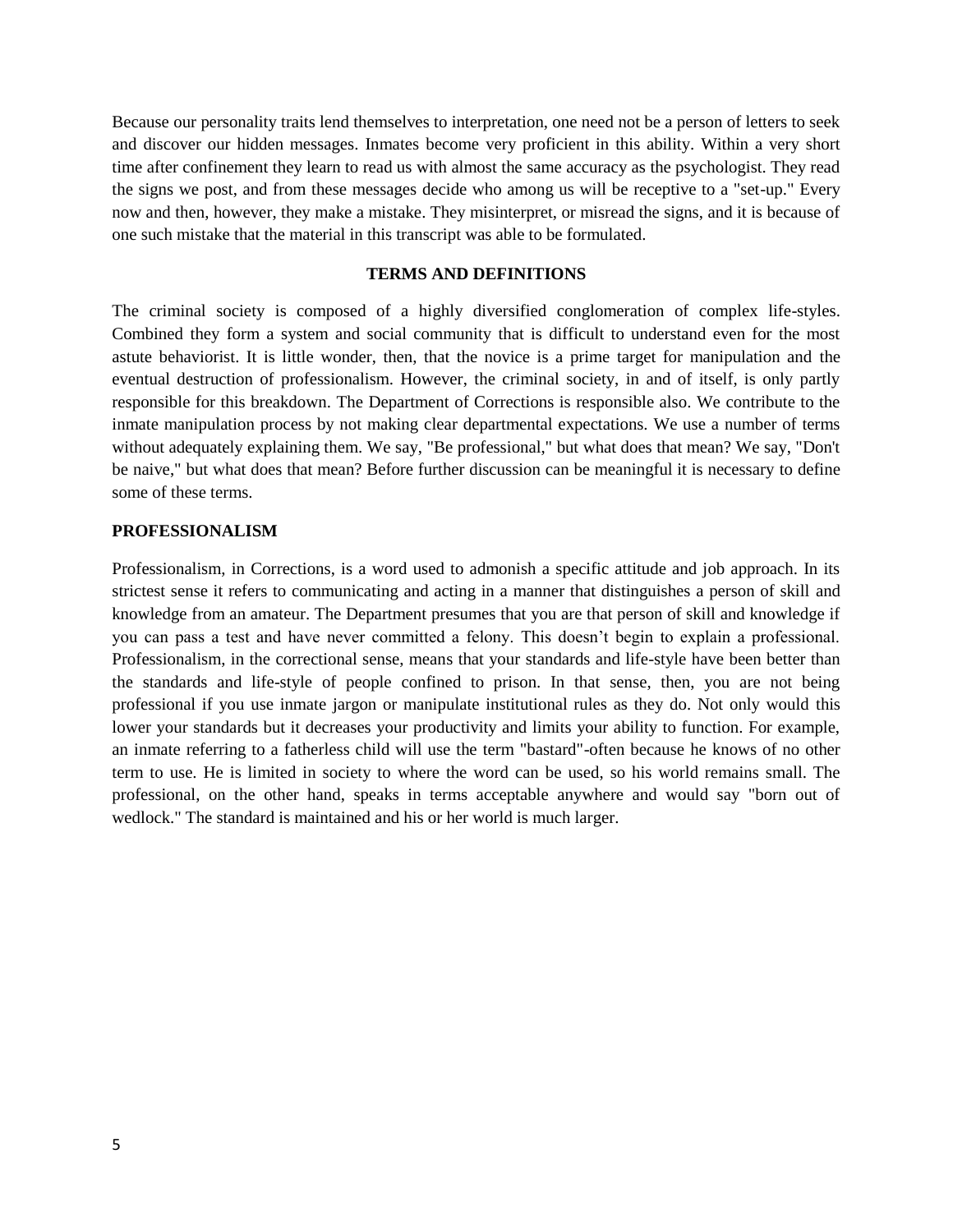Professional people are usually friendly people and the Department expects their employees to be this way. However, inmates see this as a weakness unless the employee can make a distinction between friendliness and familiarity. In the Spanish language there are familiar and unfamiliar friendships. They are administered with the same courtesy, the same pleasant attitude and the same politeness. The main difference is that before a person can be a familiar friend he/she must be loyal, honest, and proven, which involves time and effort. All other friendships are unfamiliar. If you call an inmate by his first name, you are opening the door to a familiar friendship. This seemingly insignificant act causes inmates to take greater license with you than with other staff members. It becomes difficult to refuse requests that exceed normal limits, and professionalism begins to decay. Later, if you become the object of peer criticism, you are seen as being naive.

#### **NAIVE**

In corrections, staff members who become overly familiar with inmates are said to be naive. The actual meaning of the word is "having or displaying a simple or trusting nature; lacking in experience; lacking in careful judgment or analysis, and being unsophisticated." Most people entering corrections have a simple or trusting nature. They listen to, and believe inmate stories, and act upon their information. If they become disillusioned, bitterness sets in and their effectiveness as correctional employees declines. The suffering stems from lack of experience. The solution is simple: Before acting on information supplied by men in confinement, check them out. Read their files and ask staff members who know them if the information is reliable. Be aware that not all inmates are honest and not all inmates are dishonest, but don't allow the dishonest ones to destroy your judgment by fixing your mind on one avenue of thought. Careful judgment refers to the ability of employees to analyze the movements, actions, and words of inmates as well as their own. Recently, in one of our institutions, an inmate said to a female employee, seemingly in jest, "If I had one wish, I'd wish to go home with you." The remark seemed innocent enough, but her response to the statement was to come back and haunt her. She replied, "I doubt if the institution would approve of that," and they shared a good laugh. The indication to the inmate was that if it were not for the dictates of the institution, she would approve. He spent long hours building what he thought was a relationship that had exceeded the bounds of friendship and one day he attempted to compromise her. During the investigation that followed, the employee stated, "A more careful choice of words would have prevented all this."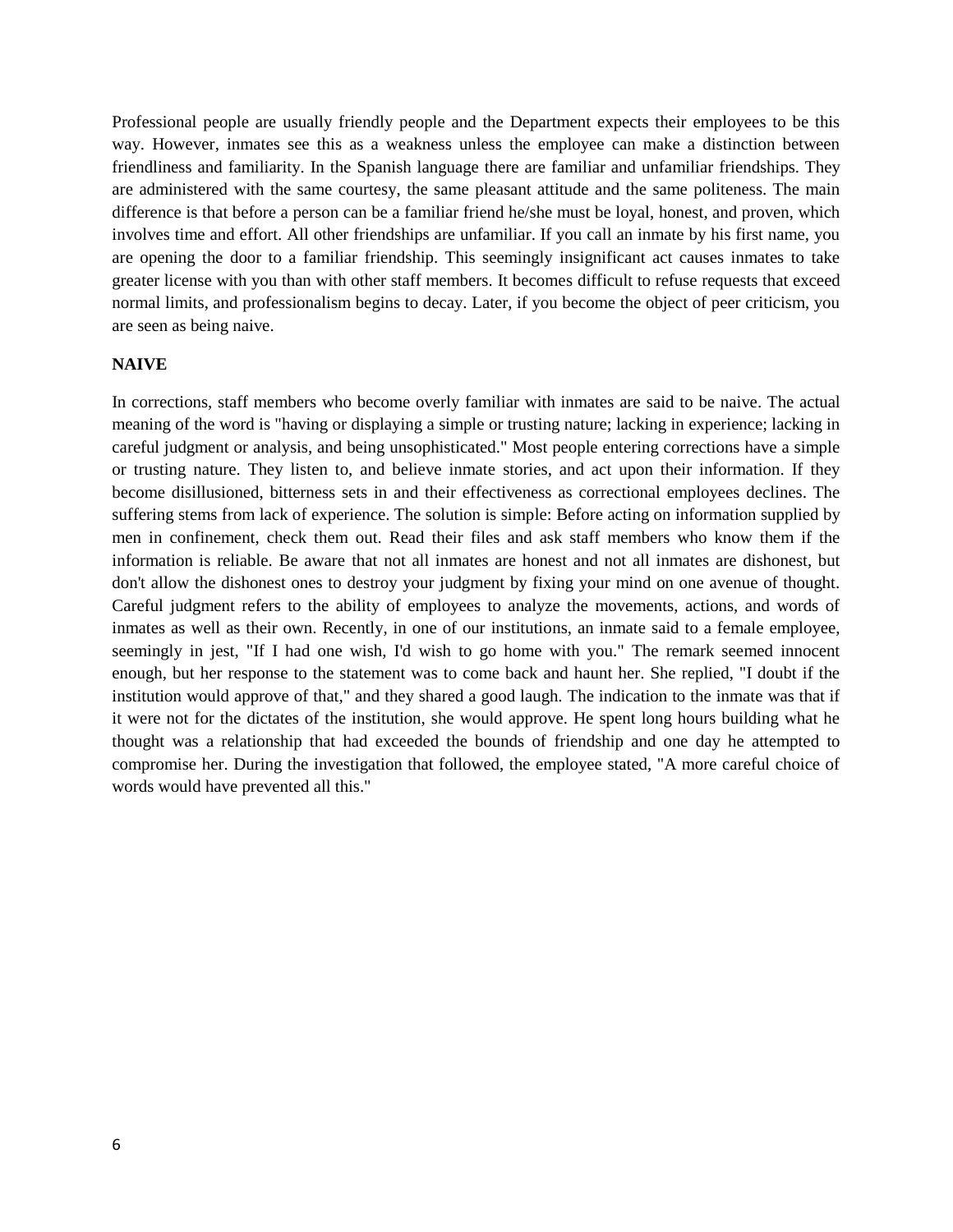#### **FRIENDLINESS AND OVER-FAMILIARIZATION**

Excessive friendliness and over-familiarization are also common terms in Corrections. You are overly familiar if you allow the taking of license or liberties. Such things as discussing your personal problems or financial matters would come under this category. Allowing inmates to call you by your first name or enforcing rules for one person but relaxing them for others are further examples. Engaging in intimate conversations or promising favors that are not within your jurisdiction to give is the same as accepting favors that lead to the taking of liberties, and that can lead to the employee becoming the object of a setup.

In one of our institutions a Medical Technical Assistant (MTA) had become overly friendly with his inmate orderly and frequently shared food from his lunch box with the man. One evening he gave the orderly a piece of rolled salami about two inches long. A few evenings later the inmate suggested that the MTA bring a still larger piece because it was not sold in the inmate canteen and he would like to share some with his buddies. The following night the employee brought him a full roll. Not long after that, the inmate told the MTA to bring in drugs, saying he had the salami as evidence of rules violations, and he would report the incident if the medic failed to comply.

In this case the employee did not comply. Instead he reported the inmate to the Captain, saying, "I made an error in judgment and this inmate is trying to capitalize on it."

The Captain complimented the MTA for sharing the incident in the face of what he thought would be criticism, and told him the lesson would make him a better employee. The following is intended to show the reader how each phase of this outline is implemented. It should be understood that the process of a set-up is not always developed in the order shown, but regardless of the procedure inmates' use, all the elements will be utilized.

# **BEHAVIORAL MANIPULATION**

# **TEAM STRUCTURE**

Deception is individual, manipulation is assisted. Modifying behavior for criminal intent requires aid. Team effort makes detection of a set-up more difficult because one participant can verify the acts of another, and suspicion can be momentarily set aside. Individual deception, on the other hand, is largely devoid of verification, so tracing a suspicion can be more easily accomplished. The size of a set-up team will depend on the goal to be accomplished, the personality characteristics of the victim, the time involved, and the location and physical layout of the area where the manipulation will take place.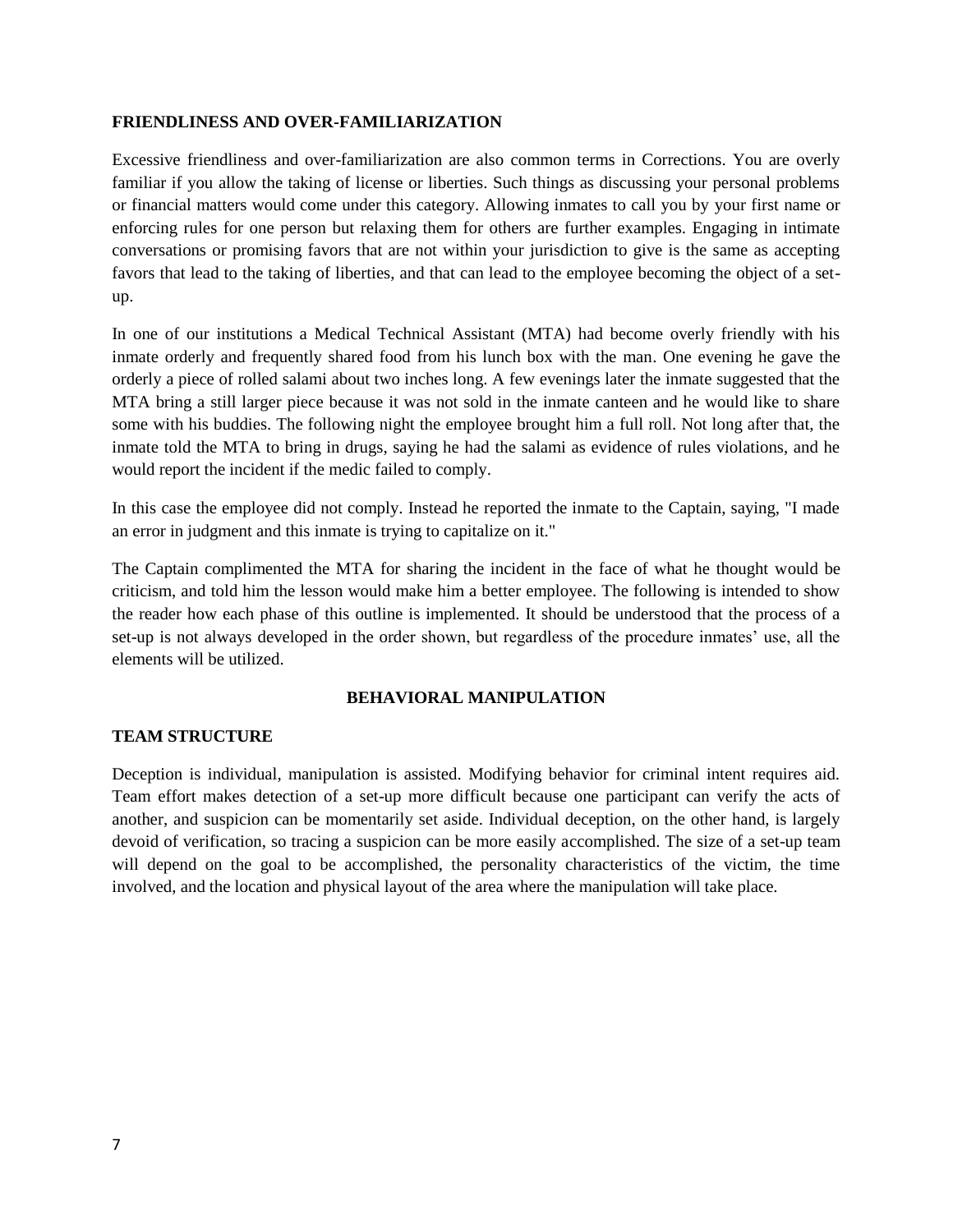A well structured set-up team is composed of Observers, Contacts, Point men, Turners and Runners, each with a specific task to perform.

**Observers** in a set-up are the people who watch and listen to you. They theorize by your actions and the things you say whether or not you would be a good candidate for selection. Observers pay particular attention to employees who use inmate jargon, ignore minor rule infractions, play favorites-enforce ·rules for some and not others-or are easily distracted.

**Contacts** are inmates who can supply information about you. A former clerk or orderly who knows your work-style would, be an excellent contact. Inmates who overhear personal conversations between you and other staff members, and who have formed opinions about your strengths and weaknesses are valuable contacts. These people also ask subtle questions to talkative staff members and gain additional information.

**Point men** are prisoners who stand guard when an employee is in the process of granting illegal favors, violating institution rules, or is being compromised or harmed. For example, an officer in one institution was coerced into bringing inmates alcohol. While they were drinking a point man stood outside the area, ready to drop a book to warn of other staff approaching.

**Turners** are inmates who have befriended you and use their friendship to get you to engage in minor infractions of the rules. You have been "turned" when you look the other way and allow the taking of license or liberties. Runners are people who are not active members of the set-up process but will assist in a phase of it for some sort of reward. Payment is usually, drugs, money, cigarettes, or the promise of sex when a woman has been the victim of a compromise scheme.

# **THE OBSERVATION PROCESS**

Observation, naturally, is the first step in the "set-up" procedure. Manipulation cannot take place without a victim, and victims are not just capriciously selected. The likelihood of a victim is determined through a careful, close, silent study. Formalization of the study is nonexistent in that there is no written work. Information is gathered and stored in the minds of manipulators. From this information opinions are formed, theories are developed and characteristically categorized; then behavior modification procedures are developed.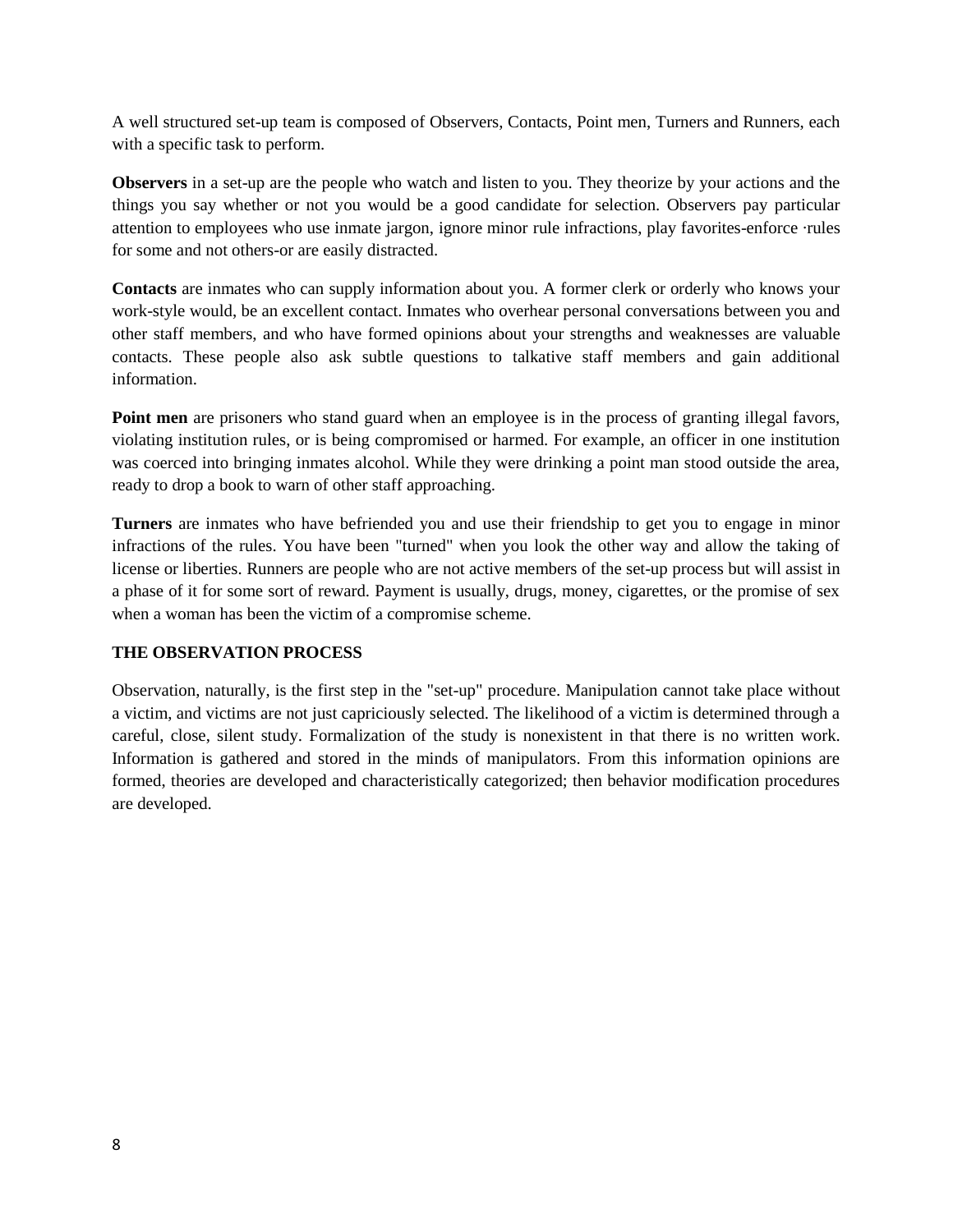Observation is done in four parts: (1) observation of body language, (2) listening observation, (3) verbal observation, and (4) reaction observation.

# **Body Language:**

The manner and method that we carry ourselves gives off messages. Manipulators read these messages and make determinations about us. For example, as mentioned before, inmates learn to read us by the way we walk, act, and talk. Of the three, walking is an inherited trait, the other two are acquired. Actions such as the tugging at the ear lobe, biting the lip or fingernails, the constant folding and unfolding of the arms at inappropriate times, not knowing what to do with the hands, excessive scratching, shifting from foot to foot when one should be standing still, or a washing motion of the hands are all actions that under certain conditions can give a variety of messages. The astute onlooker may conclude that you are unsure of yourself, that you lack confidence, that you dislike your job, that you are fearful, etc. Conversely, the steepling of one's fingers, leaning back in a chair and crossing one's legs, or leaning forward by bracing the face with your hands and resting the elbows on a desk or table can give the impression of ease. Our attire can also give body language messages. Unpressed clothing, a partial uniform, or buttons left open are indications of sloppiness and could be interpreted as inattention to detail; inmates may assume from this that you will allow the taking of liberties. Low cut blouses, miniskirts, and hyphenated walking motions may send a message of availability and lead to compromise attempts.

# **Listening Observation:**

"All my husband wants to do is sleep." The statement was made jokingly and innocently during a snack bar conversation with a friend. An inmate, in the process of delivering breakfast to the two women, construed the comment as a message to him of the woman's unhappiness at home, and subsequently began hiding love notes under her plate. Whether we like it or not, our conversations are monitored. By not being aware of who is listening or how our words can be interpreted one may very well provide the foundation for selection as a set-up victim. For example, if an inmate knows you are a hunter, or religious, or a nature enthusiast, he will style conversations around these topics in an attempt to befriend you. If, through your conversations, they know you have problems, the information may later be used as a wedge.

# **Verbal Observation:**

In this process the confinee engages you in conversation. He may make subtle allusions to the rule infractions, tragic experiences, sex, etc. He very carefully monitors your movements and facial expressions. He looks for signs of approval or disapproval; is the conversation making you uncomfortable? Or whether or not he can feed our ego. Jokes reflecting the sensual side of life, stories of sad experiences and injury situations provide gauges of your feelings on such matters.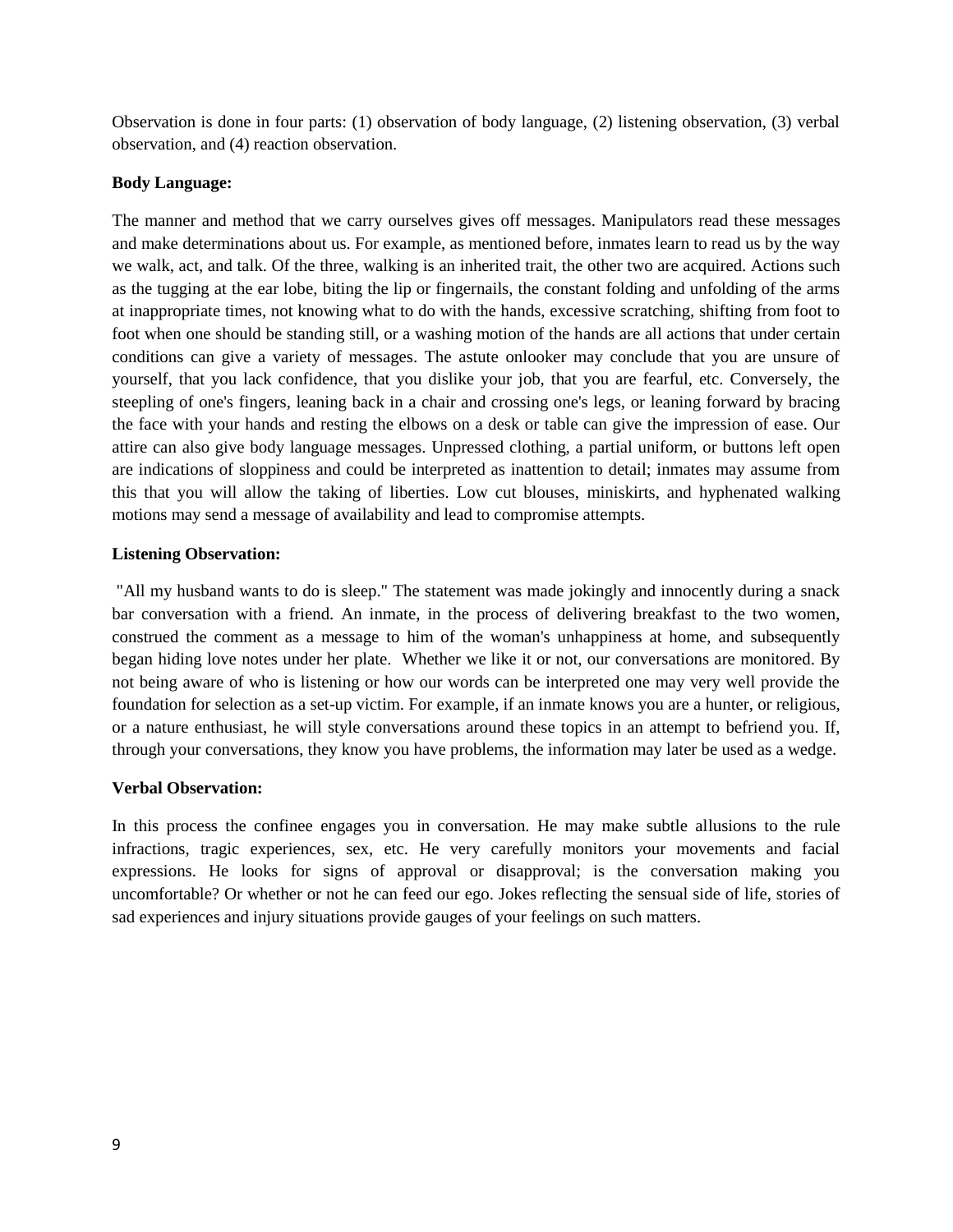Reaction Observation: Sometimes a very fine line will exist between reaction and verbal observation because verbal observation very often brings about a reaction. If an inmate asks you for a favor your response tells him something about you. In verbal observation there may simply be an expression that delivers the message-here the reaction is very slight. On the other hand the reaction can be strong, vehement, and prolonged. Reaction observation in this sense has force. Other forms of reaction observation that deliver messages to inmates are: your methods of command, how you respond to emergencies, how easily you anger and whether or not you like our job. When the observation phase is complete, a bank of knowledge has been acquired that determines selection of a victim. Once a consensus has been reached, the information is thoroughly discussed at "bull sessions" and a course of action for implementation of the manipulative process set.

#### **SELECTION OF A VICTIM**

Victims of inmate manipulations are selected intentionally and accidentally.

#### **Intentional Selection:**

When inmate observers notice an employee who appears extroverted, friendly and naive, a suspicion is born that presupposes a weakness in the individual. The assumption is made that these characteristics could be manipulated, so an intentional observation procedure is created to verify the suspicion. Although experience and longevity are not prerequisites for selection, they are helpful qualities, and new employees who have not acquired an understanding of the prison environment are usually intentionally observed.

### **Accidental Selection:**

A new employee or an employee of experience can very often display an impression of confidence, good judgment and strength. Manipulators shy away from people possessing these qualities because behavioral manipulation is difficult. Employees grouped into this category are also circumvented because the characteristics are firmly embedded in the personality. Occasionally, manipulators inadvertently discover a weakness in one of these people and an accidental selection occurs.

Any trait possessed by an employee that inmates can construe as a weakness can result in that individual being selected as a victim of a set-up. To illustrate: In one of our institutions an officer observed an inmate on the yard attempting to roll a cigarette. A strong wind kept blowing his tobacco away until eventually it was all gone. The officer felt sorry for the inmate and gave him a cigarette.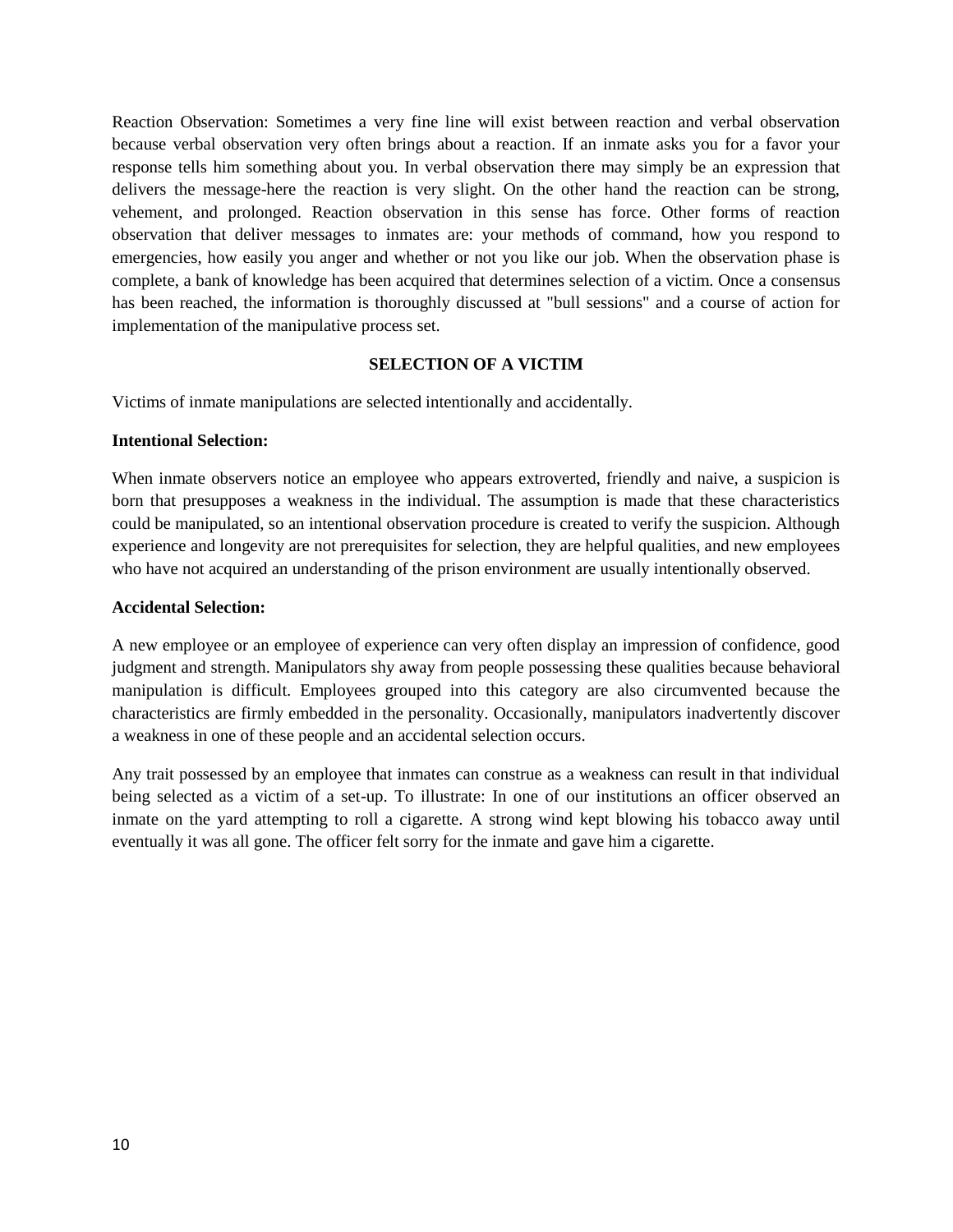They talked a moment and then he gave him another, then the full package. This officer was a veteran of sixteen years service. During his career he had been approached by many inmates-some were very sophisticated and cunning, yet he never succumbed to their demands. So, one wonders; why this time? What was different?

It was later discovered that he had financial problems. He made the mistake of sharing these problems with inmates who had befriended him. Three hundred dollars had been placed in his lunch box just prior to the end of his shift. At home he discovered the money and kept it. Inmates were now provided with a lever to use against him.

# **TEST OF LIMITS OR FISH TESTING**

# **RULES BENDING-ASKING FOR THINGS**

During the observation period a number of ideas and theories are developed. Assumptions are made about the employee's ability or inability to function under stress, his or her level of tolerance, and how effectively that person will take command. However, before any conclusions can be drawn, these ideas and feelings about the victim must be tested.

Tests proceed at a quarter-step pace so as not to alert the victim, and they include such things as; requests for supplies and materials, asking for favors, circumventing rules, preying on sympathy, attempting to engage the staff member in intimate conversations and pitting one employee against another. The intention of the test of limits is to see how far the victim can be pushed before taking action. If the employee allows a great deal of license, the testing process if interspersed with support pledges to ward off suspicion of the proposed set-up.

Testing is a subtle, slow reading process designed to verify things about an employee that up to now were only assumptions. An inmate who has come to believe that befriending you makes it harder for you to say "No," will test his theory by asking for cigarettes, gum, pens or pencils. If you give them freely he continues the process. If you hesitate he backs off and tests you in other ways. He determines by your reaction to his tests what his attitude toward you should be, the things you like to talk about, how observant you are, and a host of other things. In short, he "pegs" you for what you represent to him, and he will be amazingly accurate in his final opinion.

# **THE SUPPORT SYSTEM**

Support in "set-up" situations can· be offers of help, promises of loyalty, agre~ing with ideas and philosophies, and telling the victim his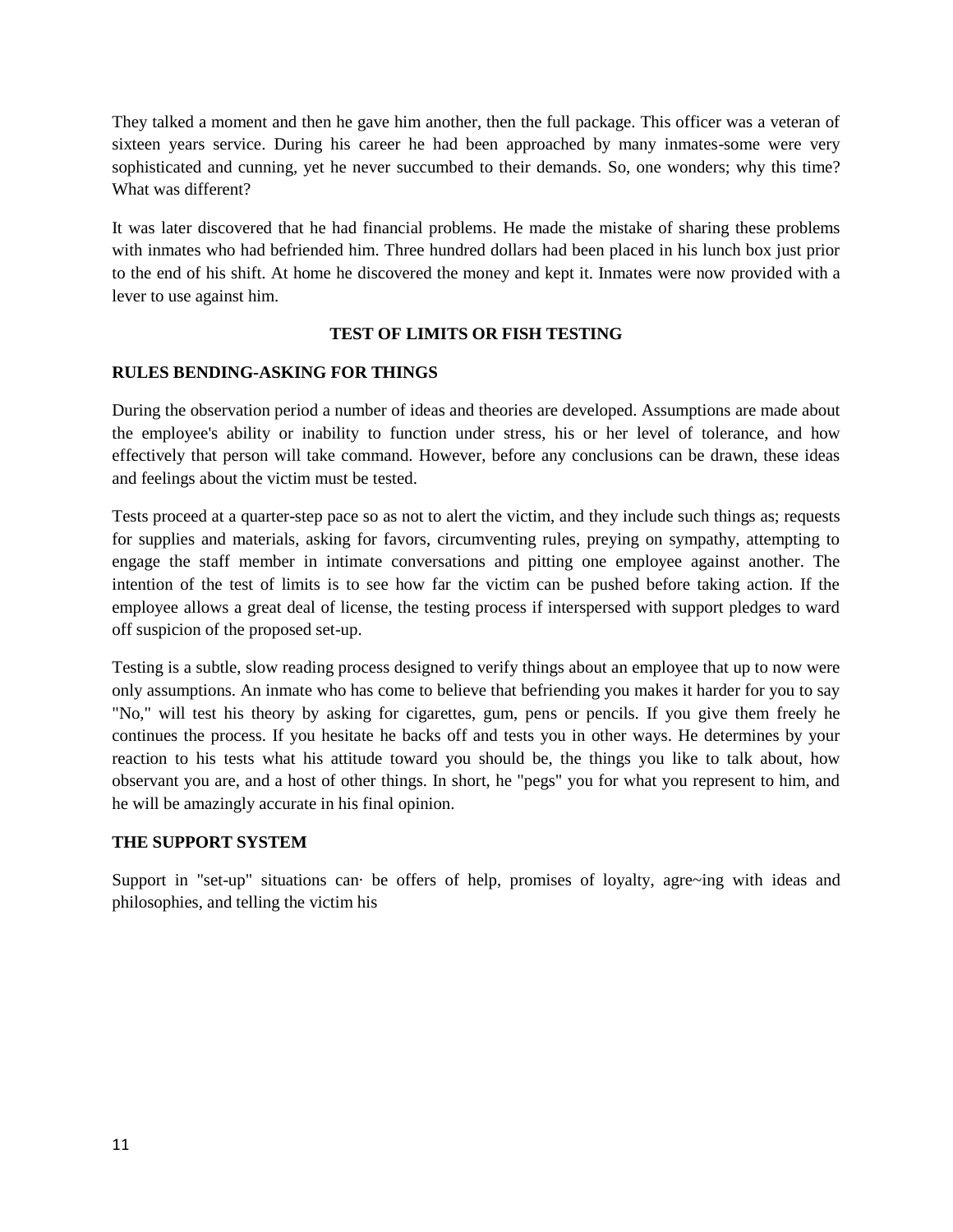or her approach to inmates is better than that of any other staff member. Pledges of devotion, faith in the individual and complete trust are also common approaches. The main idea here is to develop a strong, trusting friendship. The following is an example of how this phase of a set-up can be used:

"Good morning, Officer Smith. This is Inmate Jones. You know, the fellow I recommended to replace me because I'm becoming the orderly in the hospital."

"Oh, yes," Smith said, "How are you? I'm sorry I didn't remember, but I've had a lot on my mind."

"That's OK, I understand," the prospective clerk said. "Is it OK if I work for you? My friend said you're the best officer in this whole system."

"Well, I try to be fair," Officer Smith, said.

"Fair!" the former clerk exclaimed, turning to Inmate Jones. "Let me tell you how fair this man is. He doesn't write 'popcorn' beefs. He talks to people. This is probably the fairest man in the system, and because he's fair he's got an administrator on his back who likes to see inmates suffer."

"Oh, darn, I left my cigarette in my room. Mr. Smith, could you ... "

Smith gave them each a cigarette and one for later.

"Wow, see what I mean?" the former clerk said to Inmate Jones.

"That God Damn administrator wouldn't do this. He'd say, 'Suffer, Sucker.' This guy is the best officer in the joint and they treat him like he was one of us. Now you treat him right! He ain't like the rest of these cops."

"Well, thanks," Officer Smith said, "and you're right. They do kind of look down on me, but I don't see you guys as convicts-you're human beings. True, you've made a mistake, but you're paying for it, so why should I make you life more difficult?"

"That's great, and if Jones doesn't do a good job for you, I'll personally kick his ass," the inmate said.

"Oh, I'm sure he will," Smith continued, "If you recommended him, he's got to be OK."

"One thing is for sure," the former clerk said. "We convicts won't treat you like some of these cops do ... By the way Jones, Officer Smith's wife is a fantastic baker," he continued jokingly, "I'll bet he forgot those cookies he was going to bring in ... "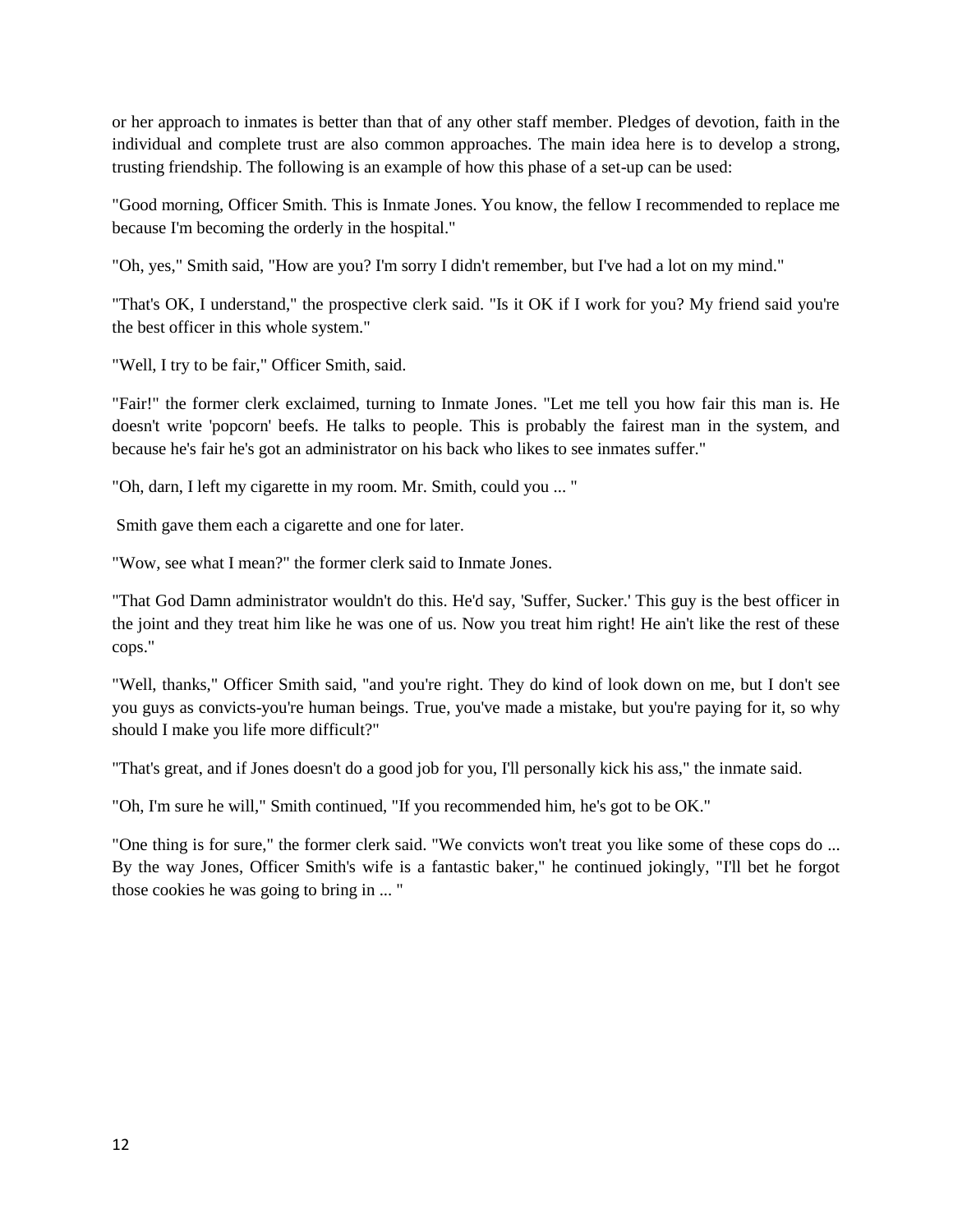This excerpt is from an actual set-up case history and shows the effective use of the "Support System" and the "We/They" syndrome. The employee was made to feel he was something special, that his peers didn't understand him, and that where he couldn't trust the people he worked for, he could trust the inmates.

The officer brought the cookies in, which were later used as a lever against him in an effort to get him to bring in drugs. Officer Smith complied out of fear of exposure and the possible loss of his job. He was later caught and terminated.

# **EMPATHY AND/OR SYMPATHY**

Empathy is the projection of one's own personality into the personality of another in order to better understand that individual. It is also an intellectual identification of oneself with another. Empathy can be the projecting of one's own personality into an object or specific situation within which one shares an intimate understanding or an associated identification. This is usually accomplished with the attribution to the object or situation of one's emotions, responses, etc. For example, a woman with children could empathize with a person whose child is taken in death with a greater depth of understanding than a woman who has not experienced motherhood.

Sympathy on the other hand is a sameness of feeling without necessarily having had the experience that induced the feeling. Pity or compassion for another's troubles affirms the sympathetic feelings. Empathy and sympathy are close associates but with one .or two major differences. In empathy, you can understand and identify with a person's problem without feeling sorry for them. In sympathy, you cannot. An illustration of the difference between the two terms might be found in the following dialogue between two inmates:

"You have three children and no wife, and I have three children and no wife." Their circumstances are similar. They share a level of understanding unique to the two of them, so they have empathy for one another. If they begin feeling sorry for themselves, or one for the circumstances of the other, they might work themselves into a sympathetic state.

Empathy and sympathy are very common and necessary tools of a set-up. Inmates using these tools on a staff member will first find a level of understanding that they and the employee can identify withfinancial problems are a good example-then they seek sympathy from this person to gain entry into his or her emotions. Inmates schooled in psychology of the streets know that it is easier to take liberties with a person when each has shared feelings on a deep personal level, then with those people who maintain anonymity on these issues.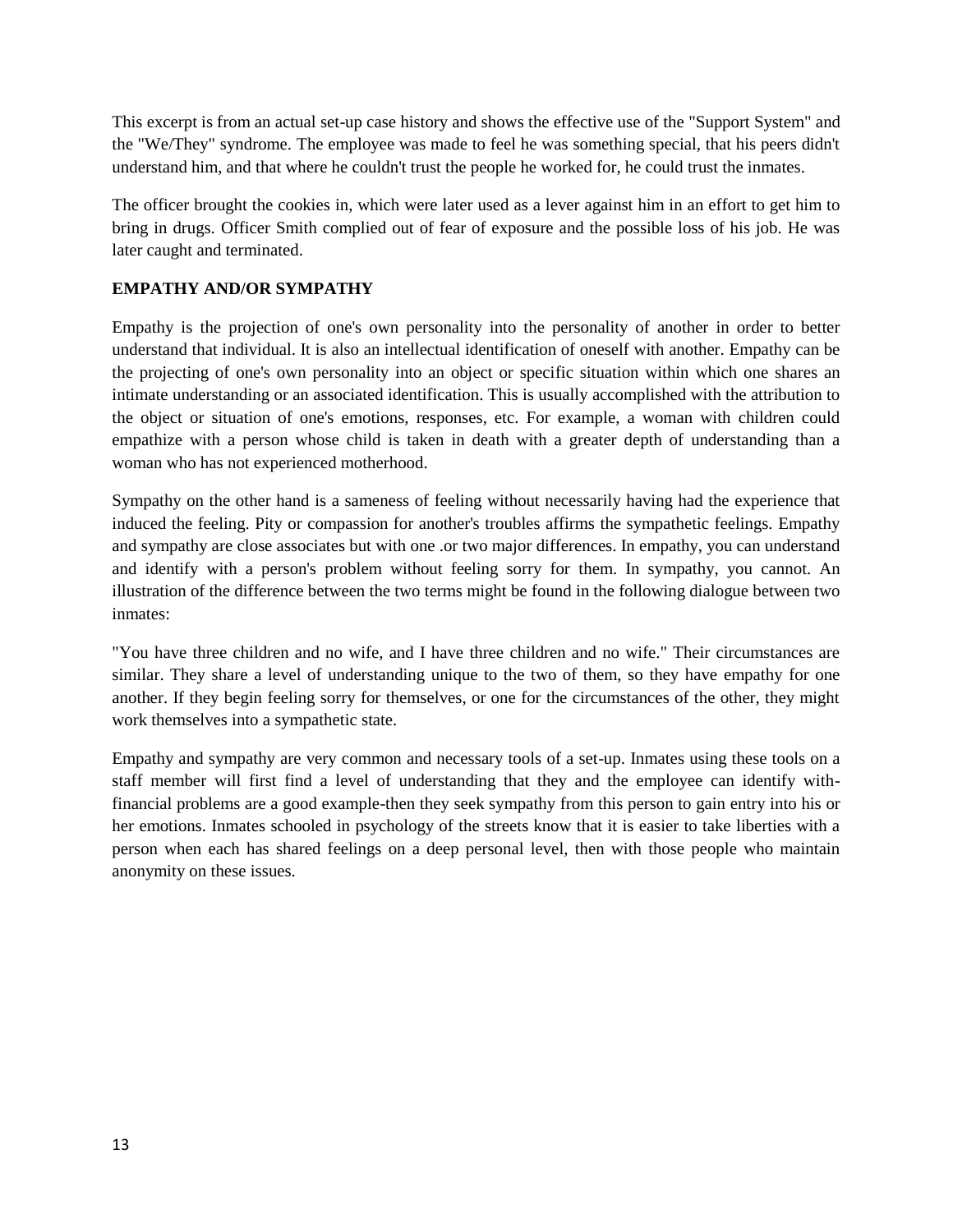Setting someone up by the use of empathy and/or sympathy is very effective. Consider this actual example:

An inmate who had come to know about a correctional officer's problems through the use of empathy discovered he was the father of a mentally retarded child whom he dearly loved. The inmate told the officer that he too was the father of such a child, but that his child was in poor health. Having learned during the observation phase of his set-up that this officer was a man of profound emotion, the prisoner maintained a daily commentary on the progressively worsening condition of his child. "Unless Little Joey gets a certain type of treatment that I cannot afford, he will die!" The inmate told the officer.

Because he understood the problems of raising such a youngster, and because he felt sorry for Little Joey and his father, the officer aided the inmate in an escape so he could see the child one more time before he passed away. The inmate lived close by and promised the staff member he would return before the morning count. "After all," the confined man said, "If you're kind enough to let a father hold his child one last time, there's no way I will let you down." Needless to say, the inmate never returned.

# **PLEA FOR HELP**

"A friend in need is a friend indeed," and inmates use and believe in this cliché. A friend will help another friend build a new life. Personal satisfaction and the feeling of a job well done are the rewards. An inmate who has expressed faith in an employee will confess that he has been a failure all his life, that he lacks confidence, and he wishes to change his life-style. He will discuss family, religion, money, and elicit sympathy for a life gone awry. He will say, "and your unique abilities are the only things that will rehabilitate me. I need your help."

This is a delicate thing to handle. If the inmate is sincere he must be helped. It's part of our jobs. How, then, can you assure that he is making an honest request as opposed to setting you up. The truth is you can't be assured. But what you can do is discuss his request for help with other employees in front of him, keeping everything out in the open. People who are trying to deceive you don't want this openness. They have to be careful what they do and say lest a more experienced employee detect the deception.

Beware of confidentiality: There is nothing so confidential that you cannot tell someone if you're selective in the person you choose. If the "keep it under your hat" request is a set-up, the inmates involved, knowing you share with your supervisor or a trusted friend, will drop you and go in search of another conquest.

# **THE WE/THEY SYNDROME**

Recently one of our staff members attended an after work hours party. Imbibing a bit too much, his conduct was less than professional.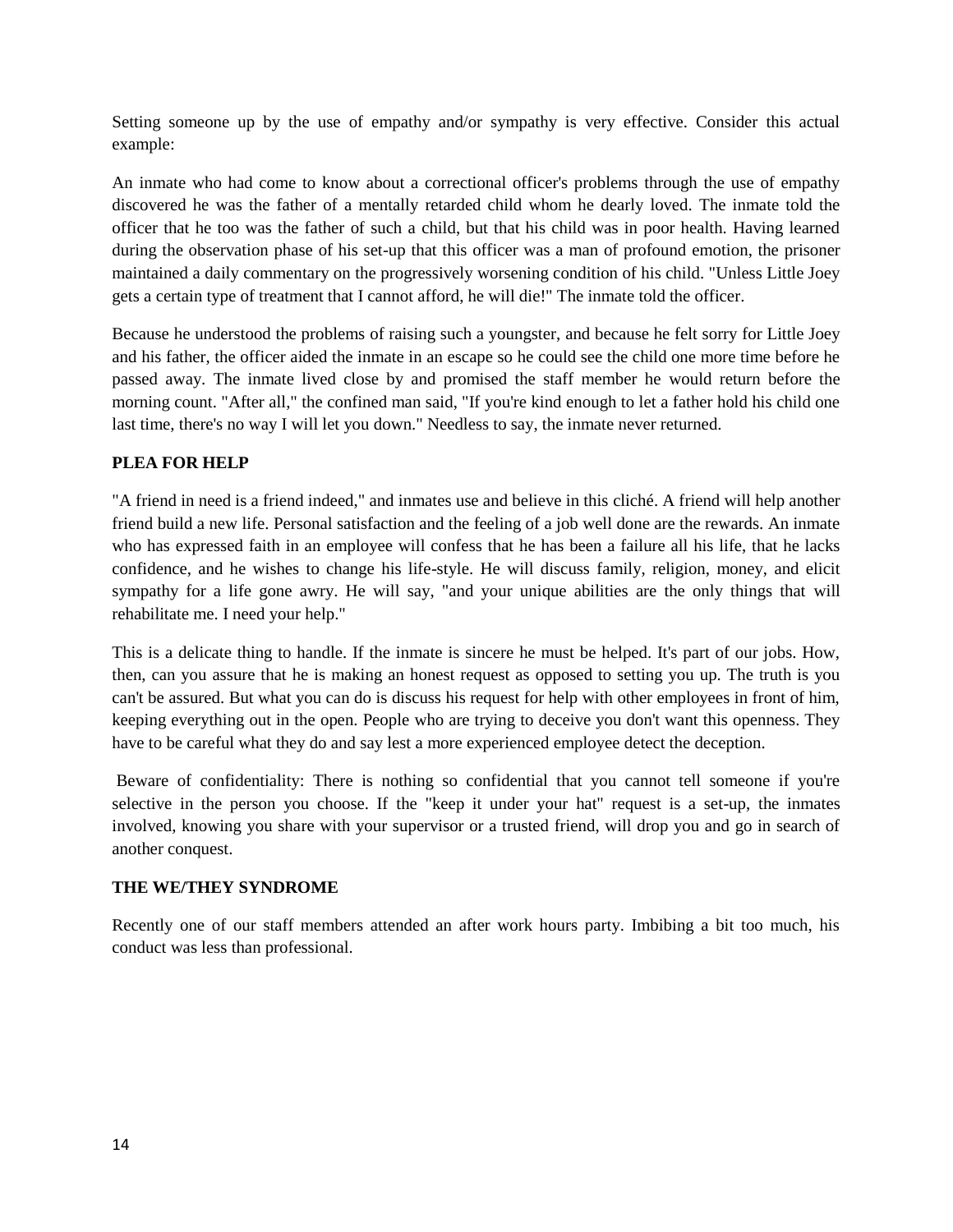The following day inmates overheard other employees discussing the man's behavior, using expressions like: Stupid, lacking in good judgment, and that the man has an alcohol problem. They not only told the employee what was being said about him, but who was saying it. The inmates said, "They're wrong about you. They don't know you like we do. We know those things are not the real you. We don't feel that way." Hence the effective use of the we/they syndrome.

The controversial staff member took the bait and was caught in their net. He remarked to the inmates that, "The 'sons of bitches'" talk about him all the time. "Other people," he said, "do the same thing, why don't they talk about them?"

This situation provided the inmates with the foundation for a "set-up" which eventually culminated in the staff person bringing in whiskey and later being escorted off the premises.

We/they situations are perhaps the most subtle of the "set-up" phases and always pit one staff member against the other.

# **OFFER OF PROTECTION**

Consider the following conversation: Inmate to staff member:

"With the amount of writing you have to do, you should have a Selectric Typewriter. (2) I'm surprised they don't give you one. (3) After all, your material goes throughout the entire state, and as a representative of corrections, your stuff should look as professional as you appear to be." **Staff Member:** (4) "I know, you're right. I put in a request for one, but they always come up with these lame excuses as to why they won't give me one."

**Inmate:** (5) "They do the same thing to us. (6) Tell you what. (7) Let me have the next important thing you need done and done right. (8) I know an inmate who works in an office where they have a Selectric, and I'll have it done for you. (9) You got that coming. (10) You treat us prisoners like human beings-not numbers. (11) You seem to understand that we are paying for our mistakes, and that we're here as punishment not for punishment. (12) If anyone says anything, I'll just tell them I took it upon myself to do this. (13) I won't even mention your name."

**Staff Member:** (14) "Well, I don't want you to get in trouble but... OK." This conversation actually took place, and it was part of a "set-up." Conversations like this are very common in corrections. Most of the time the inmate is sincere. But, what happens when he's not?" What if he's using the situation as a foundation for a "set-up?" Let's analyze this. Assume that you are the person with whom the inmate is conferring.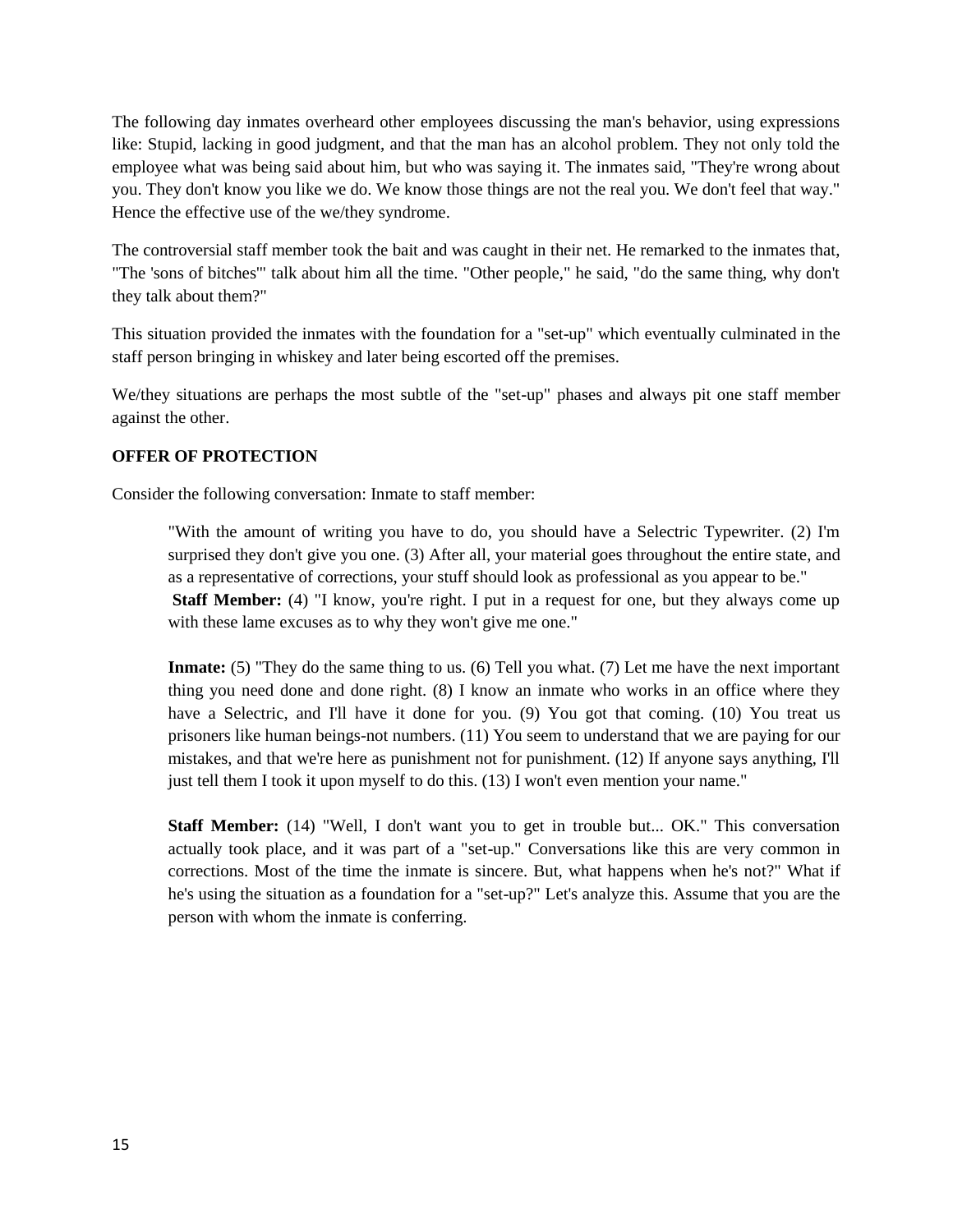See how many steps to a "set-up" you can identify.

Remember, he has observed you. He knows your limitations. He has already toyed with your emotions. In short, he knows you quite well. Also, the fact that he felt free enough to suggest or imply that you would buy into something a little on the dishonest side shows he has done his homework.

When the conversation began you will notice that sentences one and two in the first paragraph make the subtle suggestion that you are not being treated properly by the people you work for.

Sentence three uses the "support system." It is designed to compliment, build your ego, and make you feel a little disgusted because your talents are not given the importance they deserve.

Sentence four shows the staff member is taking the bait and talks about "they" derogatorily.

Sentence five uses the "we/they syndrome" as the inmate seeds thoughts that will eventually "turn" his victim.

Sentence six, seven, and eight go back to the "support system." The inmate is doing you a favor. Again comes the subtle suggestion that you are not being dealt with fairly by your peers.

Sentence nine: "You got that coming," is a way of saying inmates like you as a friend, and they won"t treat you as badly as the people you work with.

Sentence ten and eleven utilize both the "support system," the "we/they syndrome," It sets you apart from your fellow employees. It preys on your emotions, and, again, it builds your ego.

Sentence twelve and thirteen us the "support system," the "we/they syndrome," and has the subtle inclusion of an "offer of protection." The inmate is willing to take the blame for something you ask him to do. There is another very interesting trap her: In sentence fourteen you accepted the inmate's offer. He has learned by "fish testing," that you will "look the other way" to improve job performance-a trait you see as a strength and he sees as a weakness.

In this example the "offer of protection" is barely noticeable, but it is never the less there.

A more graphic example of an "offer of protection" can be found in situations where the offer is presented by instilling a feeling of fear.

In an area where an enclosure exists, inmates will point out to the victim how easy it would be for someone to force them into the forbidden spot, and possibly harm or kill them. This is followed by rapid assurance that they will not let that happen to you.

The victim is usually grateful for the concern and is willing to become friendlier than before. . As the friendship between the· victim and his or her protectors becomes stronger, inmates feel free to take greater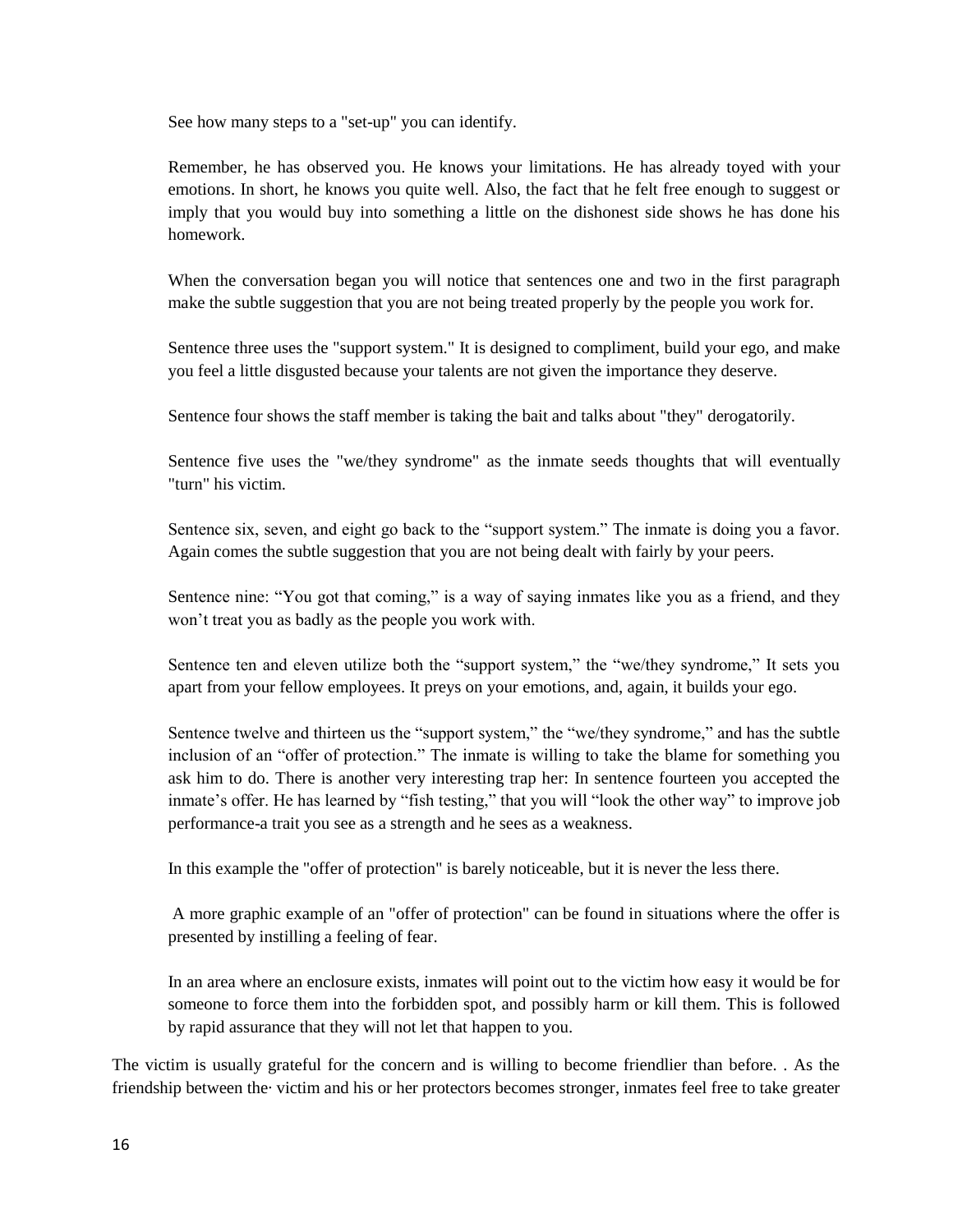license with the individual. A touch system is developed to give the outward appearance of an even stronger bond.

# **ALLUSIONS TO SEX**

# **(IF THE VICTIM IS FEMALE)**

The manipulation of human behavior is an extremely complex procedure. Its psychological processes alone require years of study. Yet, there seems to be inherent in mankind an ability to gain from his fellow by preying on his emotions, adding to or taking from his pleasures, increasing and decreasing body tissue needs, or the distortion of facts and information.

From childhood we learn to manipulate our parents, later our brothers and sisters, and then our acquaintances. But the greatest manipulation is between men and women, particularly where the motivation is sex.

Sensual gratification in most situations is manipulated by principles who devise techniques that even though rejected, may not necessarily be offensive and, conversely, there are others who, in order to satiate his drive, develop methods that are devious, forced, and have criminal intent.

Controlling the urge for sex in the prison community is now, and always has been, one of our greatest problems. Our lack of control has resulted in homosexual relationships and forcible rape. The central concentration in these cases is usually from one prisoner to staff member.

When one prisoner manipulates another prisoner for sex, the methods are direct and swift.

When a prisoner manipulates a staff member for sex, conditions and situations must be carefully set up and implemented so as not to create suspicion until the employee is maneuvered into position for the demand. This is usually done by a prisoner who develops an overly familiar friendship with the staff member. The con-wise prisoner creates an image of himself that is in direct opposition to someone seeking sex on an animal level, and the victim develops a trust and naiveté that leaves him or her vulnerable to proposition first, insistence second, and finally, force.

In set-up situations where the proposed victim is a female employee the prisoner makes allusions to sex at any point in the set-up process where he feels their friendship will tolerate such references.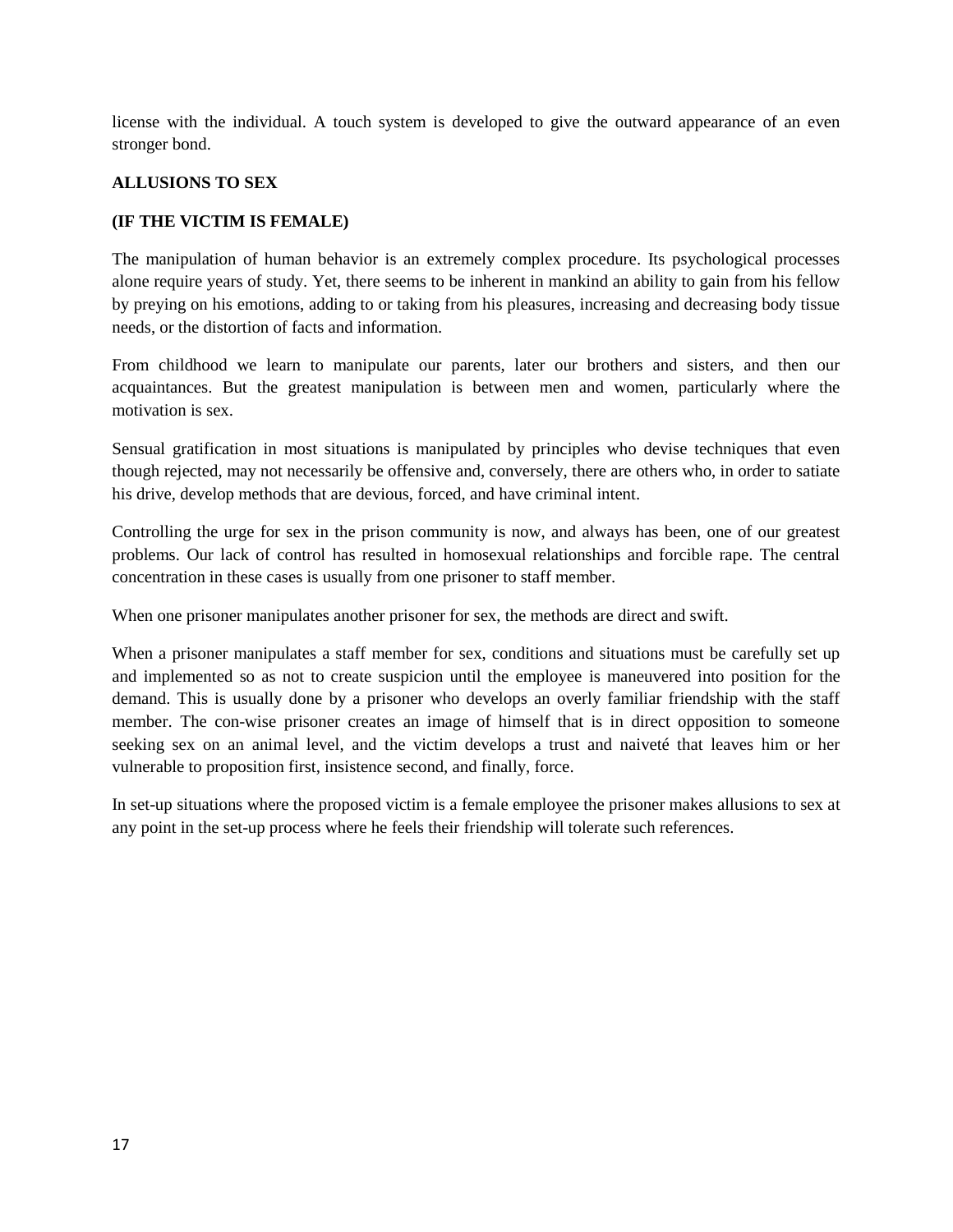In the early stages, allusions to sex are directed to the employee but away from the prisoner. For example: In a recent case, a prisoner said to a female employee with whom he had established a friendship, "See that inmate over there?" The staff member acknowledged; "Well, he's a sleeze, he asked me last night if I was having sex with you!" The reference is directed away from the manipulator.

Having made the statement, the prisoner promptly assures the victim that he put the over-inquisitive fellow in his place. The allusion is designed so the employee's anger, if any, is placed away from the person making the statement.

How the employee responds to the information is of great importance to the originator of the statement, because it determines the next step in the set-up process.

If she makes no comment at all, he assures a freedom to make further allusions to sex. If her comment is philosophical, i.e., "When a man is in confinement statements like that are common and expected," the inmate assumes the woman has a basic understanding of the needs of men in confinement and he feels safe in continuing the process.

If her response is for further details, the inmate formulates the opinion that she is anxious for further discussion on sexual matter. But, if her response is cold and indifferent, for example: "I need that inmate's name and number so I can report him to my supervisor, and, if what you say is true, I will also arrange your work hours so that you are only here during the time students are in class. I don't appreciate talk like that, nor do I appreciate hearing about it!"

This reaction will have the effect of closing the subject and depending on which phase of the set-up is being utilized; it can also conclude further attempts at manipulation.

In cases where the inmate sees the victim as responding in a positive manner, his allusions to sex will eventually be directed less and less "out there," and more and more toward himself as the person in need of attention.

Institutions where female employees are exposed to inmates on a one to one basis should take a serious look at the procedure. Any inmate assigned to work with a woman under these conditions, even those with good intentions, will eventually receive pressure from his peers. They will make statements like, "We know you don't just talk during that hour the two of you are alone. What's going on?"

An inmate gains respect and status from the prison population if it is thought that he has successfully compromised an employee.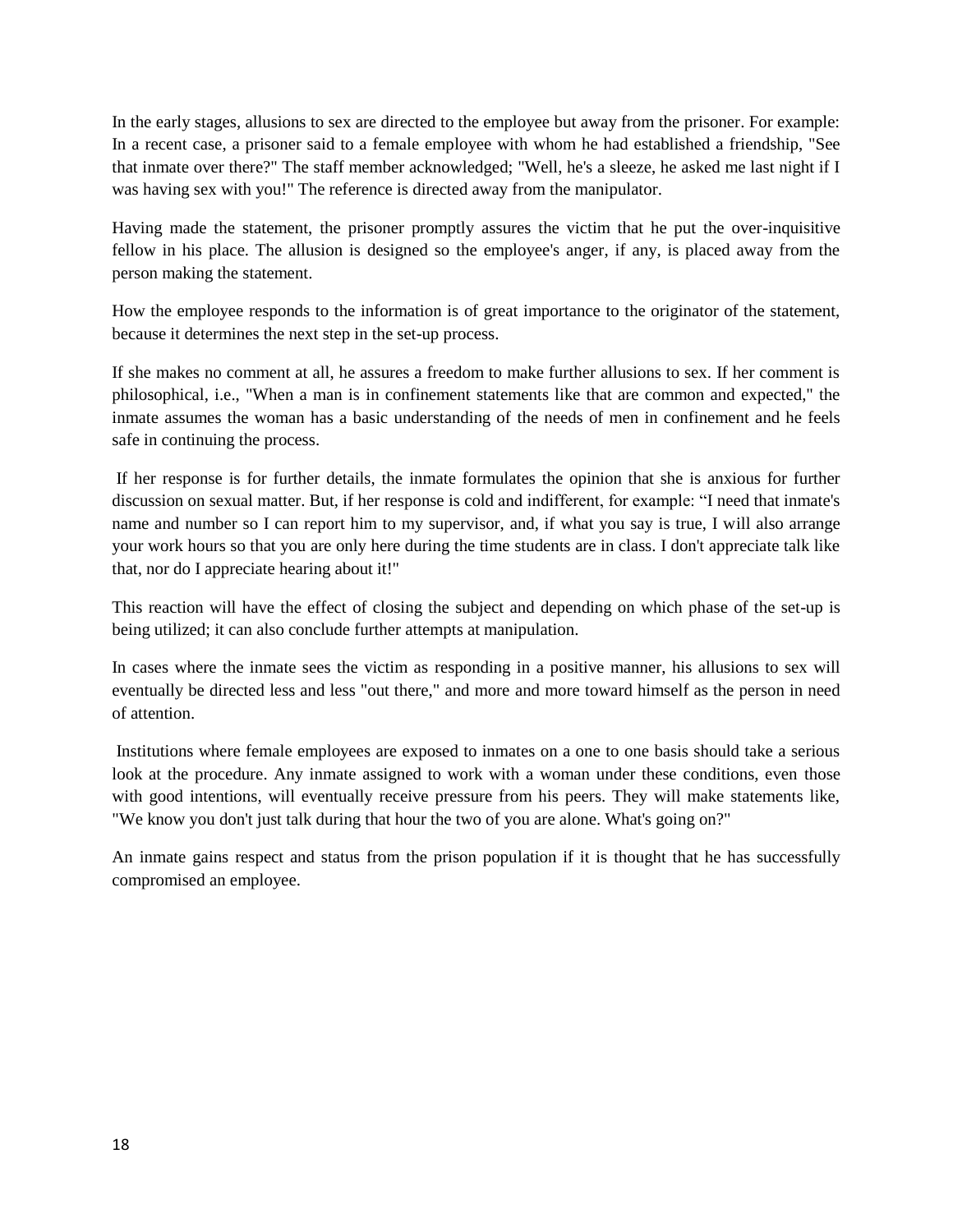The pressure to confide an inmate situation is greater than he can handle and a false rumor is originated.

Employees knowing that a female is alone with an inmate for long periods of time have also started rumors. Statements like, "I wonder what's going on in there?" have developed into, "Something is going on in there!" As the suspicion is transferred it gains in distortion and force, and has resulted in some employees resigning their jobs.

This kind of exposure is unfair to the employee and in one case resulted in a divorce. The woman's husband, also an institution employee, allowed his emotions to build on a rumor. He couldn't rid himself of the feeling that rumors have some foundation in truth or they don't start. Arguments developed between the two of them, until separation became inevitable.

# **THE TOUCH SYSTEM**

Touching is applied to both male and female employees, but more so to females. Touching of male employees usually consists of hand shaking, pats on the back, or placing one's hand on the shoulder.

The touching of females is less obvious and greater caution is exercised. This will usually begin with the flicking of a dirt speck from the woman's clothing, or the straightening of a coat or blouse collar. From this it goes to touching her shoulders in an attempt to pass by. This is a well-timed procedure and is usually accomplished when the inmate and staff member are alone. The touching becomes more and more frequent and more and more prolonged. If the staff member has registered no complaints to the prolonged hands-on process, an accident occurs. The inmate trips, and in the attempt to regain footing, the female's breasts are touched. He apologizes, and the incident, it seems, is forgotten. However, the woman is closely observed for signs of approval or disapproval. Also, a period of time is allowed to pass to see if she reports the incident to her supervisor s. If not, the touching gets more serious.

If a "set-up" victim develops a curious expression that indicates doubt of the validity of any phase in the process, inmates fortify themselves with stories designed to gain the employee's sympathy, and to take their minds off any previous concerns.

# **THE RUMOR CLINIC**

A well placed rumor will create doubt in the minds of everyone, even the people who openly profess disbelief, and the "street psychologist" takes full advantage of this human frailty. Seed thoughts that lead to the breakdown of professionalism are placed among the gossips-staff and inmates alike. Peer attitudes toward the victim begin changing as the rumor gains in force, and contacts with the individual become less and less frequent. The employee whom the rumors are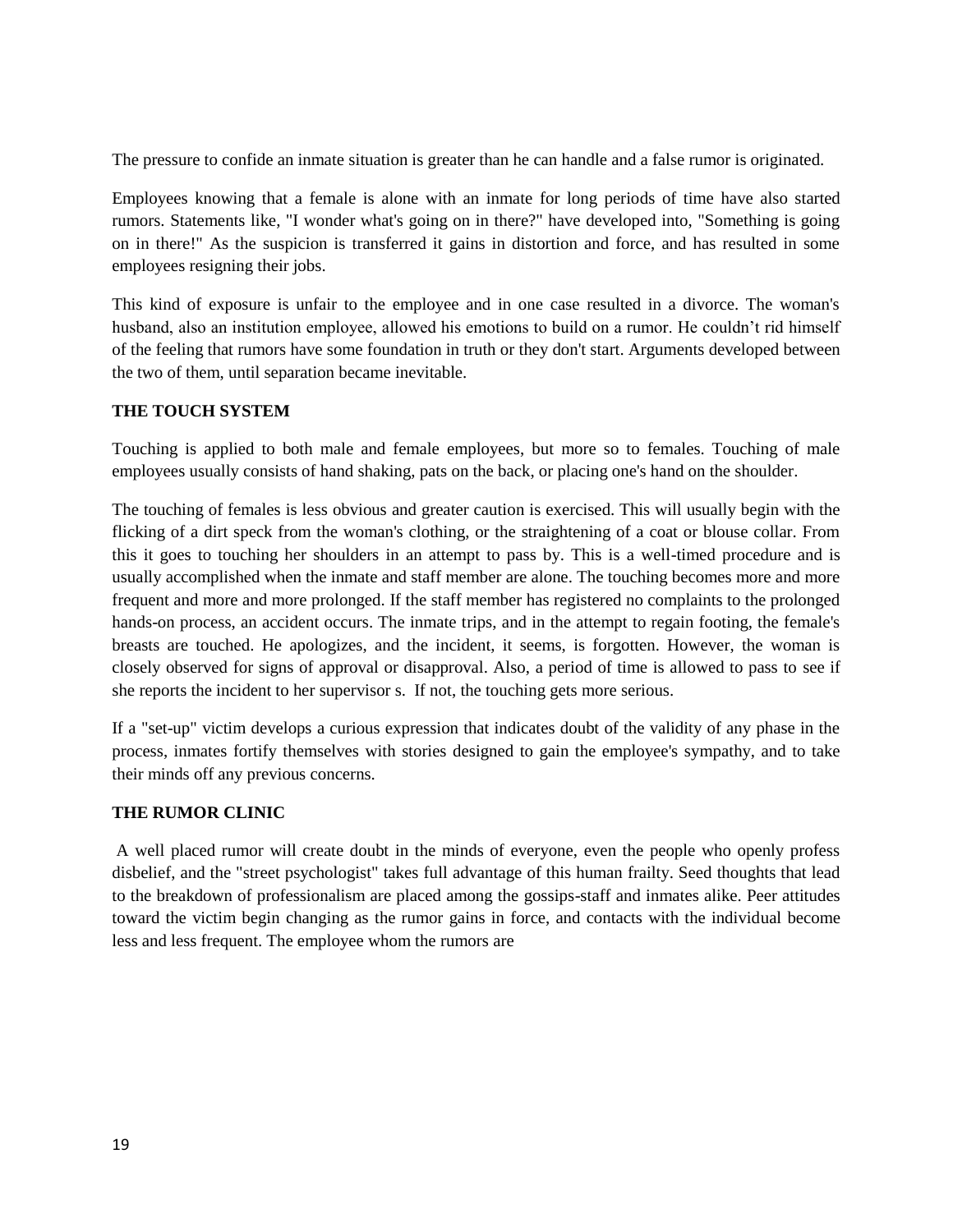about feels isolated which provides members of the set-up team the opportunity of strengthening their bonds of friendship. "We don't believe the rumors," they say, and, "They are treating you just like they treat us!"

Inmates in one of our institutions began spreading a rumor that a certain officer was taking State supplies home in his lunch box. Because the officer had a spotless reputation for honesty, staff members claimed they didn't believe it. As the rumor gained in force, staff attitudes began changing and one evening the officer was challenged at the main gate and searched-nothing was found.

The officer was unable to face his peers in the days that followed because of the "Where there's smoke, there's fire" attitude and he went in search of other employment.

# **THE LEVER**

A lever is a device that will lift, pry, or force an object to respond through the proper distribution of pressure.

In prisons inmates create levers and the objects forced by these devices are employees.

A lever to use against a correctional officer was created once when the officer disciplined an inmate for not cleaning his room, but permitted his orderly to leave his living quarters unattended.

This inconsistency in the enforcement of rules told inmates that given proper conditions the officer would circumvent institution regulations.

A team of inmates who were not assigned to his area volunteered to work for him, stating they just wanted to keep busy. They worked hard, did an excellent job, and cultivated the officer's friendship. They knew the officer would find it hard to say no when small, seemingly unimportant rules were violated. For example, allowing inmates into his area who had no business being there.

They very slowly backed this employee into a corner that led to his bringing in bullets. The officer turned them in when they requested a gun, but it was too late. The evidence presented against him caused his termination.

The lever they had acquired involved forcible rape. Inmates told the officer they were keeping trouble makers in line to make living conditions more tolerable. They were just going to push the guy around a little. The officer "looked the other way." The inmate victim was badly beaten, then raped by six people. There were no reports. When the officer reported the gun episode, a large number of inmates exposed him saying he knew of the rape case all along.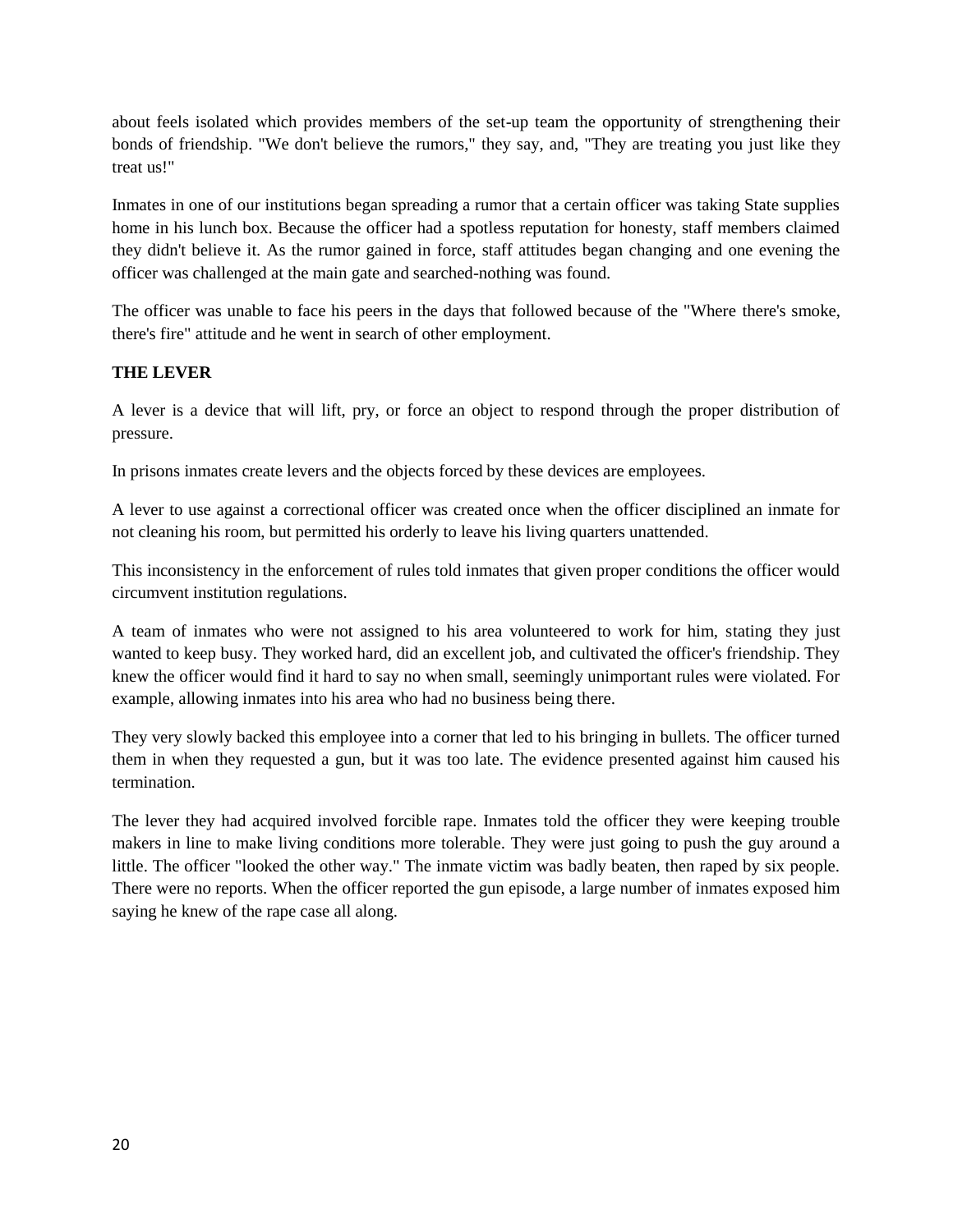# **SHOPPING LIST**

This is an exposure phase of a "set-up." The victim has responded so well to other portions of the operation that inmates feel comfortable in making open demands for favors or contraband.

Once demands are made, the victims now know they have been compromised. Inmates have acquired a lever to use against them should they hesitate meeting the demand, and for the inmates involved there is no turning back. The situation at this point could be very volatile and dangerous. They are prepared to use any means at their disposal to get their way-even the ultimate force. When the "set-up" reaches this stage, most employees comply with the demand. A few resign. An even smaller number take the risk of being injured or embarrassed when the lever is introduced, and they expose the inmates involved. This is a highrisk situation and the rewards are small.

Employees who meet the demand are usually told that no further request will be made of them. However, this is a ploy to make them feel pressure will be off when the request is fulfilled.

As additional pressures are placed on the victim, a personality change becomes obvious. The employee becomes abnormally quiet, socializes less and less with peers, and develops a worried expression. The job becomes a great burden, and reporting to work each day is an effort.

Shopping list demands for male employees are usually drugs, alcohol, money, weapons, and on a few occasions, homosexual favors. For female victims the request is almost always for sex.

# **THE STING**

The look of nettles is quite innocent; as a matter of fact, it's a very attractive plant. Yet, come in contact with it, and its sting is most uncomfortable.

A "set-up" is similar to nettles but with one major difference-its sting is very often lethal.

The Sting is the wrap-up phase of a "set-up." The victim has undergone all the stages, a lever has been established and the shopping list presented. Now the victim is given a choice, "Do as you are told or you will be harmed."

The use of force or the threatened use of force has caused some employees in Corrections to die, and many others to leave their jobs in disgrace. Force is the Sting. No one wants to be hurt, and most inmates involved in a set-up would rather not resort to the use of force, but as a last resort you can rest assured, they will.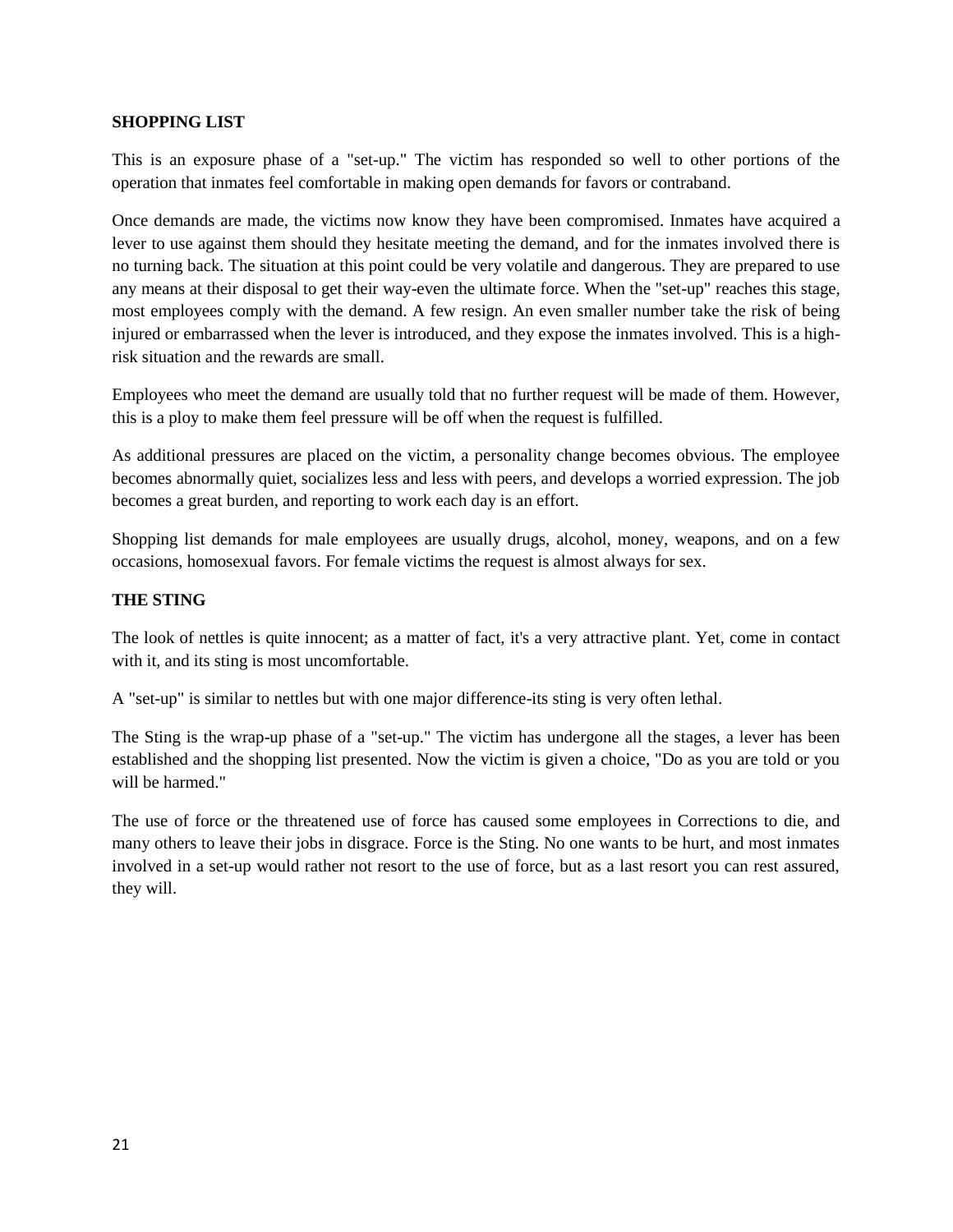Termination was the Sting for an employee at the California Correctional Center who su'pplied his inmate work crew with whiskey.

Injury by scalding was to be the Sting for a supervising cook at the Deuel Vocational Institution when he allowed inmates to manipulate him without reporting their actions. Officers rushed into the kitchen work area just in time to prevent inmates from tossing him into a 100 gallon vat of boiling hot water because he refused to supply them with drugs.

A suspension was the Sting for an officer who was coerced into bringing pornographic photographs into his area of supervision at the Folsom State Prison.

Death was the Sting for a woman at Paso Robles who was unable to recognize the manipulating process and became overly familiar with an inmate who demanded sex.

# **APPREHENSION OF A "SET-UP" TEAM OR INDIVIDUAL**

Apprehension of a set-up team or individual is extremely difficult. Hard evidence cannot be obtained during any of the set-up phases until the program calls for the inclusion of a lever, a shopping list, or the Sting. These three phases cannot be introduced without an obvious violation of institution rules or breaking the law. Evidence obtained prior to this is largely circumstantial or based on suspicion, and herein lies a barrier. Supervisors will not usually give credence that the case deserves, and any attempts to interrogate the prisoner's involved produces compliant behavior, but only temporarily. Interrogators become impatient in these situations because evidence is only suspect, and they attempt to get at the truth through prolonged or repetitive interviewing. In doing so the interrogator incurs the risk of uncooperative' behavior without eliciting any information to substantiate the accuser's suspicions. The most complete and accurate information that they can hope to obtain, using the interview tactics, can be only further suspicion.

Use of the Polygraph in these situations can be helpful, but only in the fact that it will aid in substantiating the employee's accusations. The success rate, even then, can only be estimated at the 50 percent rate.

The Polygraph is based upon physiological responses and considers such things as changes in systolic blood pressure, galvanic skin responses, pulse rate, muscular tension, etc.

The unimpressive 50 percent success rate causes concern in placing proof of guilt because of the' variables that can effect polygraph testing, relationship of operator and subject, prior indoctrination of subject-sometimes called "spinover", the ability of the person being questioned to control psychological and physiological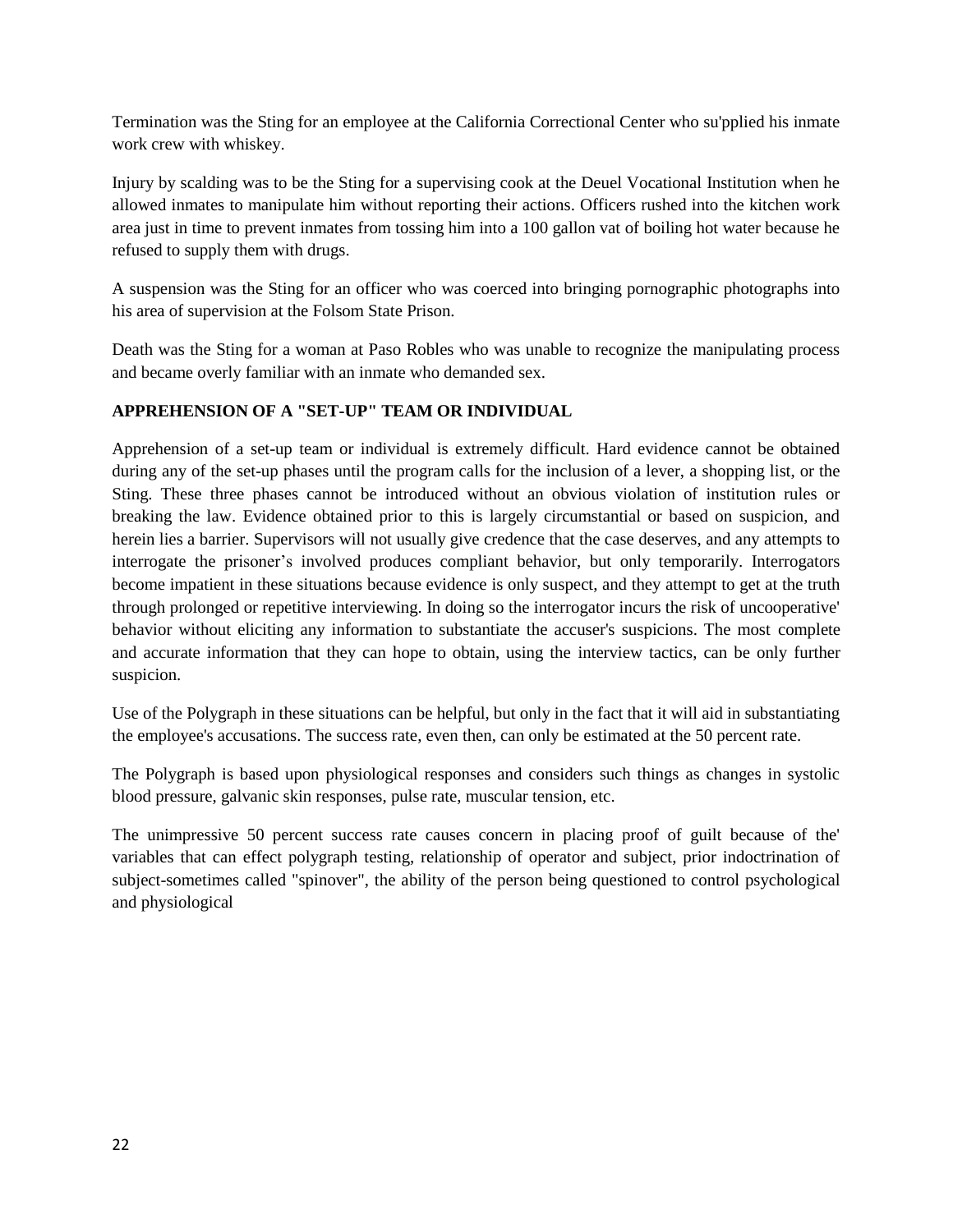functions, and the interrogator's interpretation of data all have an effect on the rate of deception that can be detected.

It is obvious then that a victim can recognize the set-up process being applied and know beyond all reasonable doubt that he or she is being victimized. However, unless there is an actual rules violation it is extremely difficult to point an accusing finger.

Another problem that arises when set-up situations are suggested by an employee is staff attitudes.

There is a tendency on the part of all staff-even those experienced in recognizing this deceptive process-to downplay its importance. There is a tendency of the victim to fear criticism, or being labeled "paranoid" by his/her peers, for reporting situations based only on suspicion. There is a tendency of supervisors to disregard reports of this nature and do nothing. Finally, there is the tendency of investigators to imply that the proposed victim is unsuited for correctional work.

What, then, can a person do, who suspects they have been selected as the victim of a compromise.

There are several things that can be done to assure the employee of protection without fear of criticism, and anyone of the protectors listed below will have the effect of drawing the set-up process to a swift conclusion. It is the responsibility of the employee, however, to decide which protector is applicable to his/her situation.

# **PROTECTORS**

When a pilot is guiding his airplane down the runway on take-off, the aircraft will eventually reach a point of no return. The pilot is committed. He must get the plane into the air. If something goes wrong at this point there isn't enough existing runway to stop, so he either becomes airborne or crashes.

The same is true of a set-up. It. too, has a point of no return, and once that point has been reached there is no 'turning back; both staff and inmate are committed. Both parties are guilty of rule infractions, and neither wishes to be exposed.

An inmate who is caught attempting to secure favors is punished, but his punishment is far less severe than that of the staff member. Employees who are exposed are usually terminated and sometimes even prosecuted. Or, an employee refusing inmate demands could be harmed or killed.

However, a set-up need not go to this extreme. It can be stopped at any time before it reaches the point of no return without harm to the victim.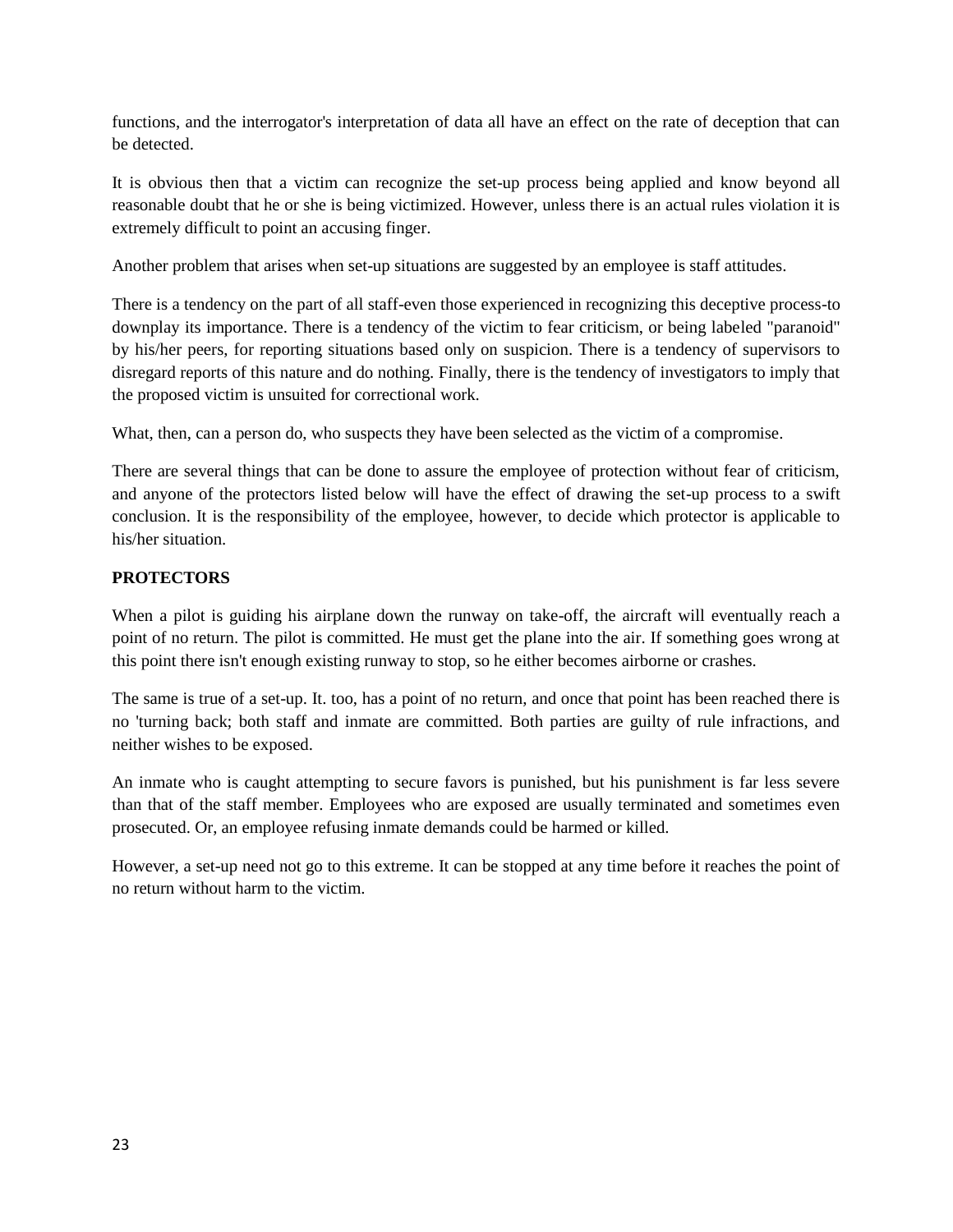The secret of set-up prevention can be found in the definition of professionalism. Your application of the familiar and unfamiliar friendship concept will decide whether or not an inmate feels free enough to take inappropriate license with you.

**Protector Number One** is understanding what a professional is and acting like one.

**Protector Number Two** is learning to recognize the steps to a set-up and taking proper action, "Nipping" it in the Bud," so to speak.

**Protector Number Three** is to let someone know you're being victimized, and to let the inmate responsible know you told. For example, suppose an inmate with whom you have become friendly asked you for a cigarette. It's a small request, no big thing, so you give him one. If he is testing you he now knows you give in to people you like. He will ask you for another, then one more for a friend, and eventually a whole pack. If he is not deliberately testing you, he may decide to start because you gave in so freely.

To digress a moment, it is not easy to say no to a person you have befriended, or to someone you are trying to help. Interestingly, the two smallest words in the English vocabulary-yes and no-are the hardest to use, and in the prison setting you will probably use no more than yes.

There are actually three types of no: There is the no that says to the inmate, "If you keep at me I'll probably do it." There is the no that says, "I'm unsure of my ability to stay with the denial," and then there is the no that says just that NO! This no can be administered politely, but with firm command, and without generating animosity. Inmates appreciate knowing where they stand, and where you will draw the line.

Now, let's go back to the issue of telling someone you suspect you are being victimized. Why is it important to tell someone and to let the inmate know you told? Simply this: Any street psychologist knows that a secret between two people gives one or the other the advantage of taking liberties if the secret is to be kept. To illustrate, let's say an inmate asked you to bring in drugs. You refuse and elect to keep the incident to yourself. He construes your willingness to take action as a weakness and a silent approval. If no action is taken he will continue the pressure.

On the other hand, you might think, "If I tell my supervisor or a fellow employee every time an inmate asks me to do something a little off color I'm going to appear "paranoid." I'll be running to them all the time and they may feel I'm unable to do the job." This feeling is valid and true. Yet no action at all means the request will continue. "So," you say, "how can it be done?"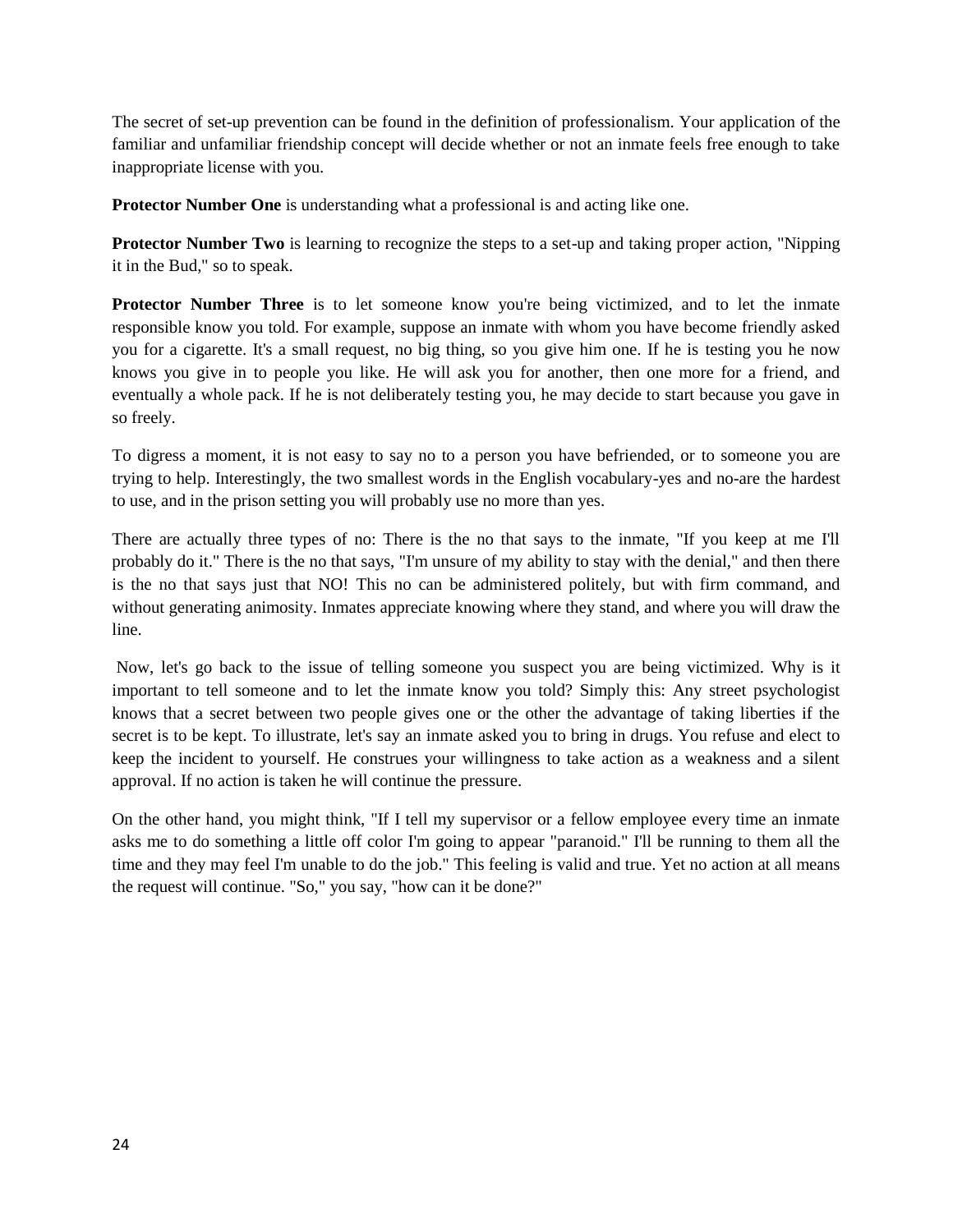If you feel the incident is too minor to report and that your peers might feel you are overly suspicious, but you still have that "gut level" feeling of being tested, then talk it out with a friend and fellow employee in front of the inmate or with the inmate's supervisor.

For example, let's say an inmate volunteers to mop and wax your office. He is not assigned to you as an orderly, so you would be accepting a favor from him. You're a little uneasy because you fear he may want a favor in return, yet you don't want to imply the gesture is dishonest if it is not. Telling your supervisor that you suspect a set-up may cause him to respond by saying, "What, are you paranoid? That sort of thing is done all the time!" The solution, then, is 'simply to explain to the inmate that you appreciate his offer and the two of you will talk it over with his supervisor to assure you are not infringing on his time.

The importance of telling someone in front of the inmate cannot be stressed enough. If you are being victimized, the set-up practitioner doesn't want anyone to know or even suspect for fear of detection. When he knows you keep everything in the open the practice is concluded.

**Protector Number Four** -Informational Chrono or CDC 128-8: Record your suspicions and send a copy to the offending inmate. A written document is more effective than verbal action because it brings everything into the open. Staff members researching the inmate's file are alerted to the inmate's capabilities and setting someone else up is extremely difficult for the responsible party.

Inmates don't care to have illicit actions recorded because a pattern of their behavior develops that can affect their future, e.g., one recorded suspicion will not really harm the inmate, but several by different authors can. Under these conditions, hearing representatives can assume rehabilitation is not occurring. Also, recorded information has the effect of stopping a set-up immediately.

A sample informational chrono could read as follows:

"Inmate Doaks, B-0026, has recently requested a series of small favors and has been inquiring into my personal life. Although, he has not violated any institutional rules or policy, his requests seem headed in that direction. To date he has jokingly hinted at my giving him cigarettes, gum, pencils, and he has asked about my financial problems. I neither appreciate nor desire this attention, and if it does not cease, I will take stronger action."

Protector Number Five -Behavior Chrono or CDC 128-A:

In the set-up testing process inmates violate minor rules to find out whaf your tolerance level is. These violations may not be serious enough for strong disciplinary action, but they may be serious for an informational chrono.

In that case you would want to use a CDC 128-A.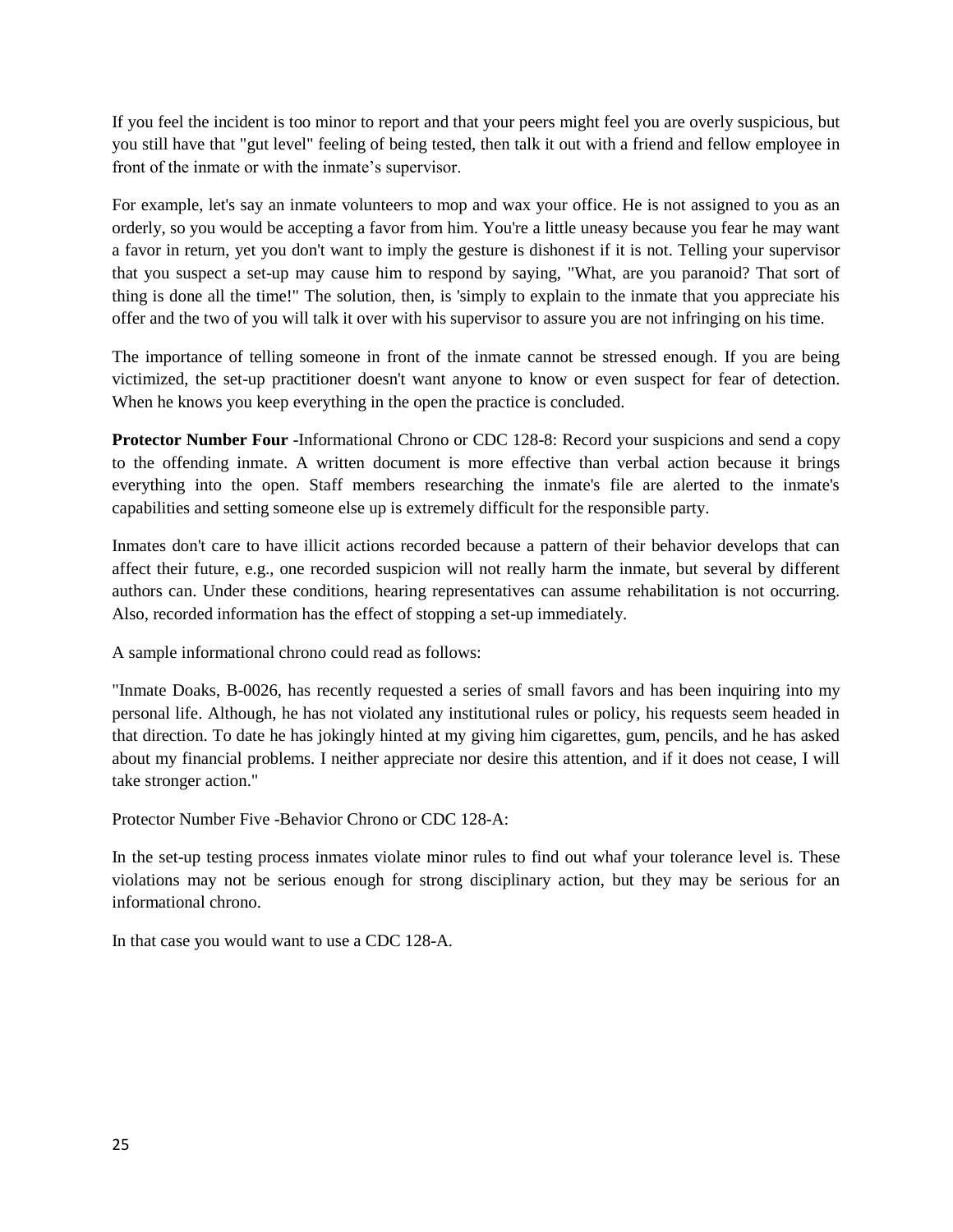A sample of how this tool can be used is as follows:

"Inmate Smith, 8-3974, comes to my office on a daily basis requesting favors such as ... He is not assigned to this area and I have told him on several occasions not to come here. He refuses to heed my. warnings so on this date I gave him a direct order. Failure to comply this time will result in a CDC 115."

**Protector Number Six** -CDC 115 Disciplinary Report: This form is used when the inmate request is an obvious violation of the rules. It is an excellent exposure tool and can be designed to fit any violation whether administrative or serious. An example of this report is as follows:

"On December 01, 1978, at approximately 11 :00 AM, Inmate John Doe, 8-0007 requested that I bring in a bottle of wine by smuggling it ,through the main gate of the institution in my lunch box and presenting it to him when I assume my post in D-unit. He stated that my failure to comply would result in a statement from him and other inmates attesting to the fact that I have already smuggled in cookies and candy. He said he has evidence in his cell and exposure would result in the loss of my job. It is true that I made an error in judgment and on occasions shared items from my lunch box that I did not care to eat. I am willing to accept whatever disciplinary action is entailed as a result of my mistake, but that does not alter the fact that inmate Doe is in violation of a Director's Rule, and I am citing him for that violation."

This is an actual report and it makes one very important point: Not all rules violations or mistakes in judgment result in criticism or termination of the employee.

In this case the hearing officer complimented the staff member for admitting his mistake and stated the incident would make him much a better employee.

# **CONCLUSION**

There are twelve prisons in the State of California, and at a recent training officer's conference, the set-up process was seen as a major problem in each institution. Employees are lost and sometimes harmed, not because they are dishonest but because they are inexperience and naive, and they fall into subtle traps.

In 1976 a survey of people in Corrections who were exposed to the set-up process was conducted by this writer. A sampling of 655 victims throughout the California prison system revealed the following: Length of service has no direct bearing on the criteria for selection nor does education or experience. New employees are especially susceptible because they lack understanding of their new work environment and because they very often view minor infractions of rules as "nit-picking" and "not all that important." Older employees become vulnerable because they become too comfortable in their jobs and assume the attitude that "no convict can get to me."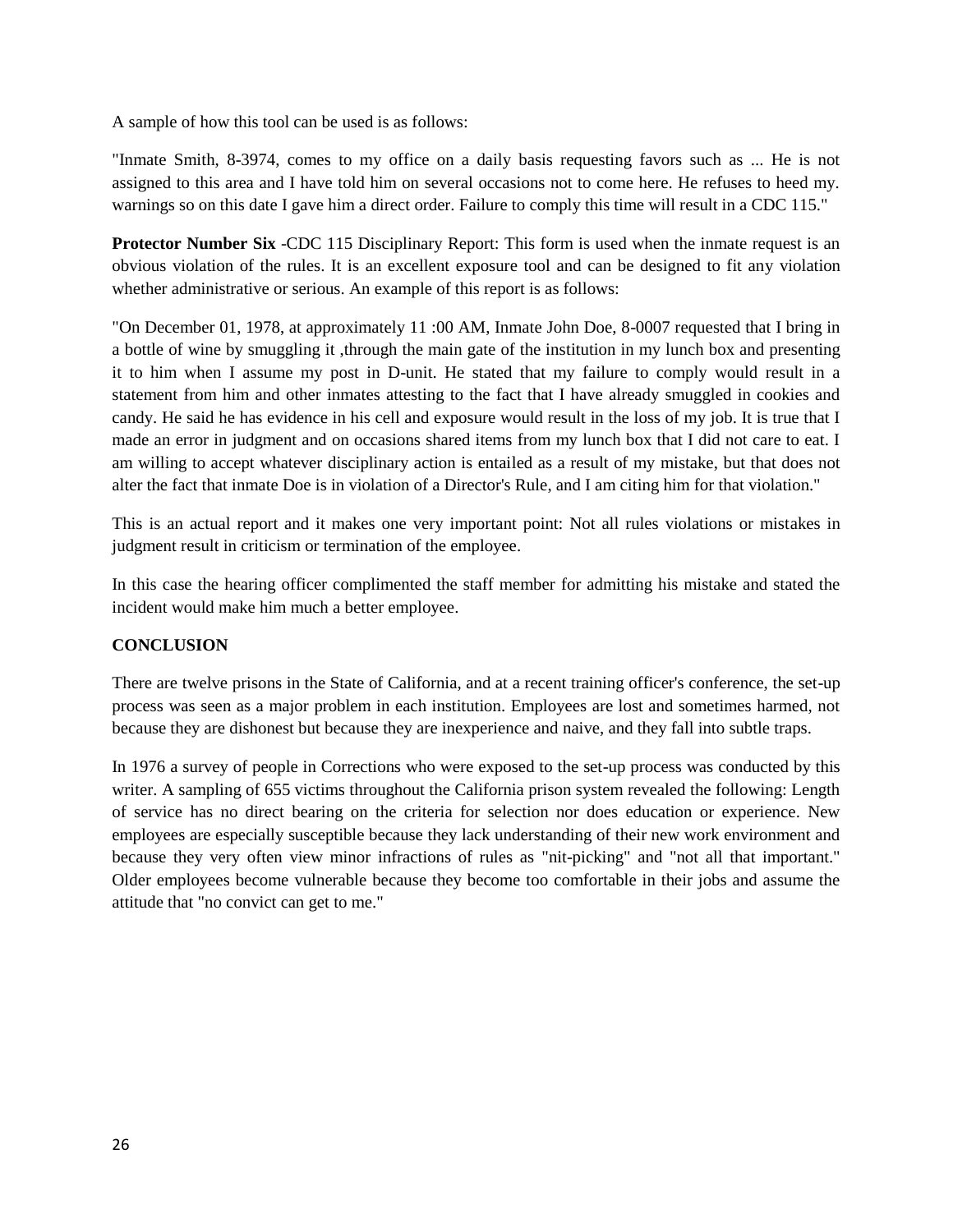It is not easy for prison employees to remain alert, careful, aware that some-not all-inmates are constantly seeking to victimize or compromise them, and to maintain a high level of professionalism year after year without becoming overly suspicious, distrusting, and bitter, or relaxing to a point that these qualities diminish.

Maintaining a pleasant personality within the confines of a society where riots occur frequently, where stress is a daily companion, and where unpredictable acting out behavior is a constant problem, is an accomplishment some people never achieve. They either lose their pleasantness in order to enforce rules of disregard the rules in order to remain pleasant. The challenge in Corrections is to meet daily institutional needs in terms of plant operations and prison population control and at the same time develop your own mental and emotional health. Although retaining your professionalism under all conditions is not the panacea one would suppose it to be, it is a firm platform upon which one can stand to achieve it.

You will not be victimized if you understand and apply professional-ism in your daily routine; you will retain a healthy outlook. You will be pleased with each day's accomplishment and your job will become more interesting and exciting as each day passes.

# **CASE HISTORY**

**Profile -Staff Member:** Subject is a 34-year-old female Caucasian with less than one-year correctional experience. She is attractive and friendly. Her profession is academic teacher and reading specialist. She has a Master's Degree and is considered proficient and capable as an instructor. Her personality is stable, and her pleasant friendly classroom approach is seen as an asset. She is the mother of four children, and an active member of community affairs. Throughout this presentation she will be referred to as Mrs. Chase.

**Profile -Prison Inmate:** Subject is a tall, thin, white male about 28 years of age, with a lifetime history of acting out in a criminal fashion. He suffers minor brain damage from excessive use of drugs and his prognosis for change is poor. His long experience of being in and out of prisons has made him "con-wise" and he is able to appear trustworthy and desirous of improving his former life-style. He has been assigned to Mrs. Chase as a teaching assistant, and he will be referred to as Inmate Wilson.

# **Setting:**

The setting is an academic high school classroom in a California prison. Prison school rooms are usually designed so that instructors are clearly visible to security staff. However, in this instance, the room only had one window and included a back area for books and files. Anyone working in that area would be completely obscured from view.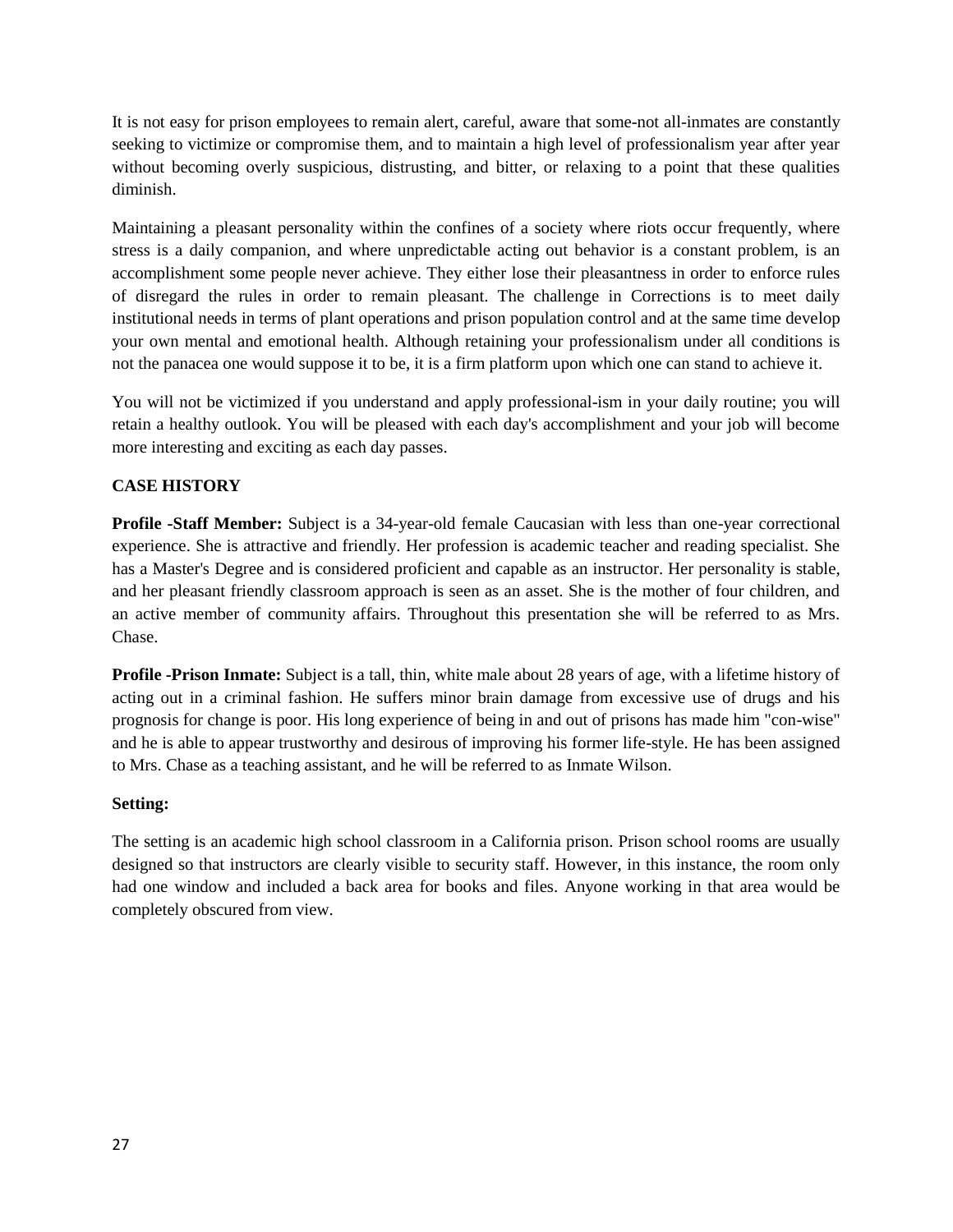Also, the reader should be. aware that inmate teaching assistants are very often alone with the teachers in these classrooms for periods of one to two hours each day.

To further establish the setting, let's assume that you are Mrs. Chase. You are outgoing and friendly, possess a trusting nature and have a desire to help people find a better way of life through education.

You are about to begin your first semester of teaching prisoners and you are a little apprehensive. Your only knowledge of the criminal society came from a 40-hour orientation program designed for new employees. But, you are not too concerned because in the Past you've had to maintain classroom control over some very difficult students. "Inmates," you think to yourself, "couldn't be much different. People are people regardless of where you find them."

Your past experience has taught you that a pleasant attitude, individual attention, and a little understanding and kindness is the key to developing good citizens. You are convinced that if these techniques work outside a prison, then there's no reason why they shouldn't work inside one. You are confident of your ability to handle almost any situation. On the surface everything is as you expected it to be, so you are anxious to begin the semester.

This description could fit any number of teachers hired by the Department of Corrections. However, this one is a profile of an academic instructor whom inmates selected to be the victim of a set-up.

At the outset the reader should be aware that Mrs. Chase suspected she was being victimized and reported her suspicions to institutional authorities. She was instructed to report all inmate activities and attention given her and told that as soon as evidence could be obtained substantiating her suspicions the inmates involved would be arrested. Her teaching assistant and her students were closely observed, and experienced staff members agreed that she had been selected as the proposed victim of a compromise.

Mrs. Chase is one of the few victims of a set-up who was able to observe the process unfold and almost attain maturity without being harmed, or without having suffered the loss of her job.

Even though she knew she was being victimized there were times she doubted the process was real.

"The acting, the sincerity and the subtle, very believable situations presented," she said, "were convincing enough to make me believe that the inmates had my best interest at heart."

As this case is developed it will be broken into sections showing each phase of the set-up. These phases are usually intermingled and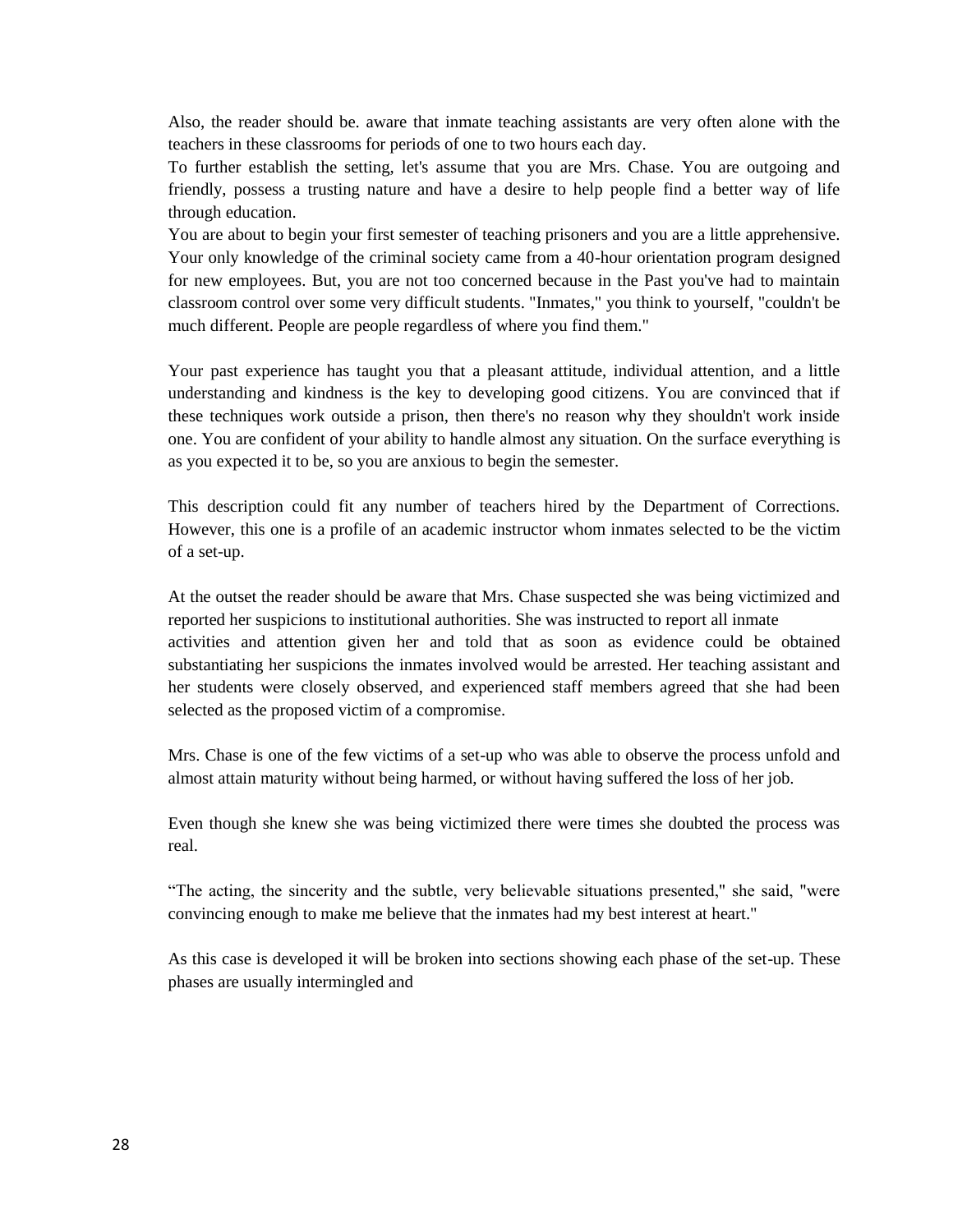separating them without losing the slow, subtle approach is at best difficult.

# **Selection of a Victim:**

In order to get to her classroom it was necessary for Mrs. Chase to cross the main prison recreation yard. As she proceeded to her area inmates would subject her to a series of "cat calls." Being the only female instructor she had formed the habit of walking with her male counterparts, and when she heard the calls she would jokingly say to one of the men, "Inmates are calling to you again."

Inmates, being unable to hear her comments, interpreted her slight smile and slight hint of embarrassment as being appreciative of the attention. They surmised that she was friendly, warm and naive. They were aware that she was a new employee, and assumed that her lack of experience with prisoners would make her an ideal set-up candidate.

# **The Observation Process:**

At this particular institution teachers are permitted to interview and select their own inmate teaching assistants. Mrs. Chase selected Inmate Wilson because she had observed him in a prison college class and felt he was capable of performing teaching assistant duties. She summoned Wilson for an interview and offered him the job. "Do you really want-me?" he asked. Her affirmative response caused him to surmise that she liked him, and he placed greater importance on the relationship then she had intended. He made this assumption because Mrs. Chase had expressed concern for him when, he engaged in a series of self-"put downs" as a result of a speech he had made at his prison college class.

In the days that followed his selection as teaching assistant, Wilson subjected Mrs. Chase to all phases of the observation process and formed the opinion that she was deeply interested in his welfare, that she was a woman of deep and profound emotions, that she leaned toward the "underdog," and that her feelings for him exceeded that normal bounds of friendship. To test these theories he incorporated the help of friends, and situations were set up to confirm or deny the assumptions.

# **Test of Limits, of Fish Testing:**

Wilson invited his friends to visit the classroom on occasions when no students were present, to see if Mrs. Chase would allow the visitation. Even though they were not assigned to Mrs. Chase's class, a couple of Wilson's friends had voluntarily worked for her. Because they had performed what they considered to be favors, it was felt she would have difficulty turning them away. Having proved this theory correct, the visits became more and more frequent. Also, conversations during these visits attested that Mrs. Chase was indeed a warm, overtly friendly person, who had a desire to help prisoners become better citizens.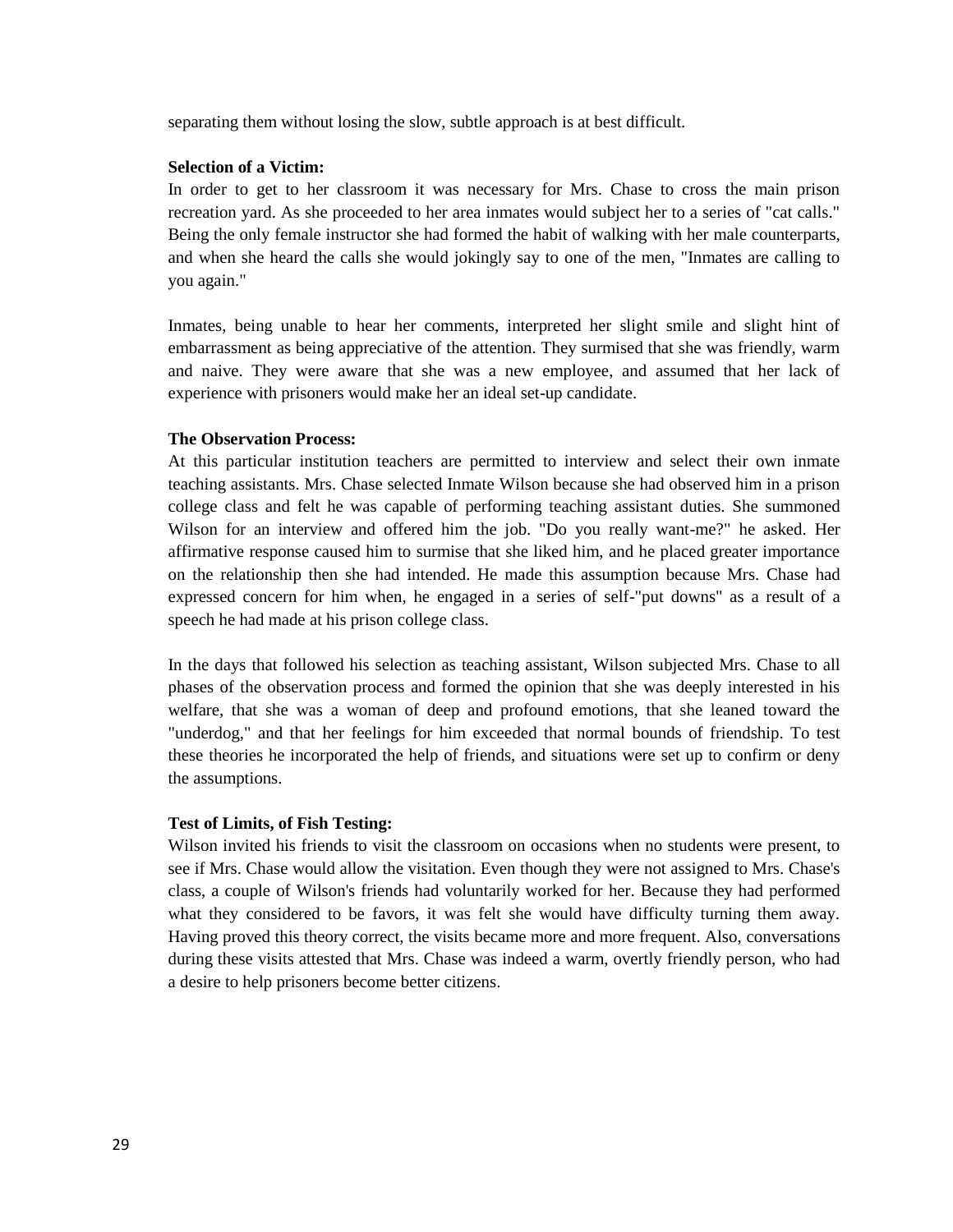At this point the set-up team incorporated the use of a "runner." His task was to ask for small items at first, and larger items later, if his first requests were honored. He was promised payment in drugs.

The runner's first request was for school materials. Because he was not a student, Mrs. Chase refused. He later approached her on the yard as she was going to class and requested a cigarette. She gave him one. When Mrs. Chase informed authorities of the transaction she was told that he would approach her again the following day and each day' thereafter until she refused. Acting on this advice she refused his next request with the admonition that a disciplinary report was in the offing if he continued to bother her. He tested her again, she did not report him as she indicated, so the tests continued.

Other inmates involved in this set-up conducted other types of tests and they will be discussed under the headings to which they applied.

It should also be noted that the set-up team members were not strangers to Mrs. Chase. They had either worked for her or they had been students of hers at an earlier time.

# **Support System:**

Mrs. Chase was complimented on a rather frequent basis by members of the set-up team, but most frequently by her teaching assistant, Inmate Wilson. On one occasion he said to her, "I"ve never said this to anyone else in my life, but you are the best teacher I"ve ever seen. You"re not like these other instructors; you explain things so they are understandable."

Other members of the group complimented her abilities as a teacher, the condition and decor of her room, and they volunteered to mop and wax her floors.

The support system is on-going. Everyone enjoys a compliment, and inmates know how to give them. So, from the beginning of a set-up to 'the point where the victim suspects something is wrong, this kind of support is offered.

# **The Plea For Help:**

"I don't know why you bother with me, Mrs. Chase. I've been a failure all my life. I have no confidence in myself and that speech I made was really bad. You would be fighting a lost cause, but I need your help," Wilson told her during one of their alone periods.

Mrs. Chase refused to allow him to wallow in self-pity, saying, "You're wrong, you are a capable person, the speech you made was excellent, and if the work you produce outside of prison is as good as your work here, you can do anything anyone else can do. What you need to do is stop feeling sorry for yourself and stand on your own two feet."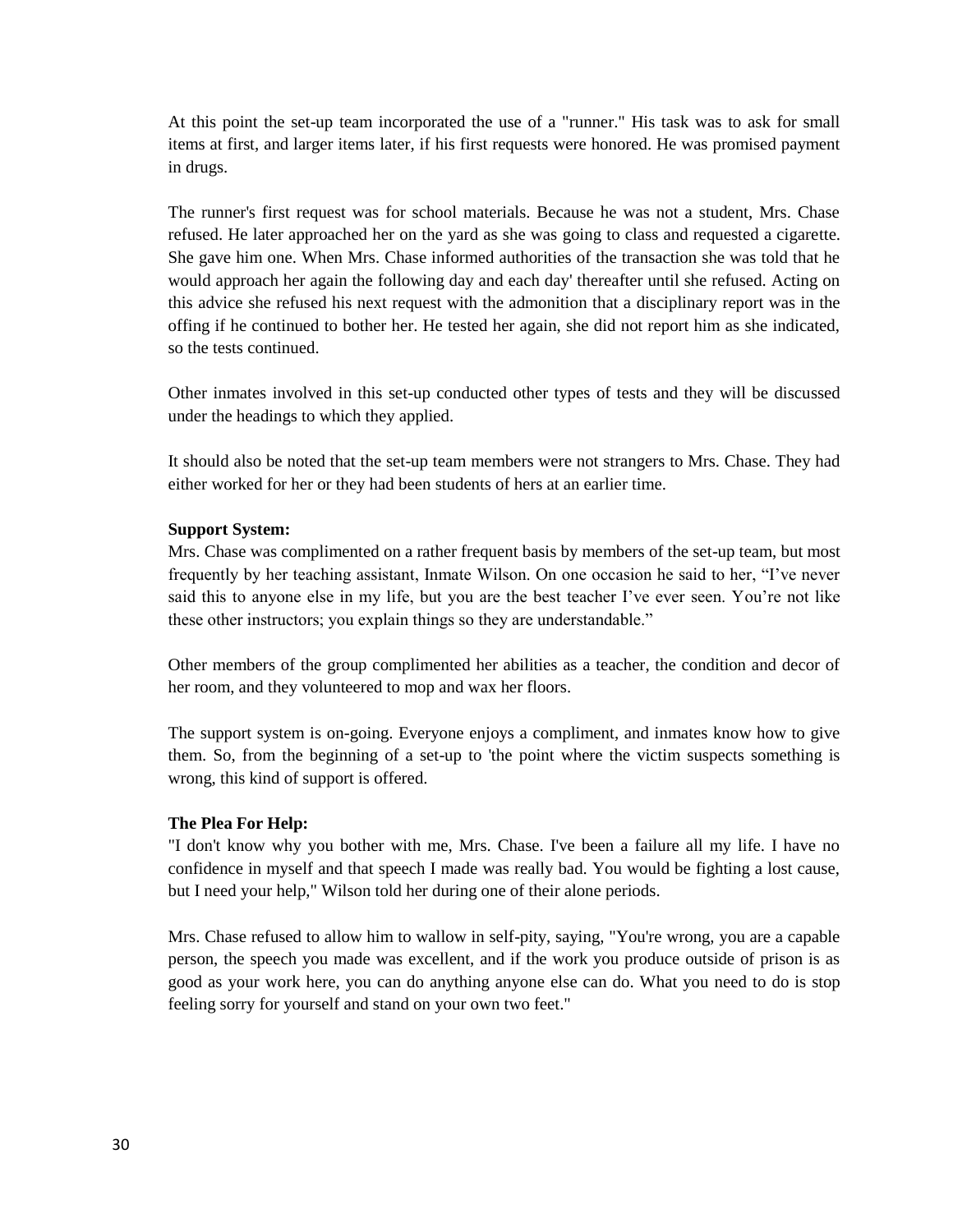"I want to do," Wilson said, "but I'm not sure I know how, Maybe, if you're willing to work with me, I can get over these feelings of inadequacy. A lot of people have tried to help me in the past and got nowhere, but I really believe that you could do it. I have a great deal of faith in you."

Mrs. Chase indicated that she would be willing to help in any way she could, but that the bulk of the effort would be his to shoulder.

As time passed, Mrs. Chase and Inmate Wilson had many conversations of this nature. Wilson began to construe her attention toward him as becoming emotional and perhaps even sensual. Mrs. Chase, on the other hand, had no such feelings and being new to the prison environment, she was not aware that her attention could be analyzed in this manner.

Practitioners of set-ups learn to become aware when a particular phase of their operation is wearing thin, and Wilson began to suspect he had taken self-pity as far as it would go. Through this phase he had learned a great deal about Mrs. Chase's feelings and emotions. He was relatively certain that he knew the types of things that would deepen the relationship he felt was developing. "It is time," Wilson thought, "to go on to other things."

### **Empathy and/or Sympathy:**

The friendship between Mrs. Chase and her teaching assistant had grown to where they shared on a more personal level. They talked about their families, financial matters, and personal problems encountered through living. In other words, they empathized. Mrs. Chase had been divorced and Wilson was having problems with his girlfriend. The things that had happened in Mrs. Chase's life Wilson could identify with because he had had similar experiences. These similarities have the effect of forming a bond between two people because each could understand what the other has been through.

When two people undergo a divorce there is a lot of heartbreak. There is also a tendency for a person who has been through this process to console someone in the throes of it. Very often the consoling is demonstrative. Wilson understood this human feature. He felt Mrs. Chase would feel deeply sorry for him if he had such a problem, and he hoped she would demonstrate her sorrow.

One day he said, "I don't know what to do. My girlfriend sent me a letter saying she's leaving me. I even have a child by her. I love her, and I love that baby. I'll go crazy if I lose them. Besides, the baby is a bleeder and I'll go out of my head wondering if something has happened, and never be able to know. I don't know what's wrong with me. It seems like everything I touch turns to dirt!"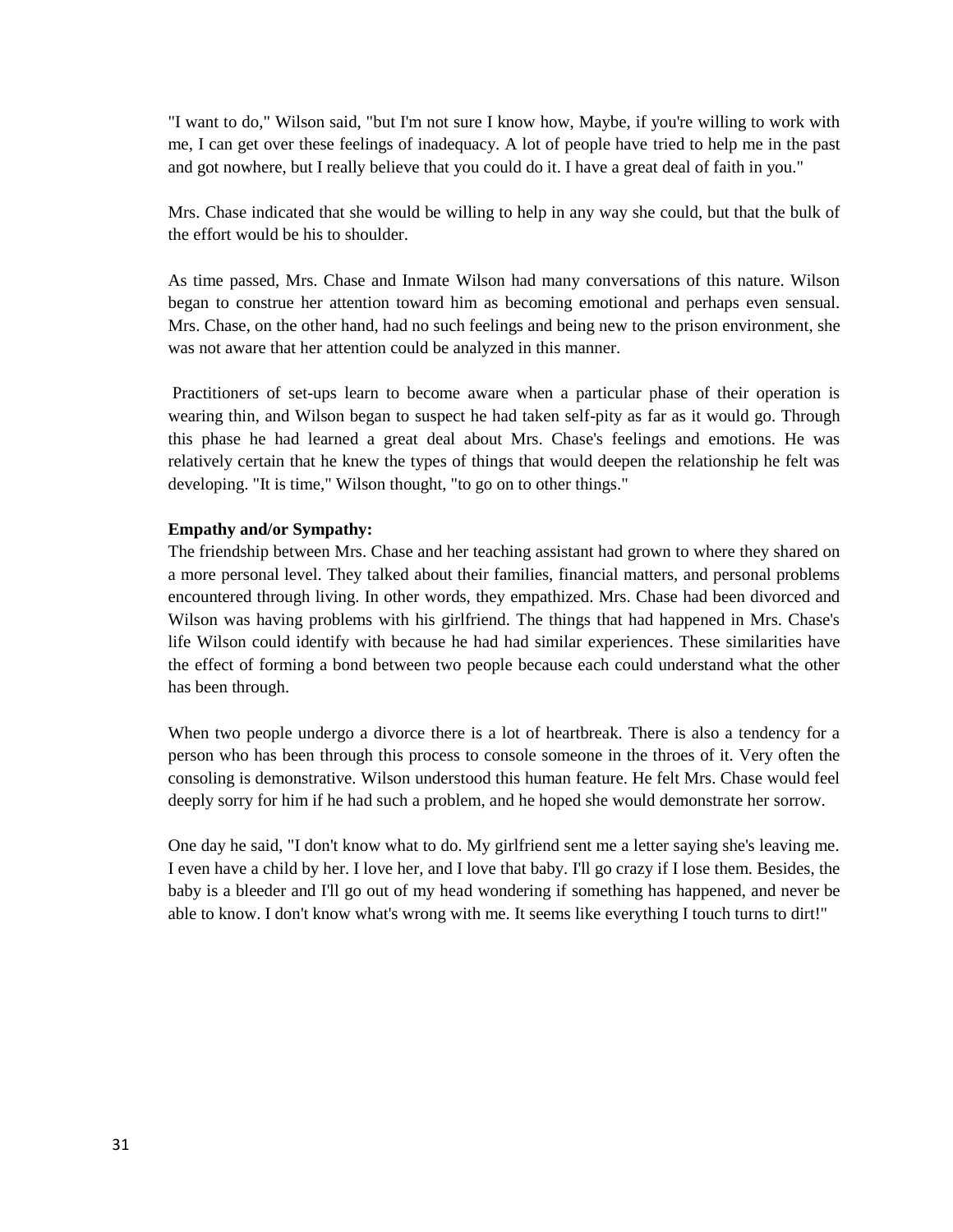Mrs. Chase's heart went out to him. As he suspected, she was sorry for his experience, but there was no physical demonstration. She told him, "These things are always very difficult, especially for you because you're in confinement and I truly wish I could help you."

Once again Mrs. Chase reiterated her earlier statement that this was a time for him to display his manly strength and stand on his own two feet. He assured her he would try, but implied he might need her help. She understood. Because of her concern for him, Wilson felt that the relationship had deepened even more.

As the days passed, Wilson was able to maintain his composure. He did, however, have an occasional relapse, which required some consoling. But for the most part he handled the situation quite well. He also managed to maintain a line of communication that supplied information about the baby.

Wilson was able to use his estrangement as a means of gaining sympathy for two or thee weeks before it began to outlive its useful-ness. In the meantime, Mrs. Chase was given a training assignment that kept her away for several days. She returned to find Wilson in an extremely emotional state of anxiety. "What's the matter?" she inquired.

Wilson found talking difficult and almost lost his composure. "While you were gone," he said," my baby passed away. I loved that child. You can't live with, protect, and nurse a child that's a bleeder without developing a very special kind of love."

Mrs. Chase was deeply concerned. She consoled him as best she could, but what can one say to someone suffering such a close personal loss?

Wilson continued his rendition of the facts, as he understood them that led to the baby's death. He said, "I feel so helpless, so confined, and I can't even apply for a temporary community leave to attend the funeral."

Mrs. Chase was confused; she knew that prisoners could be released long enough to take care of such emergencies. "Why can't you go?" she asked. "I can't attend and see my child one last time because I have enemies in that area of the state that have pledged to kill me," he told her.

Author's Note: Even though Mrs. Chase had been told by authorities that she was being primed for a compromise situation, and she had been reporting the activities of the set-up team, she began to wonder if her staff contact was advising her correctly.

When reporting the baby's death, she said, "I would really like to believe that your suspicions of a compromise are correct, but Inmate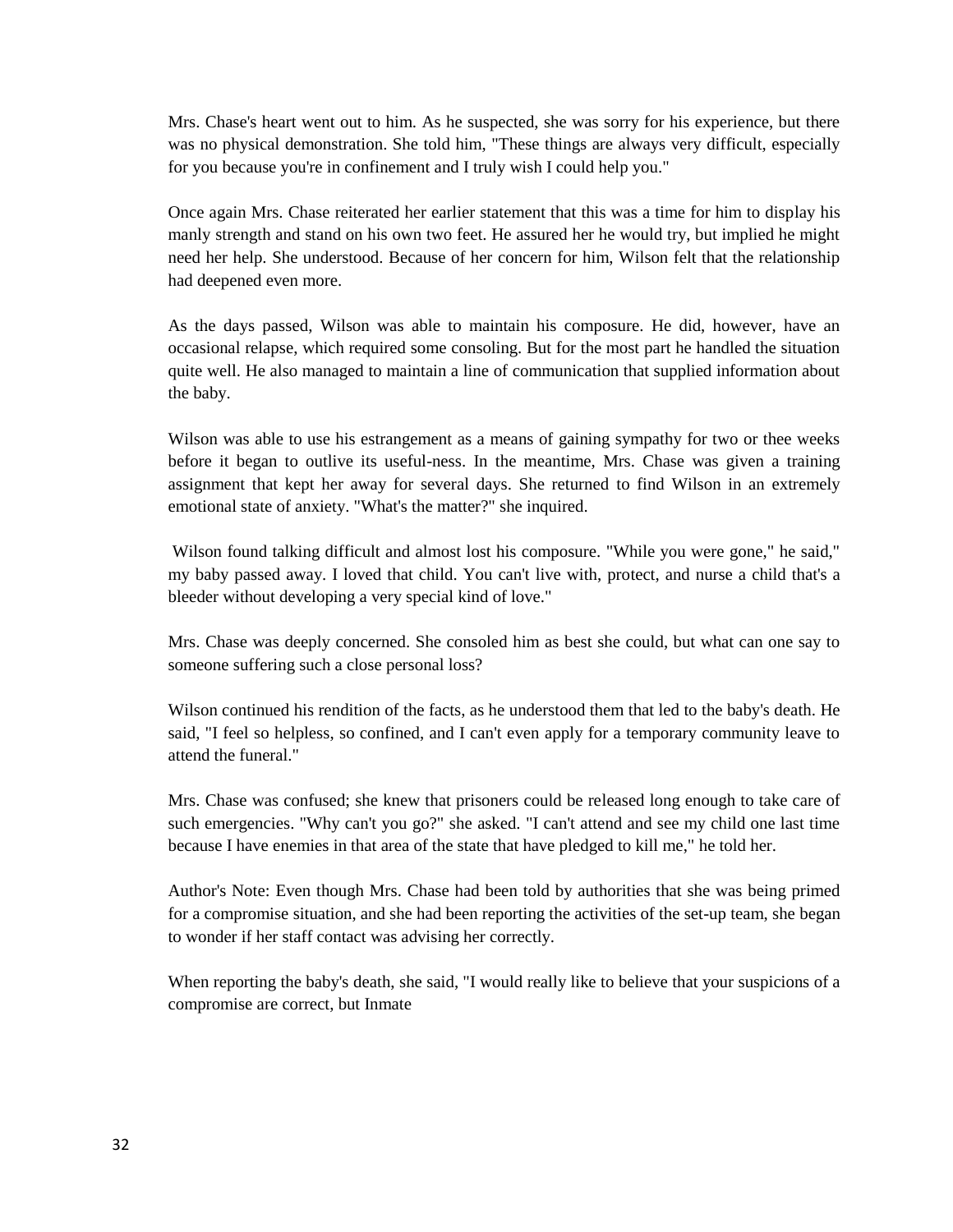Wilson's expressions, his emotions, and his sincerity were very real. don't believe a person could act that well."

Authorities assured her that the child was not dead and that this situation was all part of a plan leading to a request for favors. She returned to her classroom with feelings of doubt.

Each day for two or three weeks after Wilson had informed Mrs. Chase of the baby's death, he had periods of depression. He felt guilty over not attending the funeral, and he was remorseful because he had been such a poor father. He sought her assurance that he was guilty over not attending the funeral, and he was remorseful because he had been such a poor father. He sought her assurance that he was capable of carrying on in life.

When Mrs. Chase submitted her next report, she indicated her relief that Wilson was not being deceptive. "I believe," she said, "that the baby really died. His states of depression are too real, and he has been writing notes indicating that he intends to take his own life."

Once again her staff contact gave the assurance that the child was alive. He also told her that the suicide notes were only for her eyes, and that the inmate intent was to elicit an overt emotional response from her.

Again, Mrs. Chase wanted desperately to believe her staff contact but doing so required effort.

In order to give Mrs. Chase a more valid assurance that Wilson was being deceptive according to a prescribed plan, her staff contact outlined the steps of a set-up and told her what Wilson had in mind for his next operational phase.

# **Allusions to Sex:**

"While preying on your sympathy, Wilson will now begin making references to sex," her staff contact told her. "He believes that your feelings for him are so deep that you will allow the taking of this liberty, and that if you do he will be convinced that you wish his physical attention."

Mrs. Chase displayed very little response to this admonition. She seemed deep in thought and changed the subject. The following day Inmate Wilson called Mrs. Chase's attention to a certain inmate and said. "Watch out for that fellow, he's a sleeze. He came to my living area last evening and asked if I was 'getting any' from you.

Having made the statement and observed her reaction, he quickly assured her that he promptly put the inmate in his place, and that he knew she was not that kind of person. Mrs. Chase elected not to react to or give Wilson's allusion to sex the attention he expected, and she began realizing that Wilson may not be sincere in the "nice guy" image he was trying to project.

When a set-up reaches this stage it is a common practice of inmates to space their references to sex. They must allow some time to pass so the victim doesn't become suspicious. The victim is distracted from dwelling on the sex allusion by pledges of support and we/they conversations.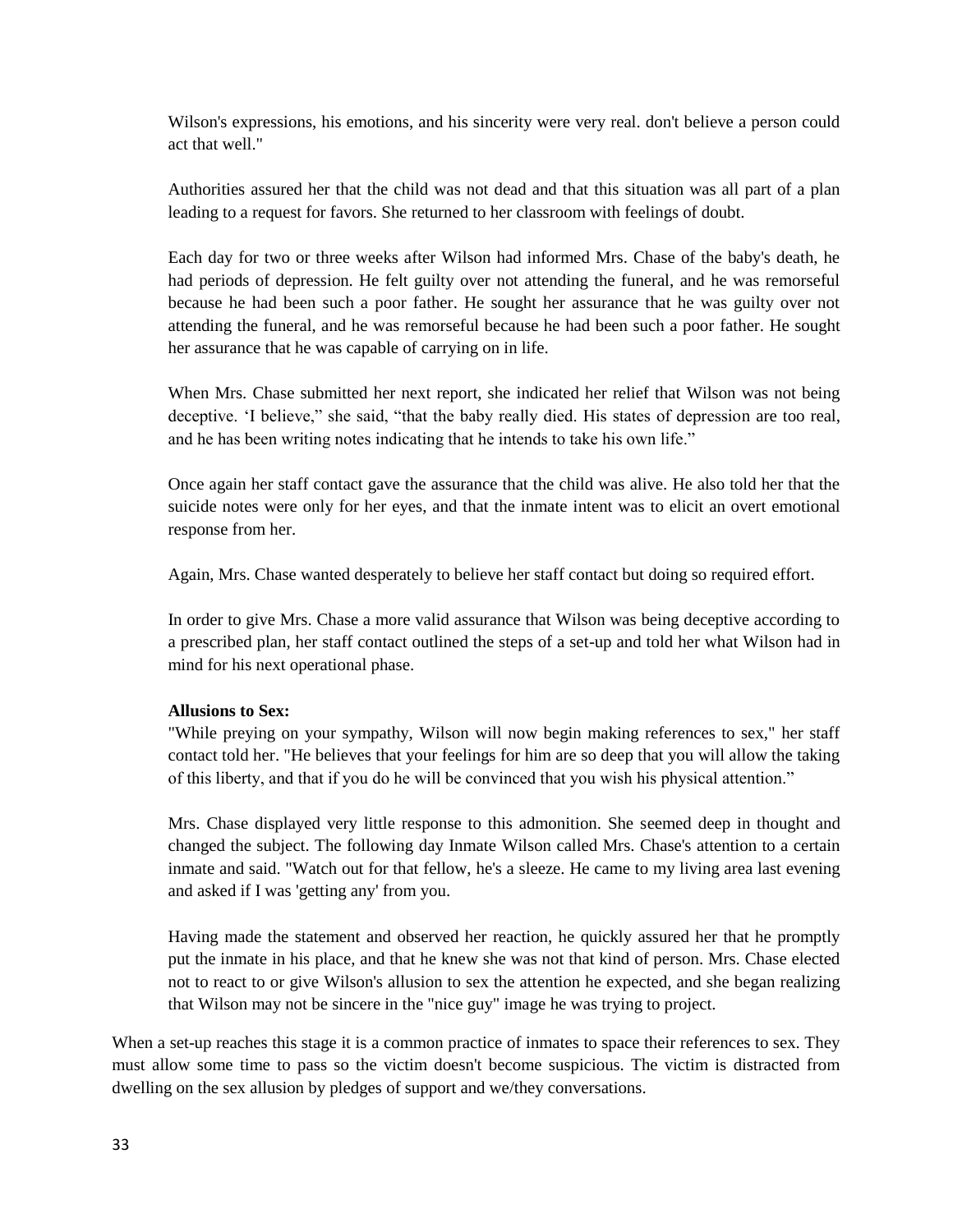# **The We/They Syndrome:**

"You know, Mrs. Chase, we think they gave you the worst room in the school. You really keep it looking nice, but a teacher with your capabilities should be treated better than this." Several different members of the set-up team made statements like this to Mrs. Chase. They attempted to seed the thought that administrators were not treating her, as they should.

Once the idea of unfairness from supervisory staff is established, the process is further developed by making the victim feel that other, less capable teachers are getting far better consideration from administration.

On one occasion Wilson indicated that Mrs. Chase shouldn't be made to feel subservient to the school office secretary, that several of the teachers were not as capable as she, and that they didn't maintain upkeep on their classrooms as well as Mrs. Chase, yet they had the better rooms.

Inmate Wilson had also observed an occasion when Mrs. Chase reported the actions of an unruly inmate to her supervisor and he took no action. Mrs. Chase was uncomfortable with his inattention so Wilson suggested that they (administration) were not concerned with her welfare, that she was being treated like an inmate, but that she didn't have to worry because he would not allow inmates to act out in her classroom.

# **Offer of Protection:**

Very early in this set-up process Mrs. Chase had some difficulty controlling black inmates. She ordered one of them to behave himself or leave the room. He refused at first, called her a bitch, then did as he was told.

Her teaching assistant promptly informed her that inmates like this were in the majority at this institution, and that if he were not around she could be harmed. He then volunteered to escort her wherever she went. "Is that OK with you?" he asked. She stated, "Do whatever makes you feel comfortable." So Wilson became her escort and protector.

The offer of protection is an extremely important phase of a set-up. The situation described above provides an opening for the offer but the connotation is obliging. The victim must be made to feel the need for protection. She must desire it and be grateful for receiving it. Instilling this kind of feeling in the victim is not easy. It must be done with great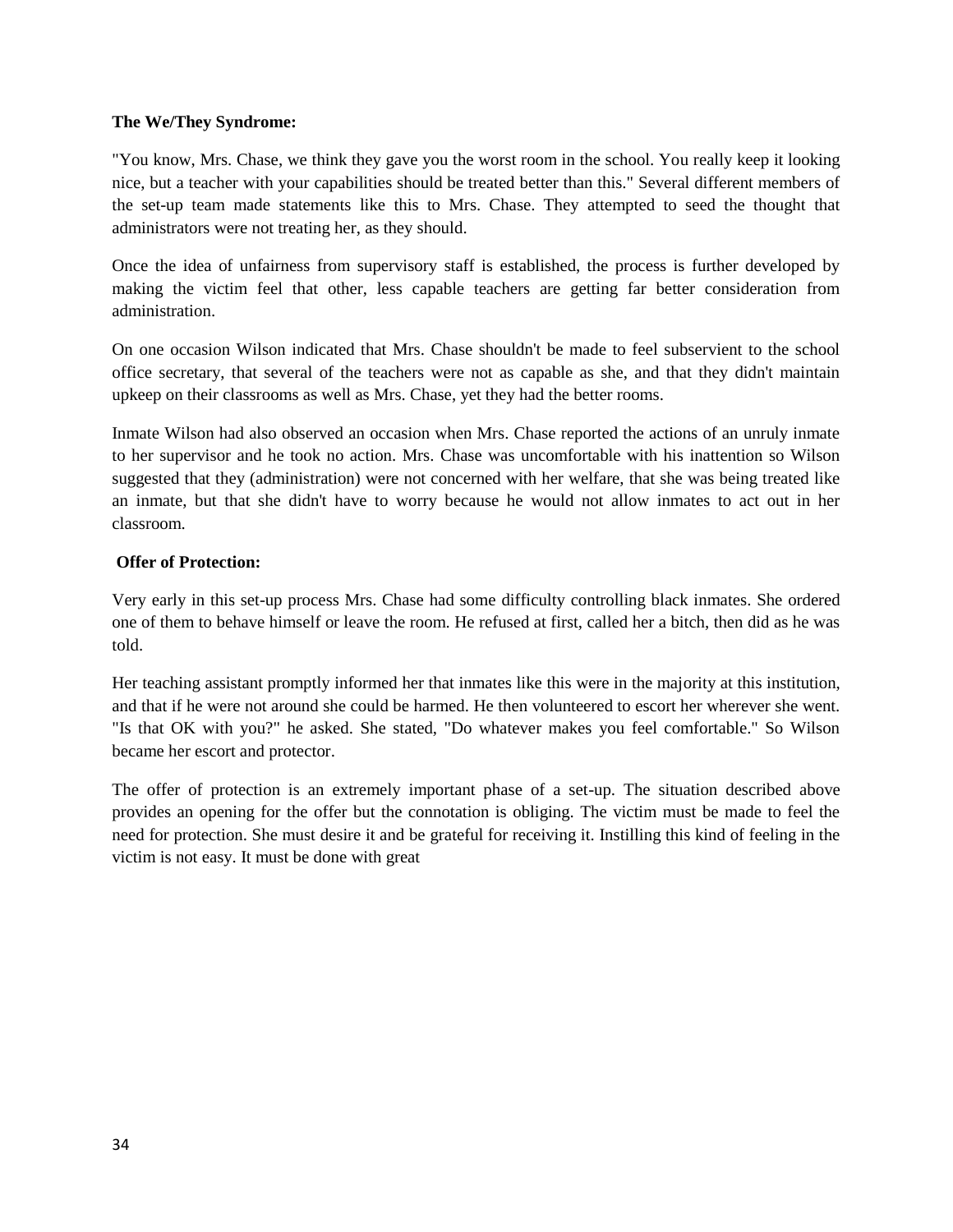care, so the victim suspects nothing. This is usually a staged event and it incorporates the use of fear.

Mrs. Chase was conducting class one morning when an unassigned inmate entered her room, seated himself where his actions could be clearly observed, and began rubbing his groin in a highly suggestive manner.

Mrs. Chase was not aware that this was part of the testing process, that she was being observed for her reaction, or that this inmate was acting under orders from her teaching assistant. She reported the incident to her supervisor, and he took no action. This provided Inmate Wilson the opportunity of reiterating his offer of protection. He knew that Mrs. Chase felt uneasy and alone, especially since staff action was nonexistent. He said, "I wish I had been here, that never would have happened. There is no doubt in my mind that if given a chance a guy like that would harm you."

As mentioned at the beginning of this case history, the room assigned to Mrs. Chase had an area where she would be obscured from the view of custodial staff. That area or back room provided Wilson with the tool he needed for the instillation of fear. He continued his conversation, "Do' you realize that one of these crazy inmates could force you into that back room, and neither your whistle or your screams could be heard? But don't worry, I won't let that happen."

The offer of protection was completed. It was needed and necessary and Mrs. Chase was comforted knowing Wilson would look out for her. Little did she realize that in the set-up plan Wilson was going to be the inmate to force her into the backroom.

# **The Touch System:**

The same day that Wilson made the offer of protection, he was certain that Mrs. Chase's feelings for him had reached their highest level. He reasoned that her affection for him would allow the touching , process to begin, but he still must remain cautious. His ultimate goal was to request sexual favors, and he felt she had responded properly to all the phases, and that in. the final analysis she would grant his re-quest. He still realized he could be wrong in his interpretation of her responses. He was anxious, but not anxious enough to expose his intentions. That evening, as Mrs. Chase prepared to leave the class-room, he began the touching process by helping her adjust her coat collar. He theorized that if she had no objections, which she didn't, he would advance the touch system in the evenings to follow.

# **The Lever:**

The lever, as you recall, is some type of rules violation that can be used to threaten or coerce a staff member into bringing in contraband or providing inmates with favors.

The lever in Mrs. Chase's case was established very early in the set-up. She began her career in Corrections as in intermittent teacher,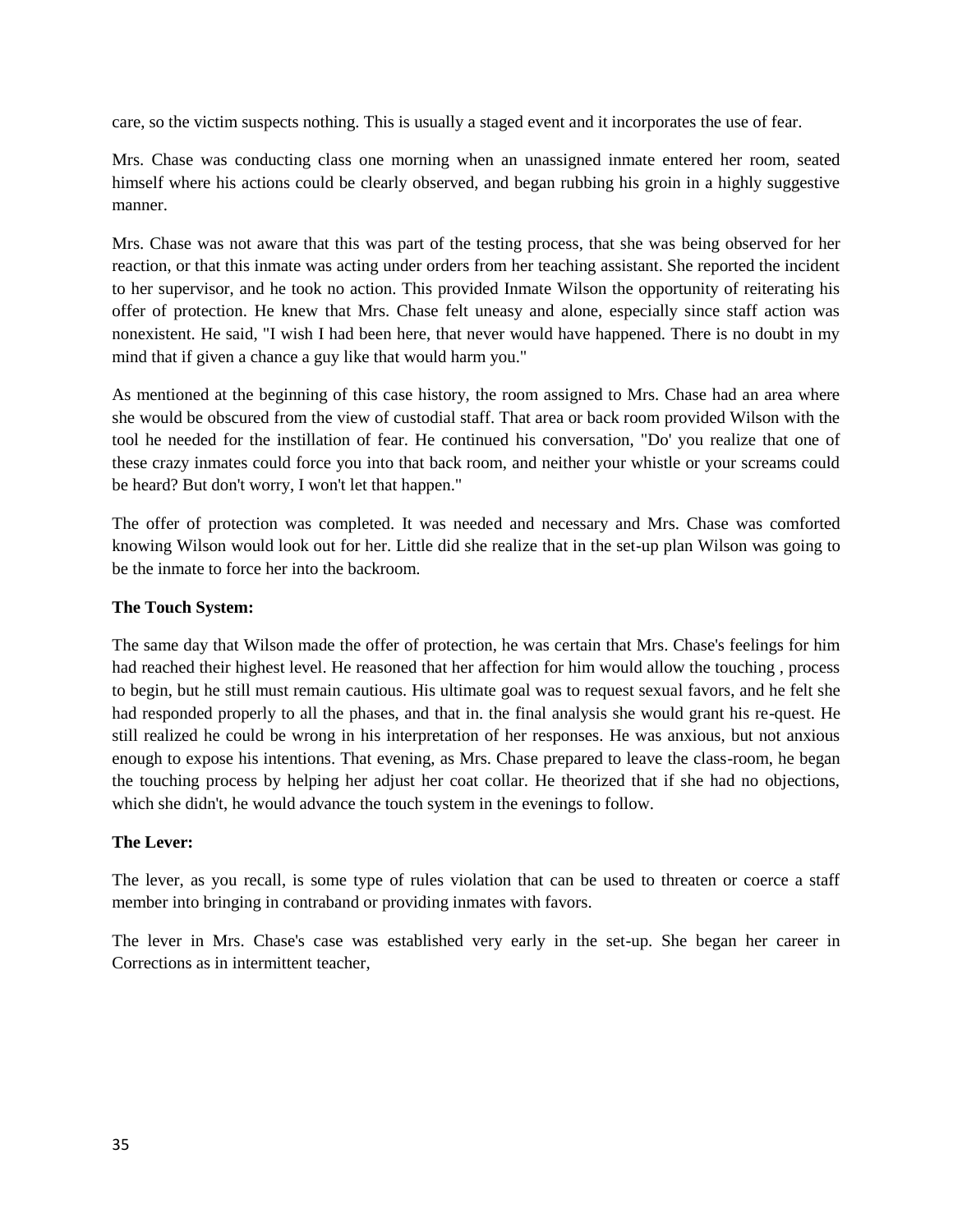and as such moved from classroom to classroom. During this time most of the inmates involved in the attempt to compromise her had been her students, and they had assisted her in a variety of classroom cleaning tasks. When she attained permanent status and was assigned her own room, they again performed such functions as washing and waxing floors, rearranging furniture, etc. Also, the reader should keep in mind that teachers were permitted to give prisoners a variety of school materials, but no one bothered to outline for Mrs. Chase which materials were permissible.

She had ordered four drawing pencil sets from state supplies and only two sets arrived. Because they were a necessary teaching too, she augmented her supply by purchasing two sets out of her own funds. Two of these former students were engaged in drawing projects so she loaned a set to each of them. She was not aware that this particular item was not to be given out, plus she made the mistake of telling these inmates that she purchased and brought them into the institution. The set-up team now had a lever to use against her when the time came for them to demand her favors. Use of the lever is a simple process. For example, each phase of a set-up is designed to establish an overly familiar relationship with the proposed victim. The theory is that when favors are requested they will be granted because it's difficult to refuse a friend. If it develops this way, then use of the lever of force are not necessary. If the request is refused, the victim is reminded that he or she introduced illegal contraband into the institution; if this evidence is produced, the employee will be terminated. If the victim still refuses, and, depending on how desperately the favor is desired, the employee may undergo force.

Mrs. Chase was not subjected to the last three phases, i.e., use of the lever, the shopping list, and use of force because the inmates involved were arrested before they had the opportunity to use them.

The circumstances of the arrest are as follows: One afternoon the school administrator informed Mrs. Chase, in front of Wilson, her teaching assistant, that he intended to change her room and monitor the students attending her classes; and that this change would develop rather soon. Wilson was now forced to accelerate the set-up plans so he decided to skip the remaining phases and make his demands. With the aid of team members, a prison made knife was placed in a book in the back room. The plan now was that during the first break on the next school day he would find some pretext for getting Mrs. Chase to enter the back room. He would then follow and request sexual favors. If she refused he would acquire the knife and her chances would be to submit or be stabbed-perhaps even killed.

Fortunately, the plan was not allowed to materialize.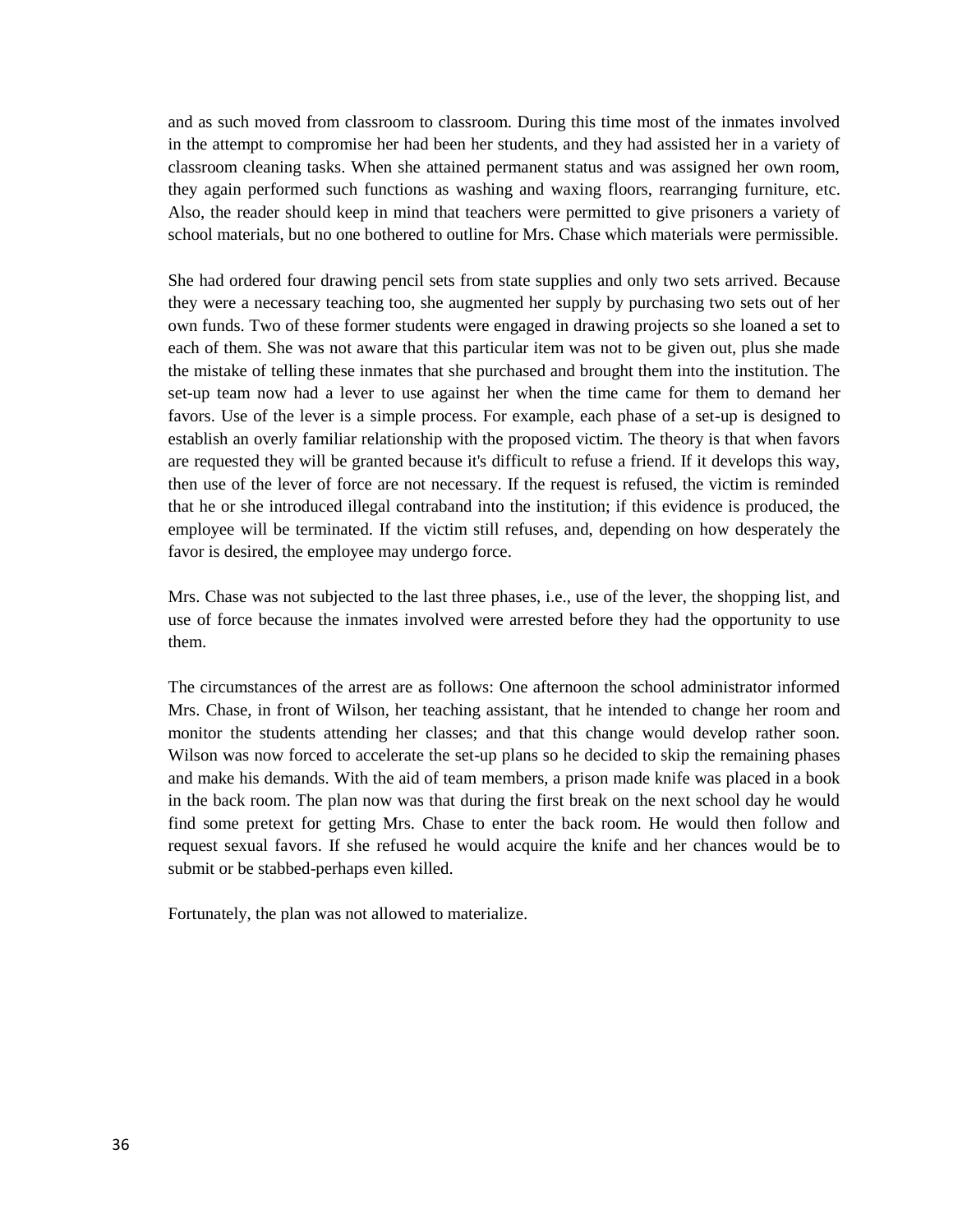### **CASE HISTORY**

#### **Profile-Staff Member:**

Subject is a 29-year-old white Caucasian of medium build. He is a Supervising Cook and has 8 years experience working in correctional institutions. He is known to be racially prejudiced, with a particular hatred for Blacks. His work record is good, but it is suspected that many of his disciplinary reports against black inmates have no basis in fact.

He is married, has two children and answers to the name of "Phil"

#### **Profile-Inmate:**

Subject is a 23-year-old white Caucasian named "Harry." He is incarcerated for the crime of Grand Theft, and is considered by institutional authorities to be a gang leader. His work pattern is inconsistent and sporadic, and he has been known to encourage inmate sit-down strikes. He is not well educated but is considered "con-wise."

Subject displays symptoms of a psychopath, cannot work in harmony with other people, and does not profit from his mistakes.

# **The Set-Up:**

"The states God Damn Affirmative Action plan has done it to me again!" Phil said to one of his peers. "I work like hell for a promotion and what do they do? They give it to a Black. They've gone from extreme to the other. No one felt it was right when the Blacks were kept down; well, what about the Whites? I shouldn't be held back because of the color of my skin."

Having just received notice of a zero oral interview for a promotional step he wanted, Phil was bitter. He was expressing himself in loud tones without regard to who was listening.

Several inmates overheard Phil venting his feelings and eventually one of them engaged in conversation.

"I know how you feel," the inmate said. "It's because of the Blacks that I'm in jail" Phil regarded the inmate closely for a moment, then inquired. "What makes you say that?"

The inmate continued, "I was a cook on the streets. I lost my job and went looking for another. Each time I interviewed for a position they wound up hiring a minority. Blacks are taking over the cooking profession out there on the bricks."

"That's true", Phil said, "but what's that got to do with you going to prison?" The inmate looked at Phil as if he couldn't believe the question. 'That's not hard to figure out," he told Phil, "if you don't work

you don't eat. I had a wife and two kids to support. I couldn't let them starve, and if all the jobs are going to the Blacks, there's nothing left to do but steal. Right?"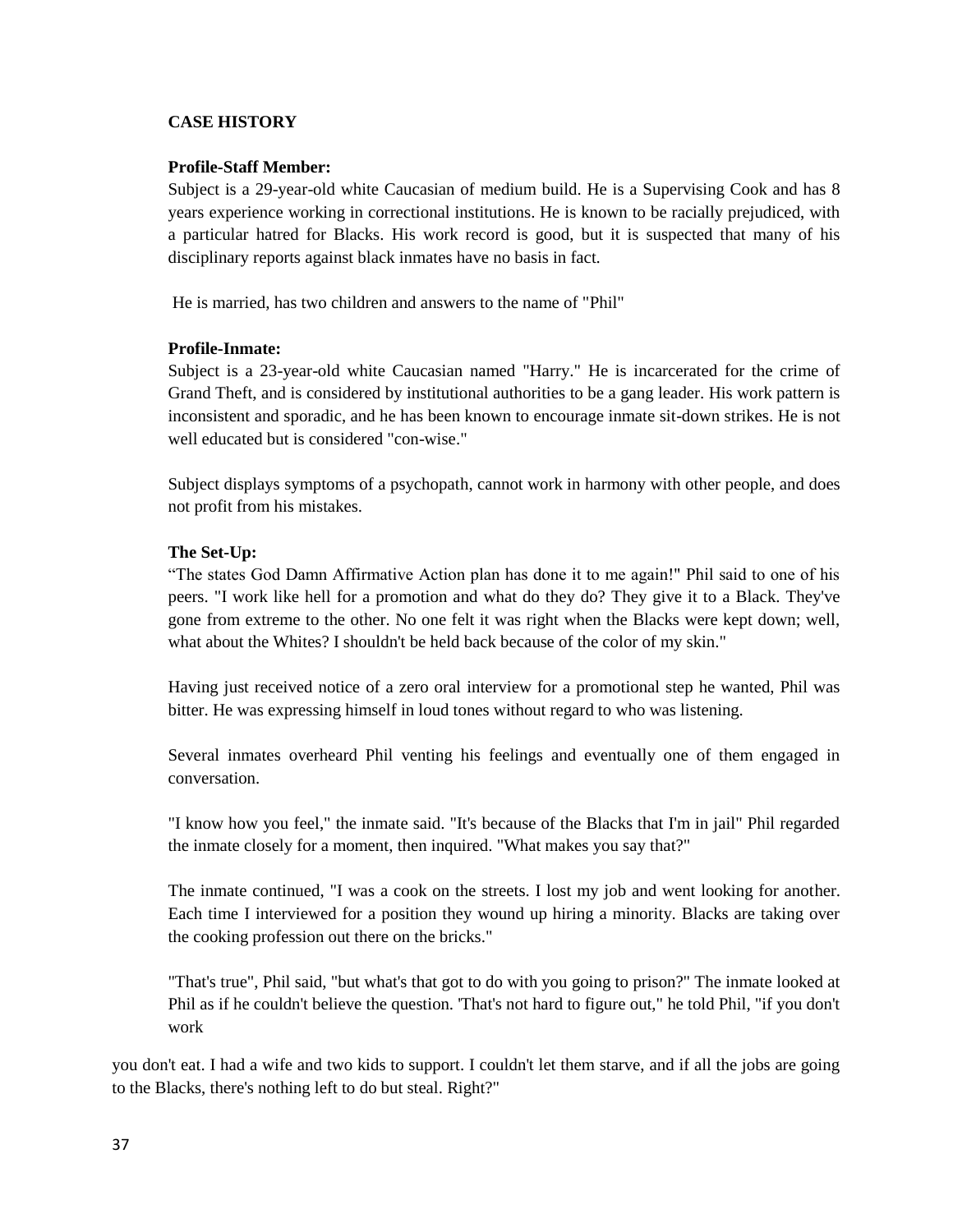"Well, I'll be God Damned," Phil said, and as he continued to talk he became enraged. "Affirmative Action has sunk to a new low. Now they're causing people to go to prison. By the way, what' your name?"

"Harry," the inmate responded.

"Well, Harry, you can call me Phil. We white boys have to stick together. I guess that's the only way we're going to beat this thing.

"Phil didn't know it but his prejudice and hatred for Blacks had just caused him to be selected as the victim for a set-up.

Of all the diseases in the world, hatred is one of the worst, and has probably destroyed more people than any other affliction. Inmates schooled in street psychology are well aware of the destructive powers of hatred, and they are quick to cultivate the animosity if it can work to their best advantage.

Harry was not an educated man but he was smart enough to know that two men in exact agreement of a hatred feed each other's ego, and that a special bond is formed. The world against you and me attitude opens the doorway to empathy, sympathy and all other aspects of a set-up.

A bond formed out of prejudice must constantly be fed, so Harry supplied Phil with daily examples of how Affirmative Action was causing the white man to lose his identity, and Phil reciprocated with his own repertoire of bombastic material.

It wasn't long before Harry told Phil of an article he heard of in a somewhat radical publication that expressed views similar to their own. "Inasmuch as you are on the streets," Harry said, "Why don't you pick up a copy and we can read it together?"

Harry had been testing the friendship bond between the two of them. He noticed that when Phil assigned kitchen duties to other inmates he gave special consideration to whites. Also, when inmates were reprimanded for laziness, nothing was said to him and he was the worst of the lot. So he was relatively certain that Phil wouldn't mind his request for the magazine.

The article was everything they hoped it would be. They discussed the information, nurtured their hatreds, and agreed to one-day do something about the Black situation in America. As they read and shared their opinions, it seemed that Harry was always out of cigarettes and found it necessary to "bum" from Phil. During one of their conversations, Harry said, "Would you lend me a package of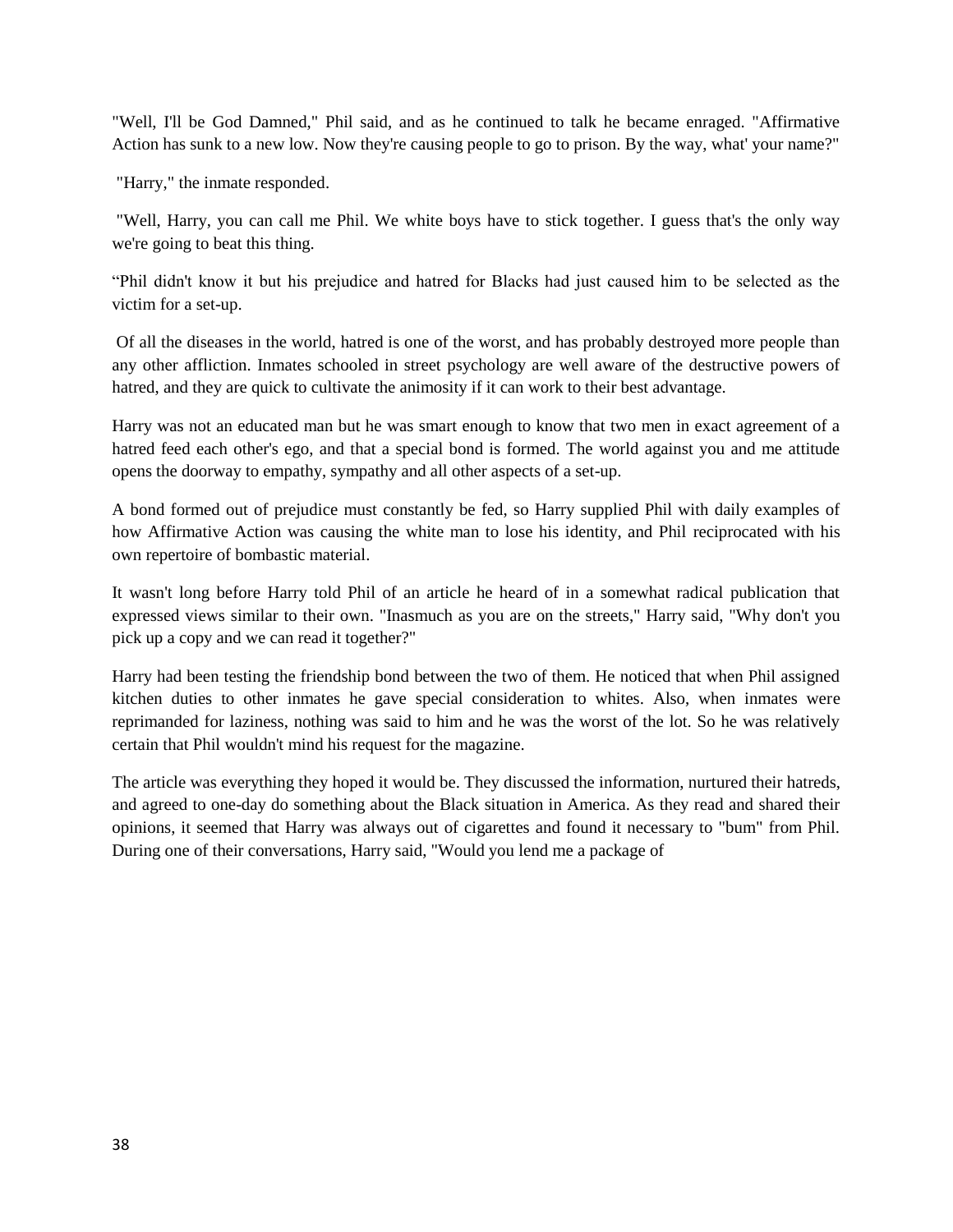cigarettes until I can get to the canteen? I hate to be asking all the time. I'll have money on the books soon and be able to pay you back." Phil placed little importance on the request and gave him the cigarettes. Harry also asked if he could take the magazine article with him to share with some friends. "I'll return it to you," he said.

Phil's response was, "Fine, go ahead."

Sometime later, Harry called Phil's attention to yet another article on Blacks, only this one was in a very heavily radical publication and Phil was in doubt as to whether or not he should buy it.

"We don't care about all the other trash in those magazines," Harry said.

"We may be prisoners but we're loyal Americans. Loyal enough," he continued, "to want to get rid of the Blacks." That was all Phil needed. He bought the magazine and, like the other one, he loaned it to Harry.

When Harry displayed this publication, other inmates wanted to know where he got it. He answered, "From Phil, the supervising cook."

"What's he doing with a magazine like that?" they asked.

"Didn't you know?" Harry looked surprised, "Why, that guy's a radical son-of-a-bitch!"

The thought was seeded and rumors began to fly. As more and more inmates told the story it became distorted and Phil, according to the rumor, was a former Storm Trooper from the American Nazi Party.

The rumor eventually spread to staff, and although no one believed it, friends began avoiding him. As Phil began feeling isolated, ignored by his peers; he became bitter.

Harry was astute enough to sense the bitterness Phil was feeling, and began relating things he claimed staff members were saying:

"I overheard Officer Jones today and he believed the rumors about you. He said all you cooks were radical, otherwise you wouldn't write disciplinarians on staff for snitching a little food every now and then. He doesn't realize that you have to report on things like that-it's you job. He doesn't know you like we do. If he knew how kind and generous you really are, he wouldn't talk that way. I guess custody treats you cooks just like they treat us inmates. Right?"

"You're right," Phil agreed. "If those uniform p.eople would stay the Hell out of this kitchen, everyone would be a lot better off."

"By the way, Phil," Harry said, "Could I bum another pack of cigarettes from you? My money still hasn't arrived. I'll pay you ... "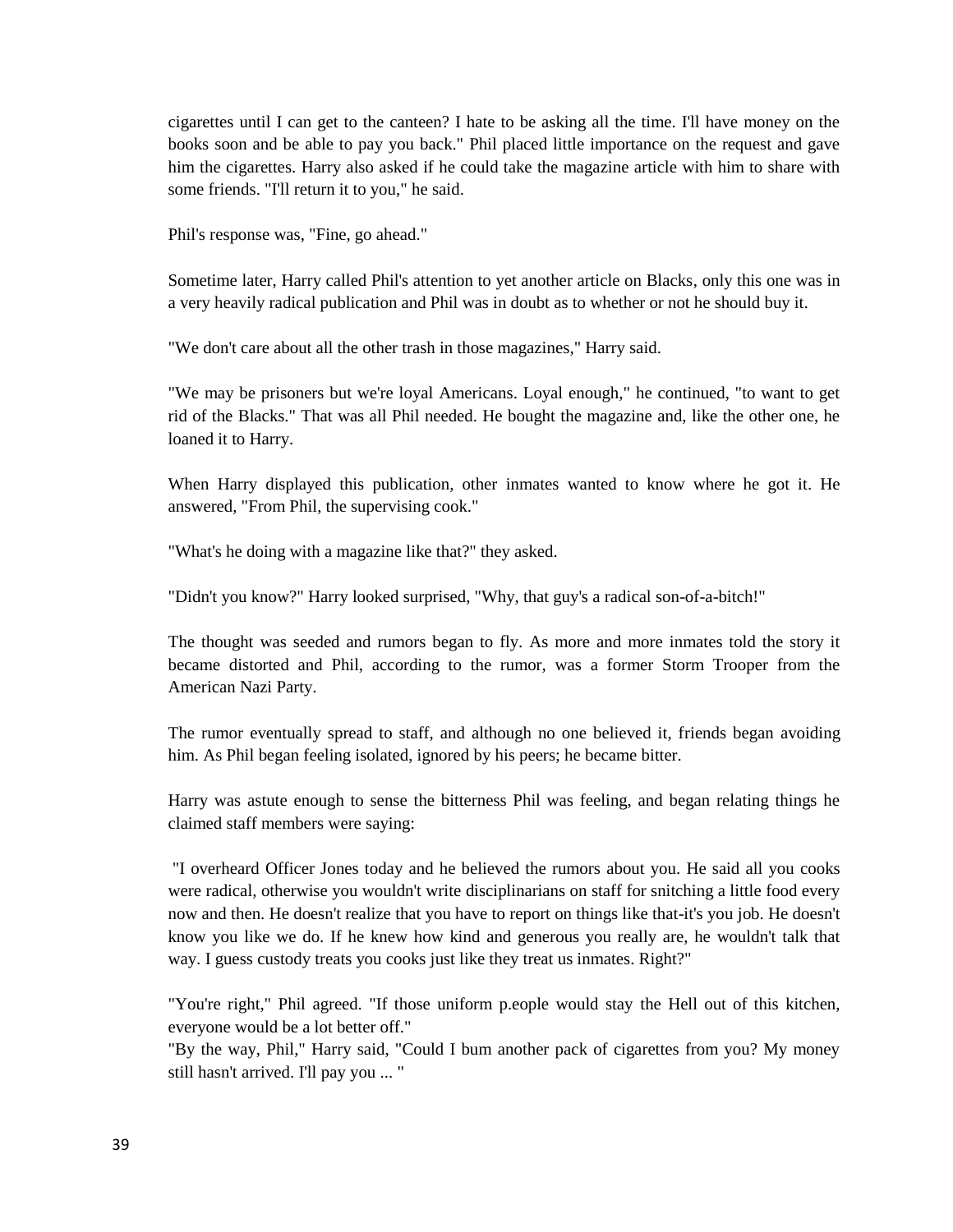Phil was still mad from hearing about Officer Jones. He handed the cigarettes to Harry without even thinking.

As the rumors gained in force and black inmates heard about the racially prejudiced cook, a great deal of animosity began building among black inmates assigned to kitchen duty.

One afternoon a black inmate cook refused to take an order from Phil, stating that, "No Honkey radicals are going to tell me what to do!"

Phil repeated the order, but this time with the admonition that the offending inmate comply "or be locked up!"

The black inmate assumed a fighting stance and challenged the cook to "get it on." The situation became a standoff. Phil didn't know what to do. He wasn't a fighter. The inmate, on tbe other hand, was not only a fighter but a weight lifter as well. He glanced around for a custody officer, but there were none. The inmate was blocking the doorway, so there was no way out. Phil began to show his fear. Suddenly, Harry and a friend of his stepped in front of Phil and told the inmate to "back off." They assured the black man that Phil would take no action, that he would tell no one, and that the whole incident would be forgotten. An agreement was reached with the provision that Phil would give him no further orders. Peace was restored.

Turning to Phil, Harry said, "Where were those God Damned cops when you needed them? That guy could have killed you! you're lucky we were here."

With a great sigh of relief, Phil thanked them and said, "That's one I owe you. I'm sure glad you were here."

Harry's attitude was polite and reassuring when he said, "It looks like those cops don't care about you. One of them is supposed to be in this kitchen all the time. Well, you don't have to worry. As long as I'm around, no black man is going to harm you."

"You know," Phil, said, "I'm going to assign you guys to jobs back here. You won't have to mop any more floors. If you are back here where I work, I won't have to worry about that guy."

"You"re OK, by the way," Harry said. "I don"t want to leave. Emotions are still a little hot. Have you got any more cigarettes?"

Phil gave Harry several packages. "You got these coming and more", he said as he reached for a handshake.

In the days that followed, Phil noticed that each time he entered the vegetable room, the inmates would stop working and stare at him. They would hold their trimming knives across their chests and all conversations ceased. This odd behavior worried him. He decided to share his uneasy feeling with Harry, and did so.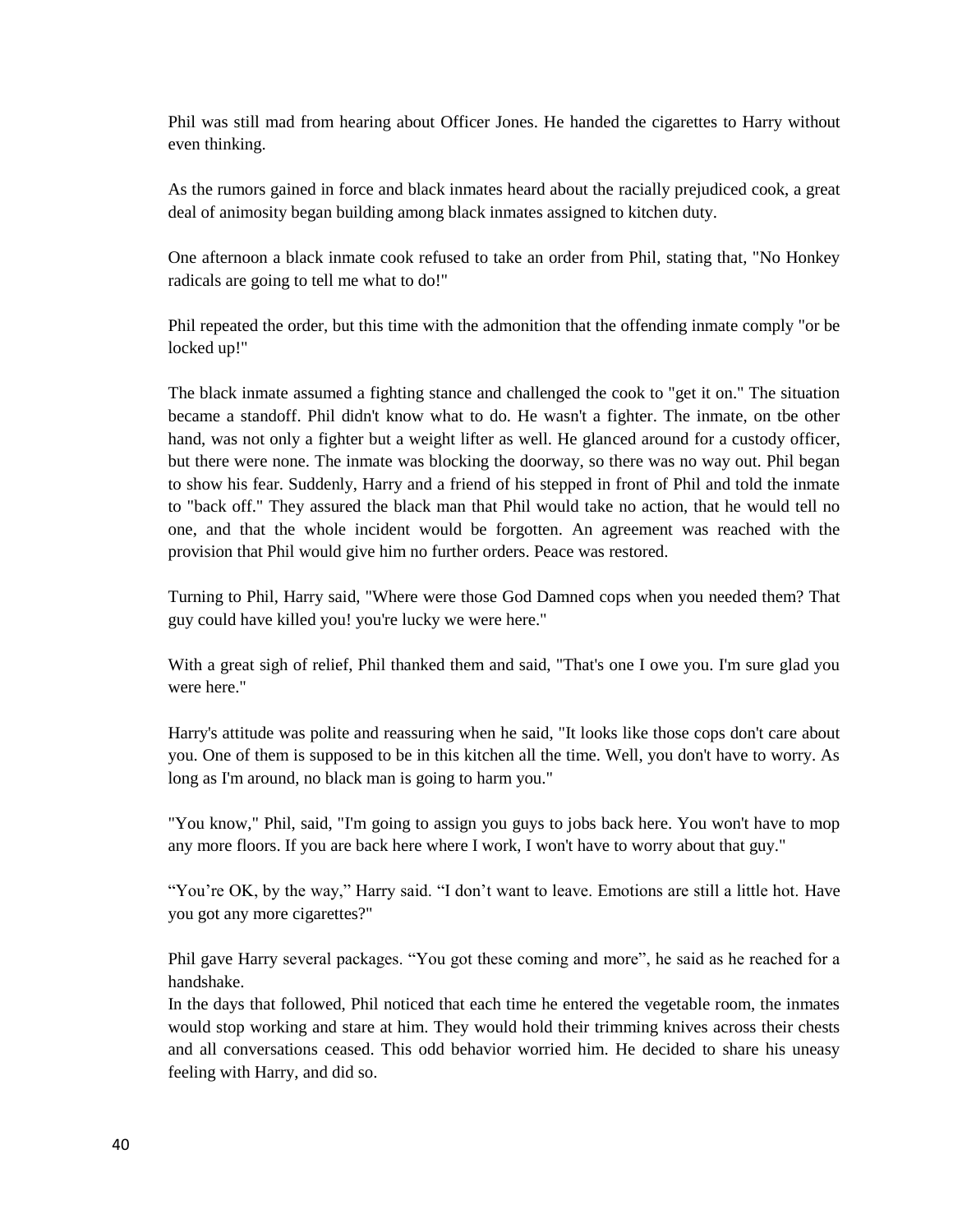"That's interesting," Harry said. "Tell you what; tomorrow, when you go into the vegetable room, I'll go with you and we'll put a stop to this nonsense."

The next morning, Phil noticed Harry talking to black inmates. Although he couldn't hear their conversation, he thought it was odd for a person who was extremely prejudiced to be in such close association with them.

"Maybe," he thought, "Harry is· trying to find out the reason for the behavior in the vegetable room". The thought comforted him. It was time to make the rounds and inspect each kitchen area for cleanliness. The vegetable room was first on the list, but he decided to wait for Harry to finish talking. When Harry finally joined him, Phil asked, "What did you find out?"

"Later man," there was an odd commanding tone to Harry's voice. Phil had the feeling he was being told to shut up.

They stepped inside the vegetable room. All work stopped, the knives went to "port arms," and no one smiled or spoke.

Phil heard the door slam. He looked around for Harry and discovered that it was he who slammed the door. The look in Harry's eyes was frightening. Fear began to overtake Phil.

"What's wrong in here?" he demanded.

The vegetable room work crew had now encircled him. They were brandishing their knives in a threatening manner, and they were closing in.

On Harry's command, the group stopped. Harry was smiling. He said, "We"re friends, ain"t we Phil…?" Phil said nothing.

"Friends do favors for other friends, don"t they?" Still no reply.

"We need a favor, Phil. You would save us a lot of time, trouble, and nastiness if you just granted it. All we want to do is have a party. We need some way to release our tensions. Oh, we could riot, but people get hurt in riots. We don't want to hurt anyone, so you could do us a favor, the institution a favor, and staff a favor. You can prevent a riot. You'll be a hero. Now what do you say?"

"How?" There was an uneasy distrust to Phil's voice.

"It's easy," Harry said, "You can't have a party without booze. All you have to do is bring two large bottles in your coat when you come to work tomorrow. No one will ever know. We'll never ask you again and you will have prevented a riot-saved somebody's life even."

"I can't do that, I'll lose my job!" Harry was yelling. "You don't know the trouble you're in! You think we're playing games? You're in trouble already. You'll do as you are told or these people will kill you! If you're thinking you'll leave here and report us, I'll have your job! Everyone here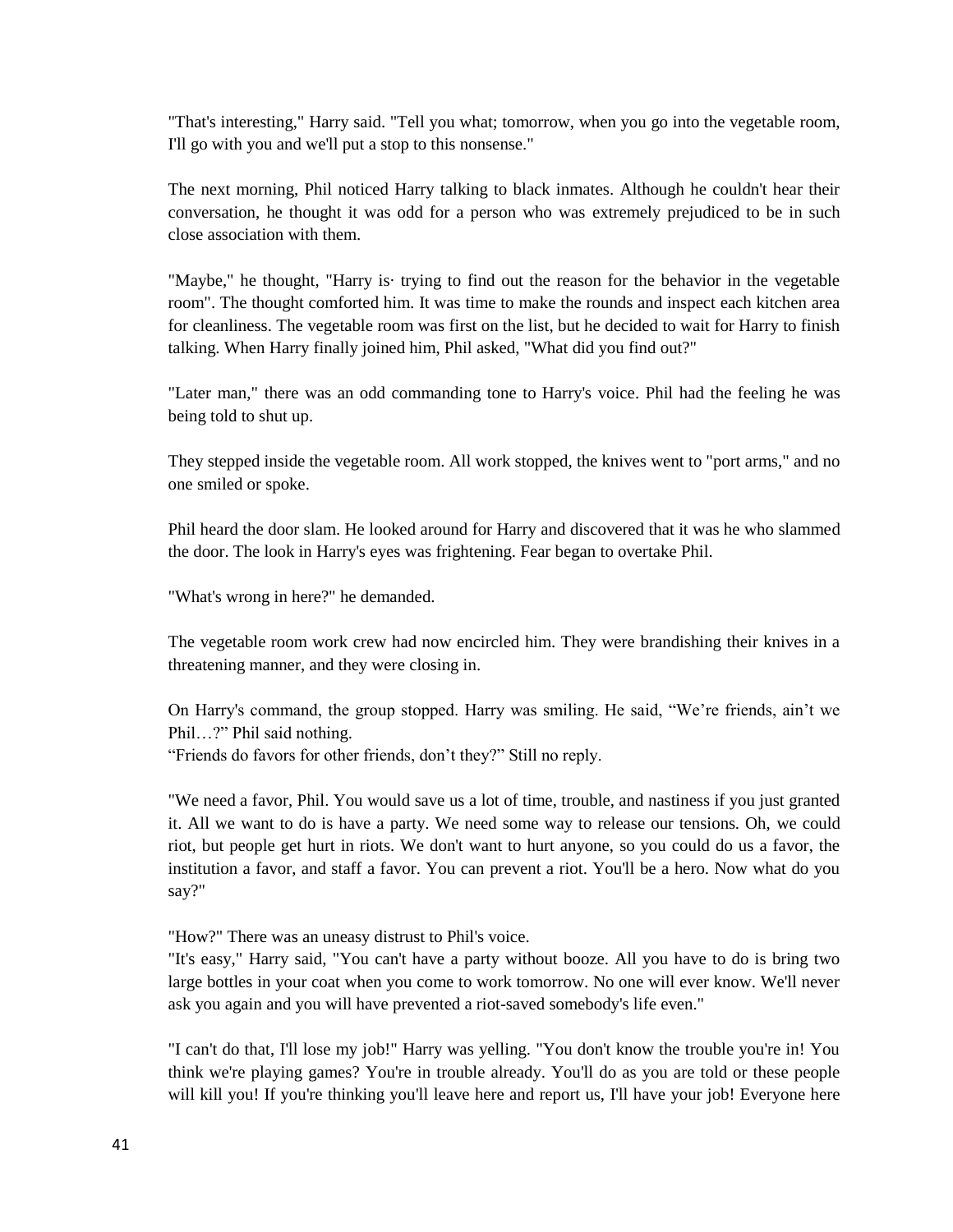is a witness to the radical material you've been bringing in, and I've got all those contraband cigarettes in my cell. Plus the fact that we have friends on the streets that will snuff you in a hot minute!"

Harry paused to let Phil absorb what he had just said, then in a softer voice, he continued. "Now, bring the stuff in tomorrow. Place it behind this storage bin and you'll have no further problems with us. Let him go!" Harry commanded.

That evening at home, Phil was quiet, sullen, deep in thought, and when he did speak to members of his family he 'snapped' at them. He refused to tell his wife what was wrong, and when she asked him why he had written a twenty-five dollar check, he told her to mind her own business. He had never spoken to her that way before.

Author's Note: Phil is trying to decide on a course of action. The point should be stressed that to date he has not committed any major offense. True, he used poor judgment, but reporting the incident would bring everything out in the open. If he exposed his tormentors he could expect the following:

- A. All responsible inmates would be disciplined.
- B. He would not lose his job.
- C. His peers would know by his action that the rumors about him were unfounded.
- D. He would be much wiser, and the likelihood that inmates could dupe him in the future much less.
- E. He would be a much better employee.
- F. He would be made to realize that inmates threaten to have friends harm staff members off grounds very frequently, but it never happens.
- G. Finally, administrators would interview him because of his poor judgment. When they felt assured he profited from the experience, they would compliment him for exposing the incident.

The next day Phil placed the contraband where they told him to. As the day progressed, he kept to himself. He was quiet and obviously worried. In his thoughts he remembered the inmate promised that no further requests of this nature would be made, but somehow he felt no comfort in the thought. He had a feeling in the pit of his stomach that made him want to vomit.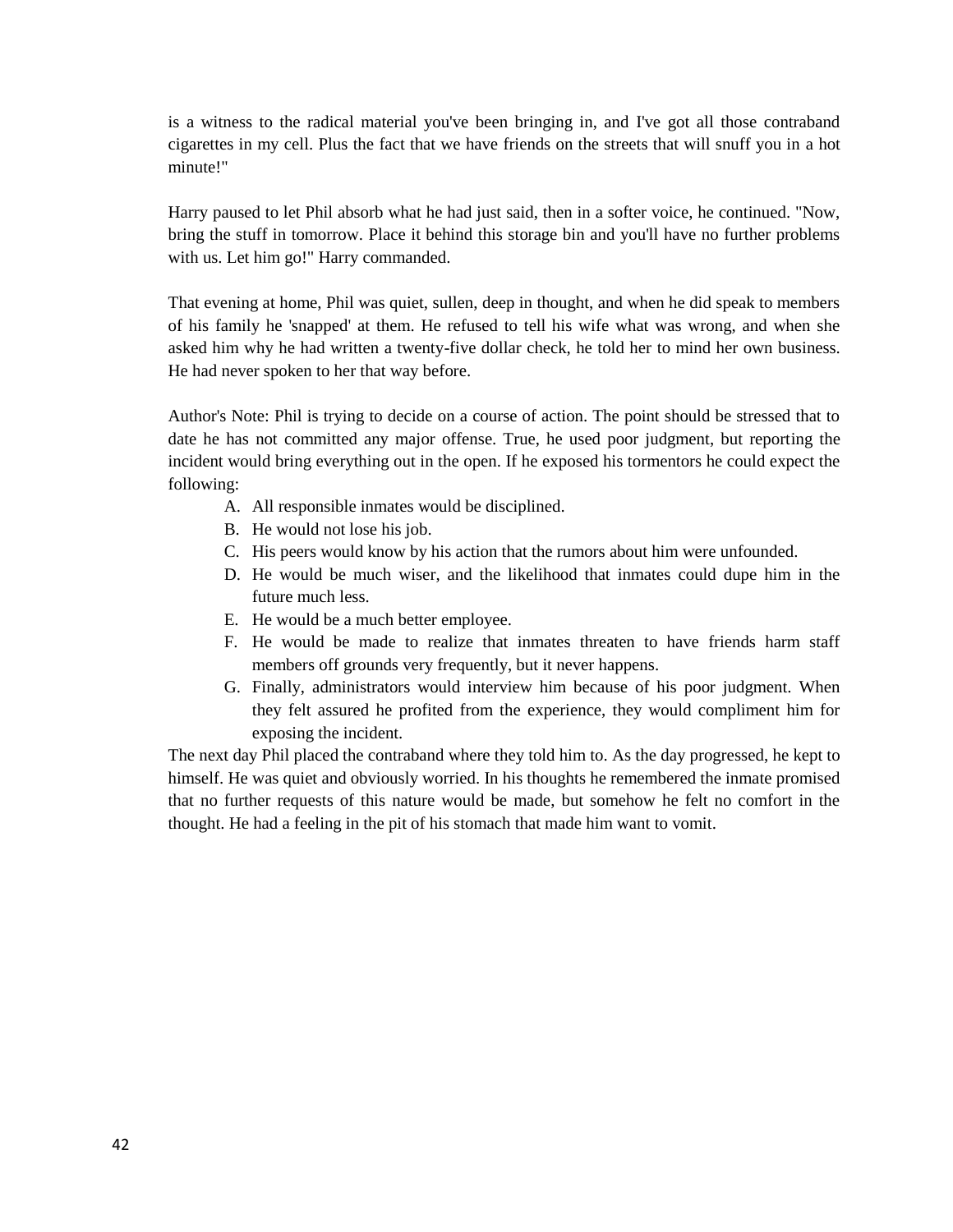Harry had not reported to work for three days and Phil was not about to report him. As a matter of fact, he hoped never to see him again. He wanted to forget Harry ever existed. But that was not in the plan. Harry showed up that afternoon.

This time Harry had a written list of things he wanted. He didn't have to insist. Phil knew he was in too deep to refuse.

On the way home, Phil thought, "Where will it all end?"

It ended the next day. Officials had become suspicious of Phil"s sudden personality change and his worried expression. They placed him under surveillance and arrested him as he was placing the contraband behind the storage bin

# **CASE HISTORY**

# **Profile-Staff Member:**

Subject is a 35-year-old Correctional Sergeant who has been promoted to Correctional Counselor. He is of Italian extraction, speaks with a slight accent and has 14 years correctional experience as a custodial officer. He is known to be a firm supervisor who expects the best effort of his men, and he is viewed by both staff and inmates as being fair. He came into the correctional field with a high school education and attended college after work. He achieved an AA Degree, then continued with upper division courses until he graduated with a B.A. Degree in Social Science. He is short, stocky and not given to idle conversation. His name is Elder.

#### **Profile-Prison Inmate:**

Subject is a 23-year-old inmate, also of Italian extraction, who has been incarcerated for the crime of Murder. He is a first termer and has served three years of his sentence. He has a fourth grade education, is learning a trade and is not viewed as a behavior case by the institution. His build is medium. He is average in height and has a limited vocabulary. When given job assignments he is known to be a hard worker, polite and respectful to staff and he is active in prison sports programming. His name is Jones.

# **The Set-Up**

As a newly appointed Correctional Counselor, Mr. Elder was assigned an office in a housing wing where 125 inmates were living. In this new role he had the responsibility of making Board Reports and dealing with inmate problems. His former duties as a custodial sergeant were more regimented than those of a counselor and he had difficulty adjusting to the new routine. He was too 'hard' they said, and other counselors encouraged him to become more understanding with inmates. As a sergeant his function was easy because he understood control techniques. He interpreted the request of his peers to be more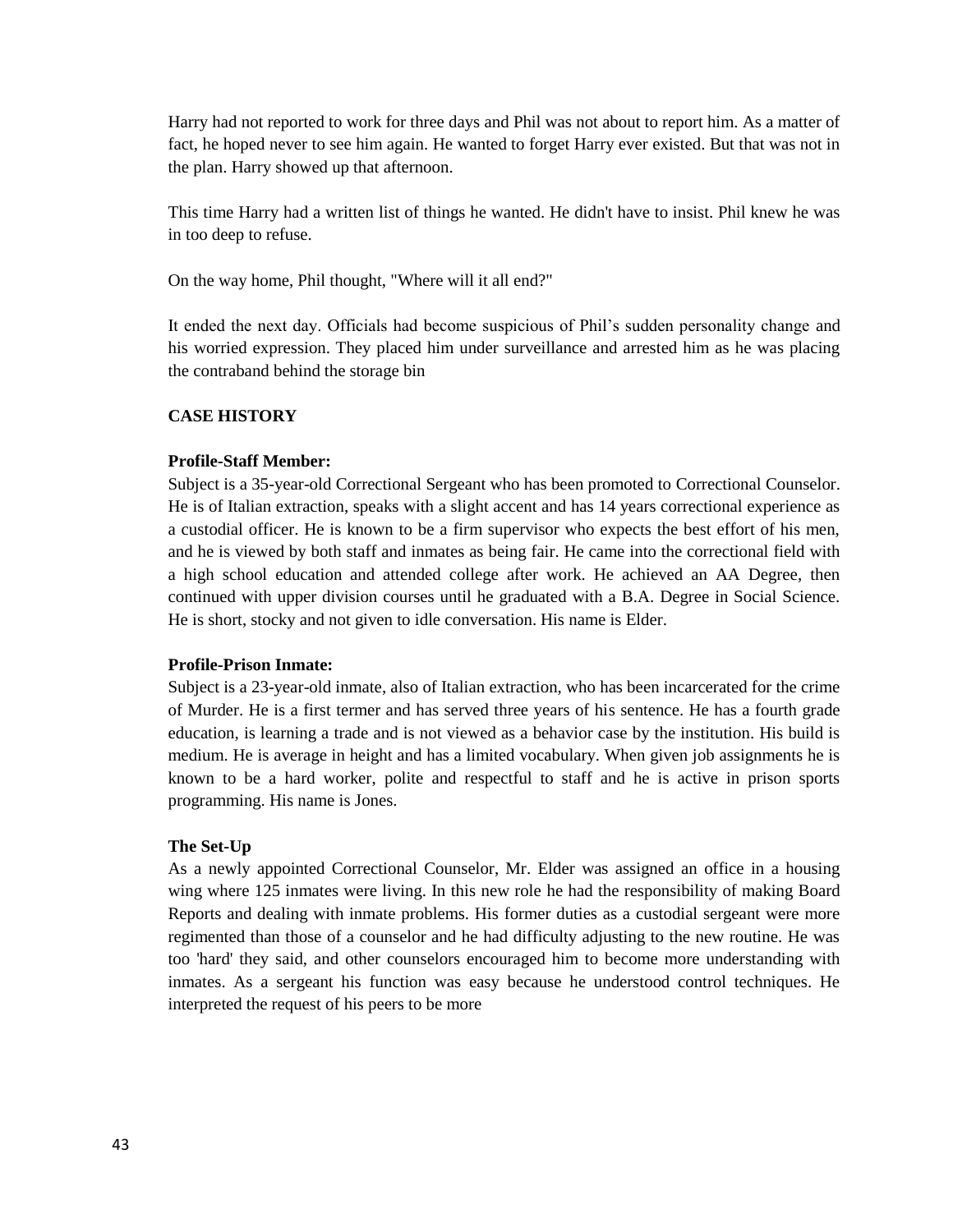understanding as meaning counselors should not control inmate actions, so he began pretending not to notice minor rule violations. "Besides," he told himself, "enforcing rules is a custody function."

In the prison community inmates categorize employees: Some are hard, some are soft and some are mellow. Hard employees go strictly by the 'book'. Soft employees allow people to walk on them; but mellow employees are people who have put it all together. They know exactly when to use each approach. Some employees can never achieve this middle ground. They are either hard or soft, but they can't be both. Mr. Elder was one such person. In custody he was hard. As a counselor he had become soft. Inmates began to notice his inability to adjust to this new job and began testing him.

Inmate Jones approached Mr. Elder one day and asked if he could mop and wax his floors each evening. "I'm the type of inmate," he said, "Who liked to keep busy. It makes time go faster." "But," Mr. Elder said, "You already have a job. "I'm finished each day around noon," the inmate responded, "and there's nothing to do but loaf and I've got too much energy for that. Besides, I like to do nice things for people. It would be a favor to me if you accept my offer." "Ok," Elder said enthusiastically, "You asked for it, you got it."

Jones was an excellent worker. He waxed and polished and always maintained a pleasant attitude. Elder really liked him. The two men formed a mutual respect for one another and each evening after work they would engage in long conversations. They talked about everything: current events, wars, personal problems and even their girlfriends.

One evening during a lull in the conversation, Jones indicated he was out of cigarettes. Elder promptly shared his. After all, it was the least he could do in return for everything Jones had done for him. Soon, borrowing cigarettes became a habit. Jones said, "It embarrasses me to be out of smokes so much," but Elder convinced him it was OK. "You ought to just give me a whole package, then I wouldn't be asking so often," Jones said jokingly. "Hell, why not?" and Elder gave him the package. The giving of one package led to another and, before long, Jones had twenty packages of cigarettes in his room.

Jones suddenly stopped reporting for work. Thinking something was wrong, Elder went to his room. The two men had been on a first name basis for a long time now. They shared several things in common, and it wasn't in keeping with Jones' life-style, not showing for work.

Arriving at the room, Elder said, "What's the matter there, big fellow? It's not like you to sit around doing nothing."

Jones was lying on the bed, starring at the wall. He gave no indication of even hearing Elder. He seemed sad, like the weight of the world was upon him.

Elder tried again, "Hey, Friend, its me, your counselor."

"Oh hello, Mr. Elder. I'm sorry, I didn't hear you."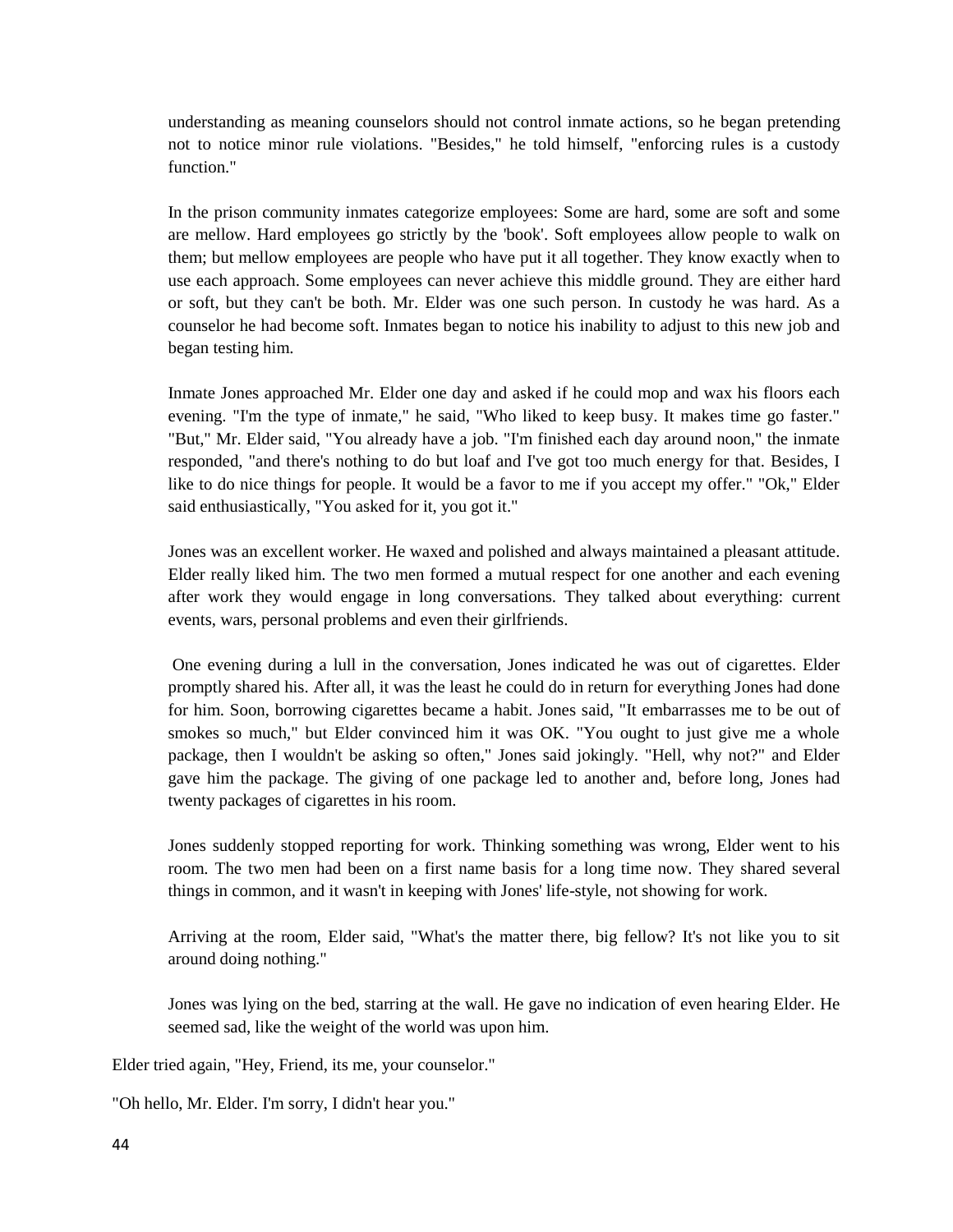"Mr. Elder! What's all this mister stuff? You haven't been down to see me. I just came by to find out why."

Jones eyes had never left the wall, nor had he altered his position on the bed. Something was wrong all right-bad wrong!

"I want you down in my office at 3:00 p.m.," Elder said. "You need help and that's what a counselor is for. Be there! That's an order!" "You've got problems of your own, Mr. Elder. You don't need the addition of mine."

"That's an order!" Elder said again. Jones was reluctant, but finally agreed. In the office Elder sat poise to listen. It was an effort for Jones to talk. He kept groping for words, then finally lost his composure. It had been a long time since Elder has seen tears in a man's eyes. He wasn't sure of how to handle a situation like this, but finally said, "There's no problem that can't be solved. If you will just tell me what's troubling you, perhaps I can help.

After a long silence Jones said, "My mother passed away."

''I'm very sorry," Elder said in a consoling tone. "When did it happen?"

"Three days ago." Jones paused, then continued, "I didn't even get to show her how much I've changed. She would have been proud of me."

Elder felt a lump well up in his throat.

"It seems, when one bad problem develops, another follows close behind." As Jones spoke he went to the window. Gazing into nothingness, he finished his story.

"There is no one to care for my sister now. She's flying out here. I have no place for her to stay, no money to pay rent even if she did have a place to live. There isn't even anyone to pick her up at the airport. I just don't know what I'm going to do."

For a while there was no conversation at all. The two men seemed deep in thought. Finally, Elder spoke. "Look," he said, "I can pick her up at the airport and she can stay at my place for a couple of days. Maybe between now and then we can work out a better solution."

Jones gave a long, deep sigh of relief. It was obvious a burden had been lifted from him. He smiled for the first time that evening. "You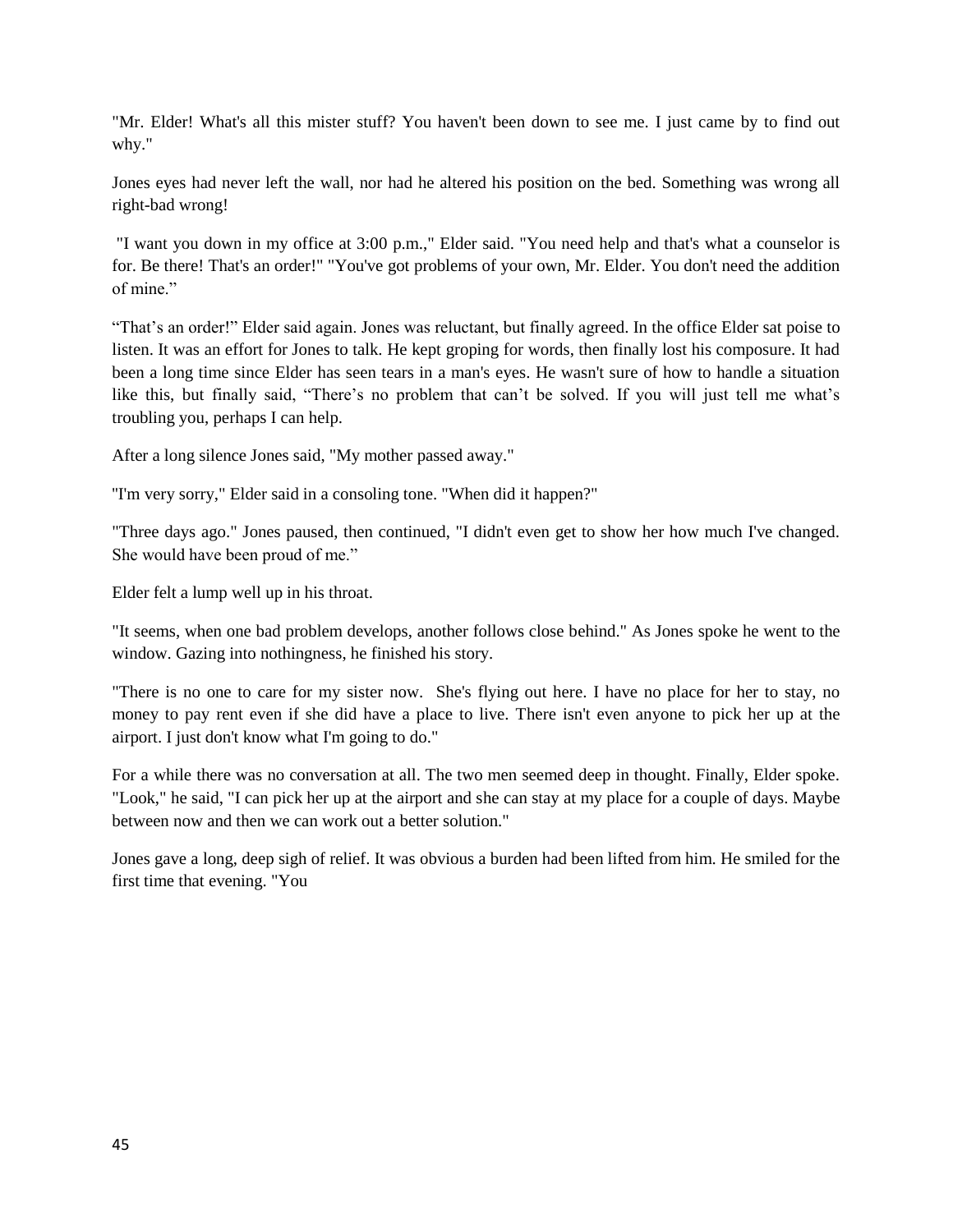don't know what a help you've been, Mr. Elder. I can't thank you enough. If I can ever do anything for you ... "

Elder interrupted, "Well, one thing you can do is keep this under you hat. I'm not supposed to board relatives of inmates."

"Man, you can count on me. I won't say a word." Jones's obvious relief was reassuring. Elder felt comfortable, yet a little uneasy with his decision to help.

The girl introduced herself as Shirley. She was very pretty, about 18 years old and had a very nice personality. Elder was surprised. He had expected someone much younger. Oh well, not much could be done about it now. He picked up her bags and walked toward the car. On the way home he couldn't help but notice that she seemed much older than her years. 'Experienced' was the word that kept popping into his mind. He assured his conscience by concluding that some people are just precocious.

He gave her a tour of the house and she liked it, but indicated it needed a woman's touch. She immediately began to tidy things up and, before the evening ended, each room was a showcase. Elder liked her. Over the weekend there were many opportunities to talk, but Shirley kept busy and much of the conversation was between jobs. She made herself invaluable. She cooked, did the washing. and constantly cleaned things. Elder found himself thinking he would hate to see her leave.

By all appearances, Monday was going to be just a routine day: Board Reports to get out,' people to interview, same as any other Monday. Elder supposed he would work until around 3:00 p.m., then go see Inmate Jones and tell him how much he liked his sister. His mind wandered to Shirley, then back to Jones. He could see the family resemblance. He smiled as he thought about kidding Jones for not telling him Shirley was a beautiful woman, not a child as he had been led to believe. 'Perhaps,' he thought, "Jones doesn't know his sister is a grown woman. After all, he hasn't seen her in three years. She was only 15 when he went to prison."

Elder decided not to' wait. He called Jones to his office. He was anxious to tell him what a wonderful person his sister had turned out to be, and that he would arrange for the two of them to visit.

Jones wasn't in his room. The unit officer told Elder that Jones was on a visit-his ex-wife, he thought. Elder decided to go meet her. He even considered inviting her over to see Shirley-a sort of family reunion. The idea was pleasing to him.

Looking into the Visiting Room he saw Jones and Shirley sitting at a table. No one else was there. The officer must have been mistaken when he said ex-wife. "Or," Elder thought, "Maybe she would be along later.'" At any rate, he decided to go in and say hello.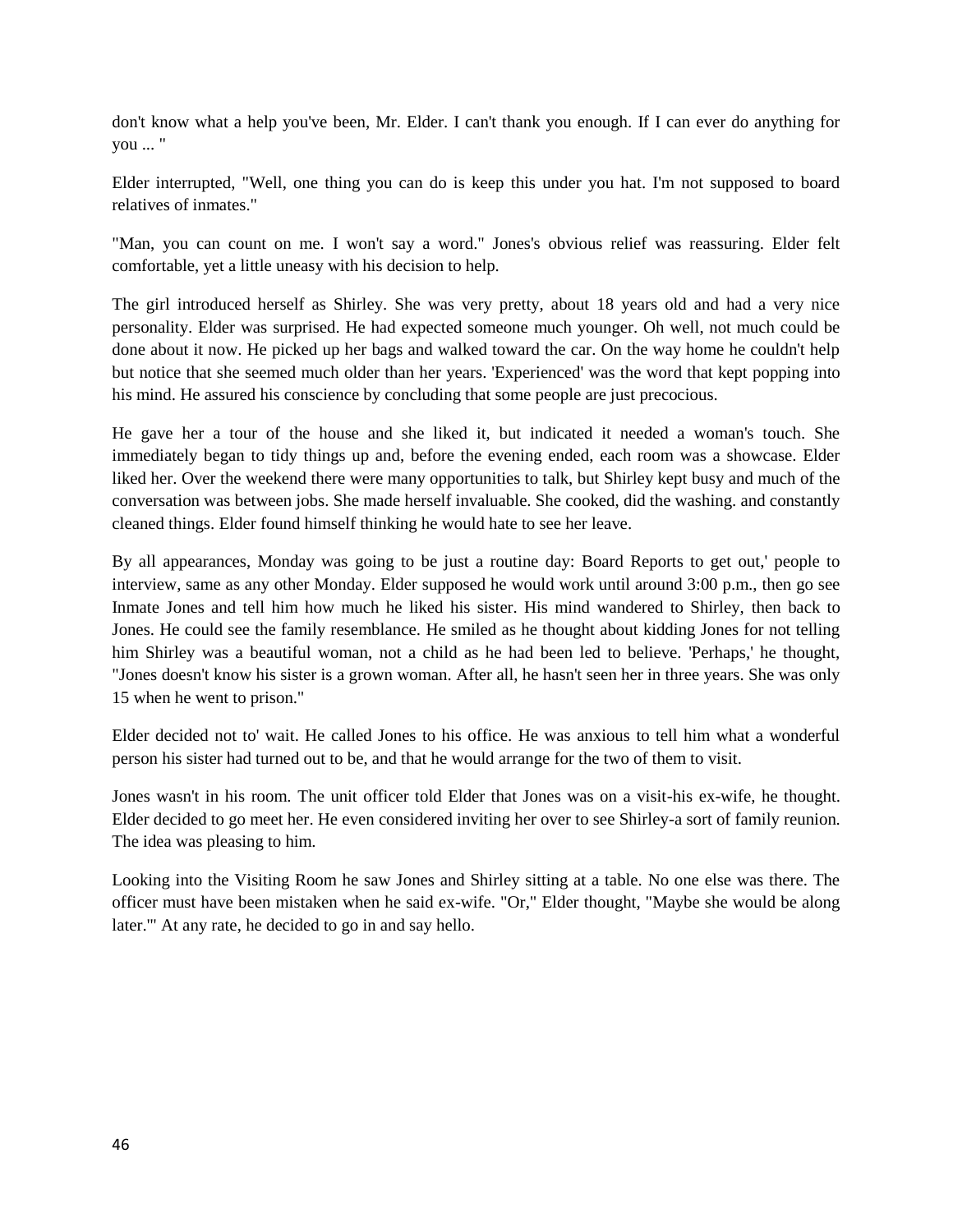On his way past the Visiting Room admissions desk, Elder glanced at the guest register. "Inmates Name: Jones; Guest's Name: Edna; Relationship: Ex-wife."

Elder couldn't believe what he was reading. He was confused. He knew from reading Jones' file that he (Jones) had been married before, but that was Shirley visiting with him. There had to be some mistake. Standing by the table, Elder excused himself and said, "Shirley, I think there's been a mistake"

"There's no mistake," Jones said. "Sit down." His tone was rough and commanding. Elder sat down.

Jones continued, "I've got a list of things I want you to buy." He produced the list from his shirt pocket. Shirley or Edna, or whoever she was, hadn't spoken a word. Her facial expression was cold and calculating. She looked hard and angry.

Elder was tense. His eyes went from Shirley to Jones, then to the list. "Benzedrine, Tenuate, Dexedrine ... "

"These are drugs! I can't do that!" Elder was becoming excited. Jones told him to shut-up and keep his voice down.

Shirley spoke for the first time since Elder entered the Visiting Room. "Listen, you dumb bastard. You'll do it, or you won't have a job!" Looking at Jones she said, "You still got them cigarettes?"

"Yep, two cartons. 20 packages and he brought them in. Another thing," Jones continued, "Where did you get off sleeping with my wife?"

Shirley spoke again, "Now listen, you son-of-a-bitch, you get them drugs and you get them today, or I'll tell the Superintendent I'm living with you ... "

Elder regained his composure, stood up sharply and interrupted her demand. "Save your breath. I'll tell him myself," he said, and he stormed out of the room. Elder's report was complete in every detail. Jones was locked up, Edna was removed from the approved visiting list and the counselor was suspended with pay for fifteen days, pending investigation. He was later reinstated with the admonition that another display of poor judgment would result in a more lasting type of punishment.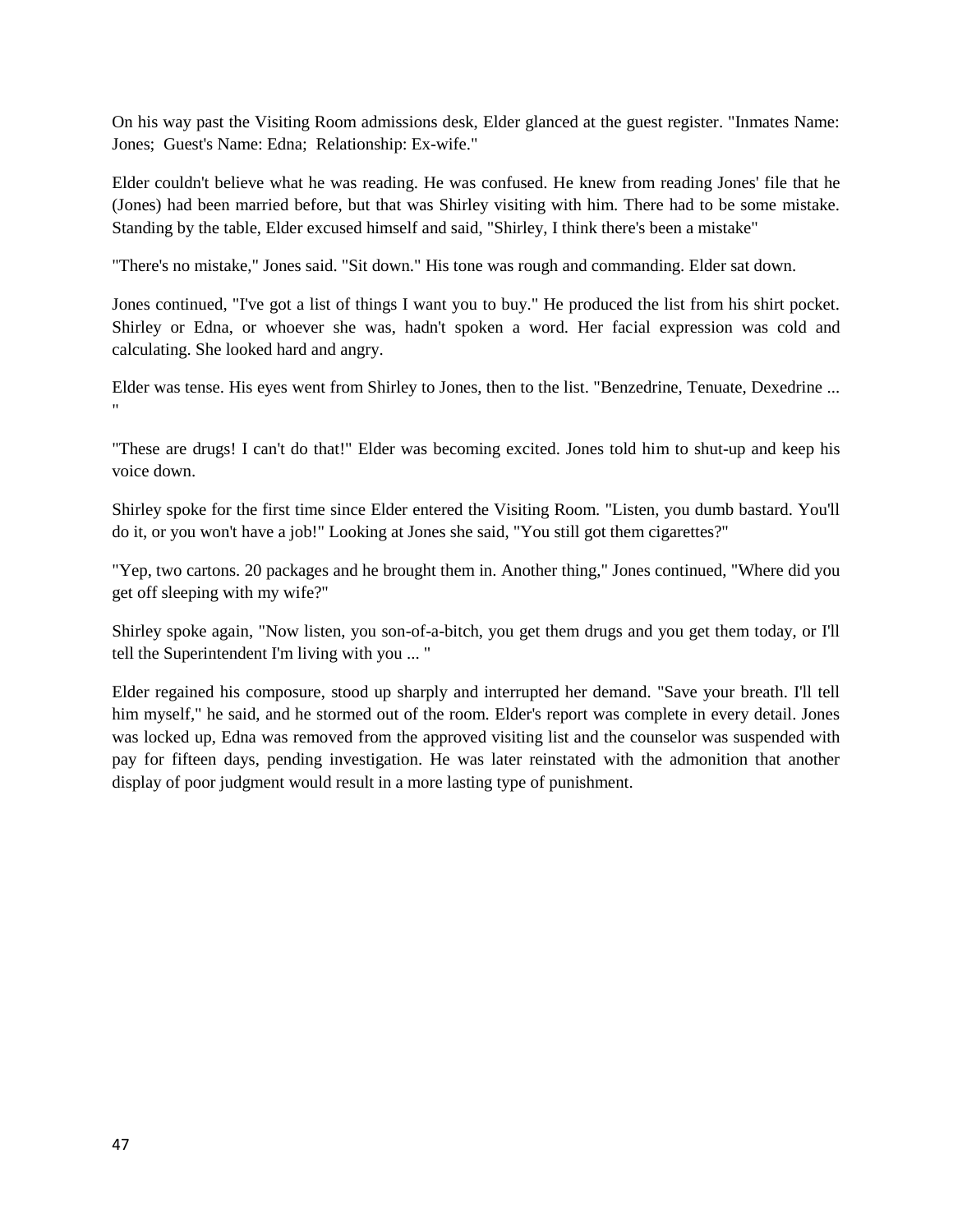# **CASE HISTORY**

# **Profile-Staff Member:**

Subject is a 26-year-old divorcee of Hispanic origin. She is the mother of three children, very religious, overly friendly, very trusting and deeply compassionate. She has 18 months service in Corrections and is a Vocational Secretary. She is tall, slender and considered attractive. Her personality is outgoing, she believes everyone can be a 'Born Again Christian,' regardless of their crimes, and her mission in life is to propagate her religious convictions.

# **Profile-Inmate:**

Subject is a 25-year-old male Caucasian who is incarcerated for the crime of Murder. He is intelligent, cunning and con-wise. He is a fourth termer who is known to be a manipulator. He is tall, nice looking, and works hard on his job assignments. He is married to a known prostitute. He has no children and openly expresses his hatred for the children of other people. His prison adjustment has been guarded in that he refuses to learn a trade or complete his education.

# **CASE HISTORY**

"One reason I turned to crime is I was· deeply hurt. My wife wanted a divorce. We had three children and she wanted things for them and herself that I couldn't afford. So, in order to keep my family together I began stealing. This is my first time in jail and if I had it all to do over, things would be different." This statement was made by an inmate to a vocational secretary in one of our California Institutions.

The woman became empathetic with the inmate and shared that she too had three children and had only recently undergone a divorce. Both agreed that their former spouses left much to be desired and that supporting three children was not easy. "It is easier for you than me, because you are not in jail. My kids are starving," the inmate told her.

'What about welfare?" she asked. He said, "A neighbor lady is taking care of the kids. She has no money to feed them, she cannot get welfare because they are not her children nor is she their legal guardian." Because they shared a common problem, the two principals became close associates and a friendship born out of empathy was formed.

One day the inmate told her his youngest daughter had become ill. Each day thereafter he indicated the little girl's 'condition' was becoming progressively worse. Three weeks later the inmate failed to report for duty. In an attempt to find out what was wrong, the secretary called his unit. After staff members had left the vocational office he reported for work. He didn't greet the secretary as he normally did, nor would he look in her direction. She finally decided on a face to face confrontation and discovered the man was crying.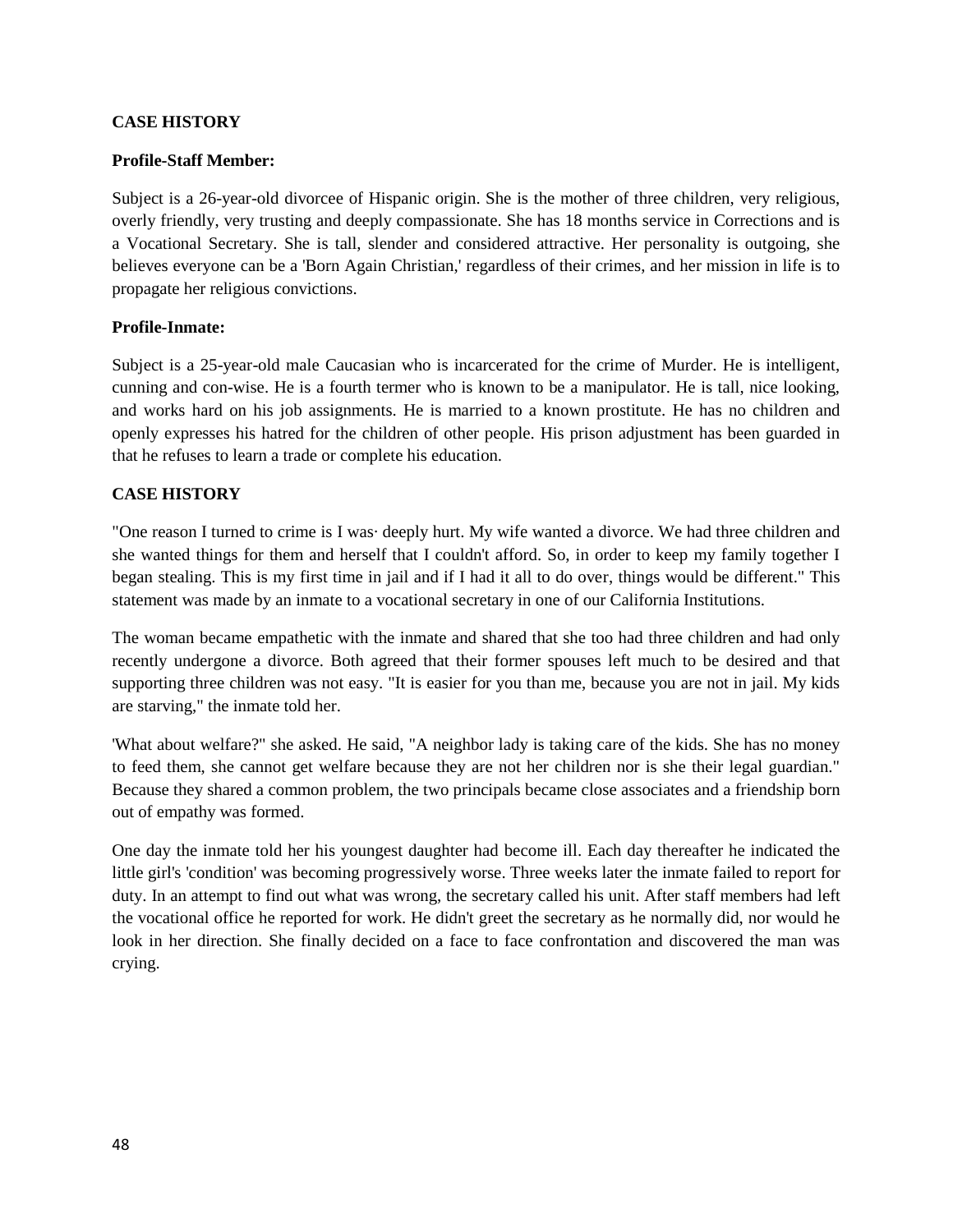"What in the world is the matter," she demanded. After a few moments of trying to regain his composure, he finally confided that his youngest daughter had died of malnutrition, and he broke down again. The secretary, crying herself, tried to console him by putting her arms around him and placing his head on her shoulder. The scenario was highly emotional. The inmate finally backed away, saying, "Don't, if someone saw you doing this they would never understand, and you could get into trouble."

"To hell with what people think," she said.

"No," he said. "We have to be realistic."

Experiences like this are not easily overcome, so in the days that followed it was necessary for the secretary to accomplish a great deal of consoling.

After a period of time the inmate said, "I probably will not be seeing you after today. My son is ill, and I have no intention of letting him die." He produced a money order for one hundred dollars and continued by saying, "It's illegal to have this and if I get caught, and there's no doubt in my mind I will be caught, I'll go to outside court. My time will be extended, and I will be moved to another prison. But to save my son, I'll run that risk. It's a value judgment based on right and wrong," he said. "Sometimes the law is wrong."

Deeply concerned, the woman said, 'There must be another way." "Well," he responded, "There's not'"

After about an hour he said, 'There is one other way I could get the money to my children and no one would be caught, but I wouldn't even consider asking."

"Tell me," she said.

"Well, if you really want to know, I've never done this sort of thing but I knew a guy who did. It's one of those one time only things.

"If I were to place this envelope in your purse without you knowing it, and you discovered it when you got home, all you would have to do is sign the money order and mail it. It's not like being dishonest because you didn't know it was there, so it's not a premeditated act. Your signing the money order would make it appear like a gift from a concerned person who didn't want to see a kid starve, and it couldn't be traced to the institution. But, no way would I ask you to' do a thing like that. Besides, it's my problem, not yours. You ask me, so I told you."

Two days later he placed the money order in her purse. It seemed like a charitable act, a small thing, and the baby needed care, so she